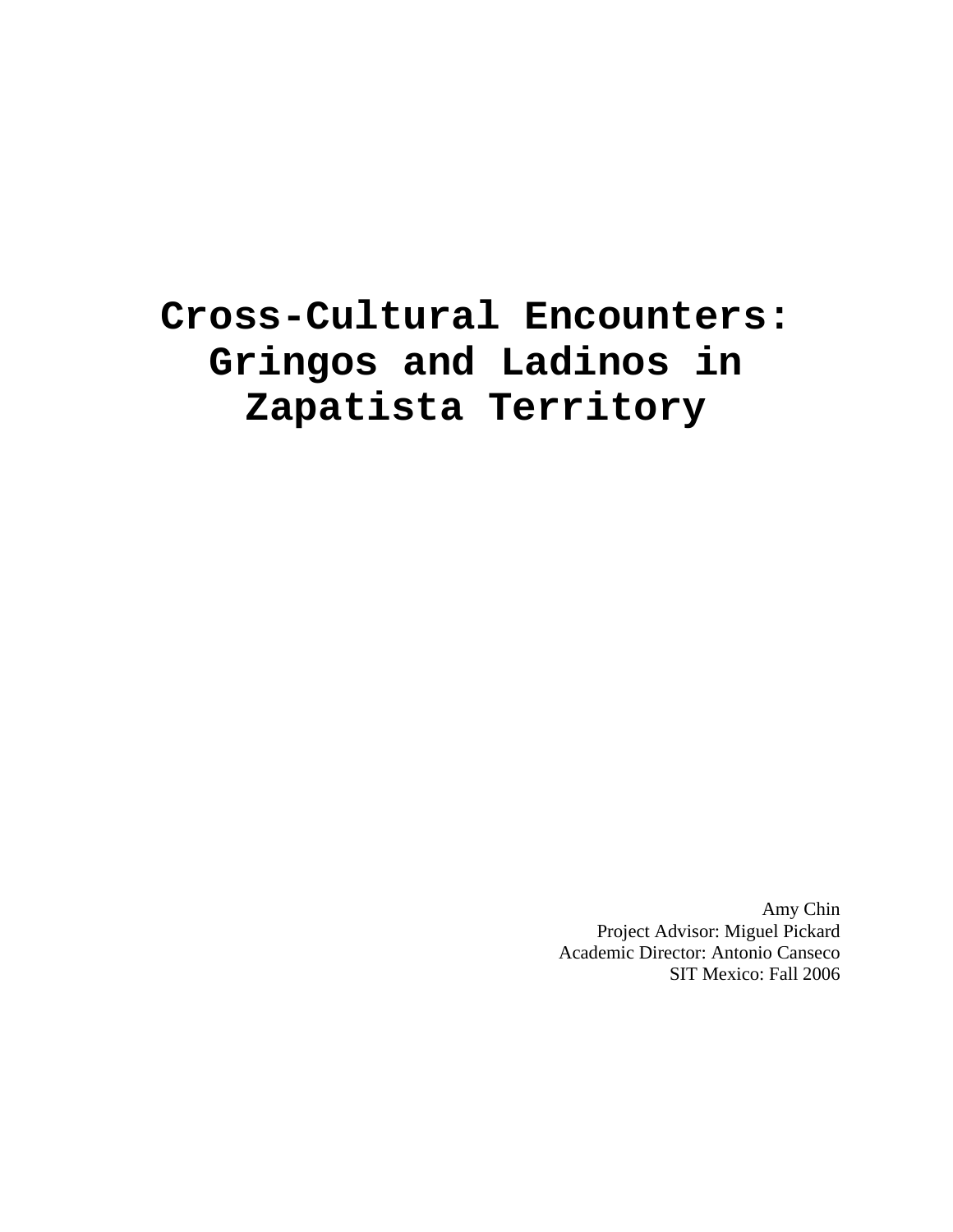# Table of Contents

| Acknowledgments                                            | $\mathbf{1}$   |
|------------------------------------------------------------|----------------|
| Introduction                                               | $\overline{2}$ |
| Methodology                                                | $\overline{4}$ |
| Limitations and Points of Focus                            | 6              |
| A Brief History of the Zapatistas                          | 8              |
| Olga Isabel: Ongoing Struggle for Land and Autonomy        | 11             |
| <b>International Observers</b>                             | 13             |
| Zapatista Romanticism                                      | 16             |
| Idealized Images of Indigenous Zapatistas                  | 19             |
| Challenges to Zapatista Romanticism                        | 20             |
| <b>Gender Issues</b>                                       | 21             |
| <b>Governmental Structures</b>                             | 24             |
| <b>Internal Conflicts and Weaknesses</b>                   | 26             |
| Dynamics of Cross-Cultural Exchange                        | 29             |
| <b>Breaking Down Myths and Stereotypes</b>                 | 29             |
| <b>Confronting Barriers</b>                                | 31             |
| Neo-Colonial Dynamics                                      | 32             |
| Is Neo-Colonialism Inevitable?                             | 34             |
| <b>Exotification and the Museum Effect</b>                 | 35             |
| Help From Abroad                                           | 36             |
| Conclusions                                                | 39             |
| Bibliography                                               | 41             |
| Appendix: Observation Report From Olga Isabel (in Spanish) | 43             |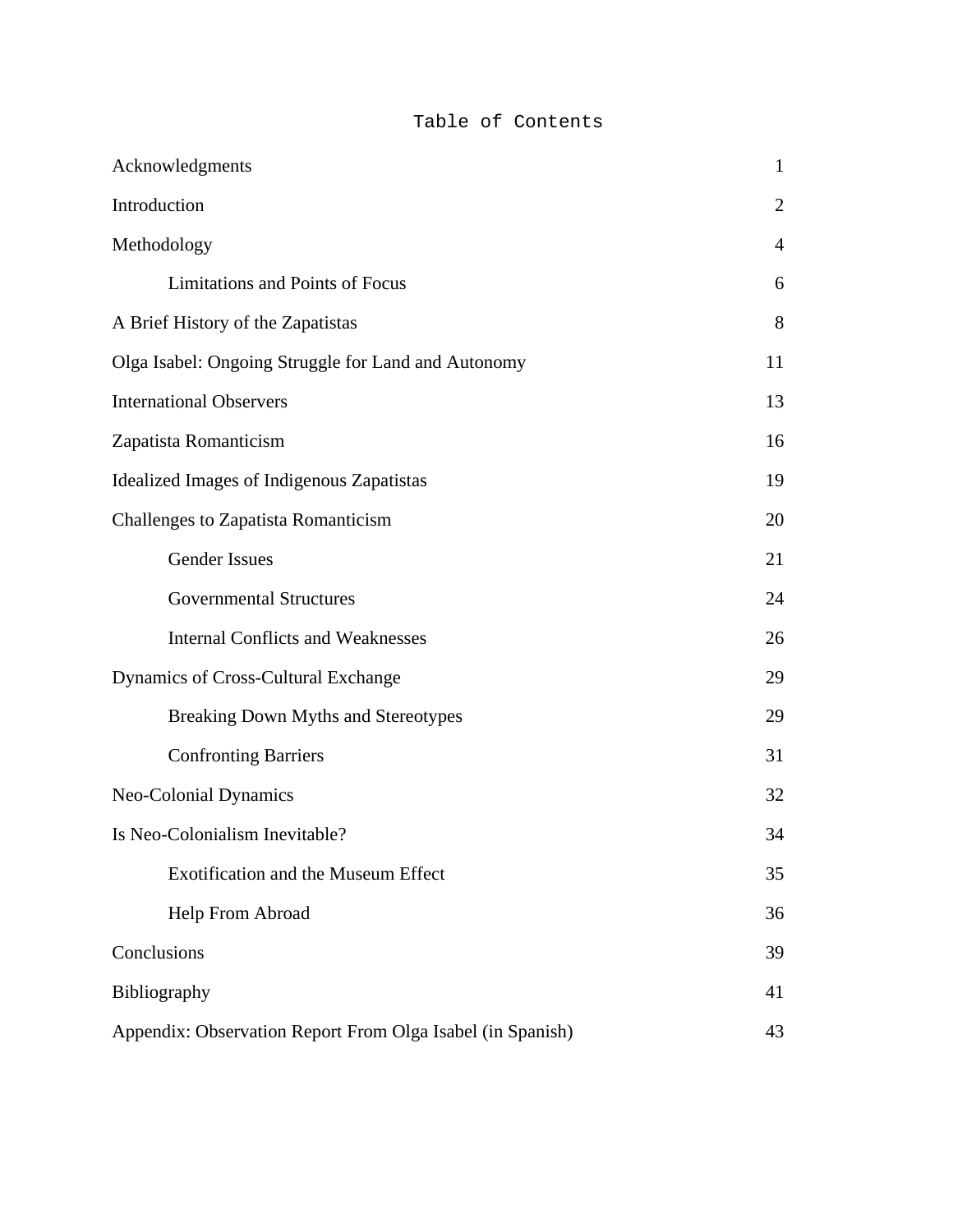# **Acknowledgements**

There are many people who made this ISP possible. I'd like to thank Antonio Canseco, William Stone, Aida Barroso, and the SIT students who supported me and guided me through this whole process. Their wackiness, their humor, and their unique personalities were a source of endless entertainment. They made this crazy semester a truly memorable, once-in-a-lifetime experience that I will never forget. Thanks also goes to:

Miguel Pickard for being an amazing, intelligent, and thoughtful ISP director,

Leire, Ricardo, Jenny, Christian, and Marta for the unforgettable experiences in Olga Isabel,

the people of Olga Isabel for opening up their hearts and their community to me,

Antoine Libert, Onésimo Hidalgo, and Gaby Soriano for sharing their time, thoughts, ideas, and experiences with CIEPAC,

María Elena Martínez for the books and the advice,

Mitch Anderson and Diana for bringing me to Olga Isabel for the first time,

FrayBa for giving me the opportunity to go to Olga Isabel as a human rights observer,

and my families in Oaxaca and San Cristóbal for sharing their lives, opening up their homes, and putting up with this gringa and all of her craziness.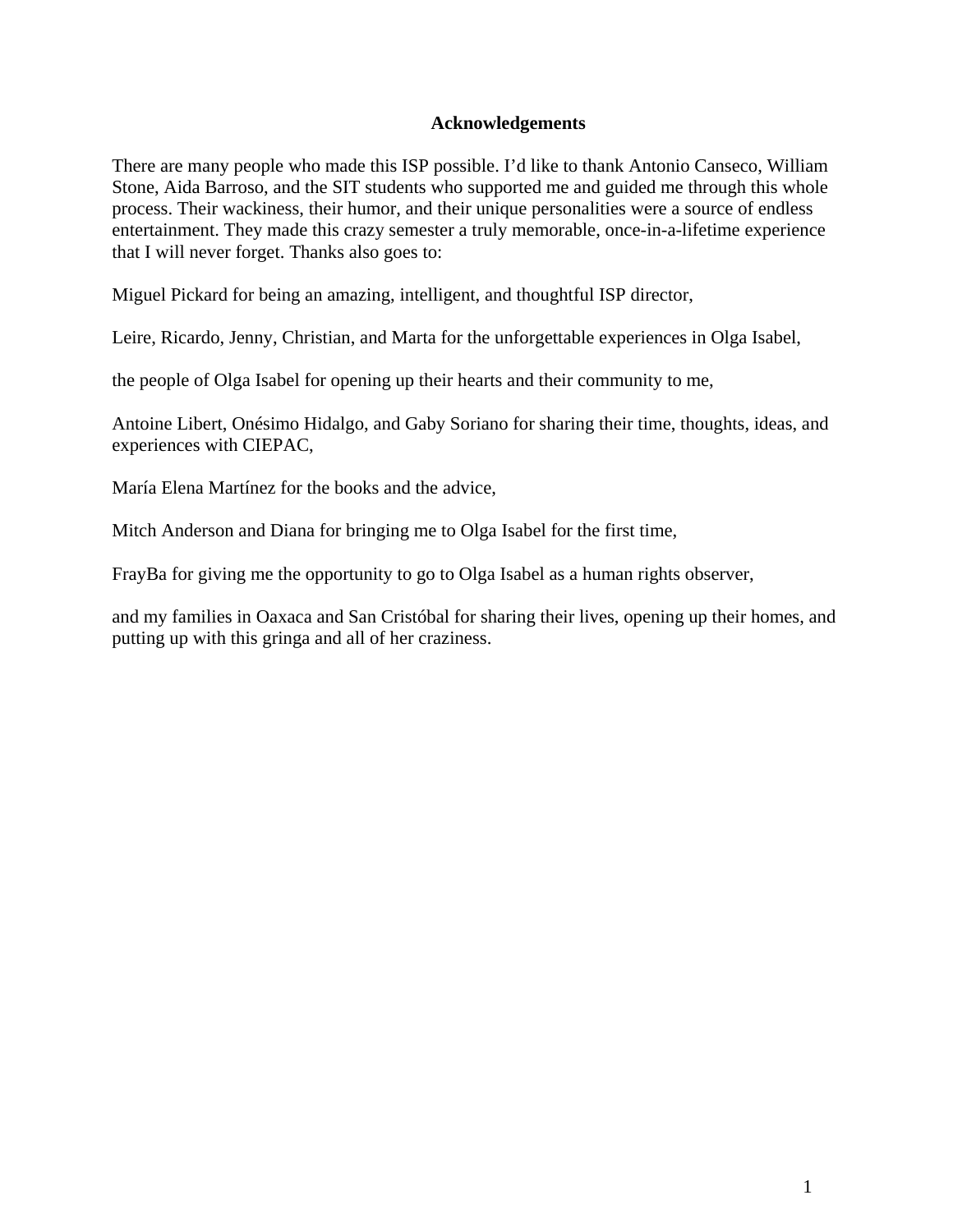## **Introduction**

 Before coming to Mexico, nearly all of my knowledge of Chiapas and the Zapatistas came from *The Zapatista Reader*, an anthology of Marcos's writings and articles about Zapatismo. Like many fans of Zapatismo in Europe and North America, I was immediately captivated by the Marcos mystique—the magnetic pull of this flashy, mythic hero who refused to reveal his true identity. I was enamored with the idea of this modern-day Zorro with his black ski mask and pipe issuing whimsical stories and passionate communiqués from the depths of the Lacandón jungle. That this romantic figure happened to be the spokesperson of a very unusual revolution only deepened my fascination with him and the movement he represented.

 As a college student born and raised in the staid, middle-class suburbs of New England, the Zapatista struggle for indigenous rights and autonomy seemed very remote, exotic, and faraway to me. Perhaps it was more the romanticized image of the Zapatista movement as an exciting revolution headed by a dashing masked PR-guy/superhero that really captivated my interest. Before reading about the Zapatistas, the fact that the indigenous people of the Americas had been brutally oppressed and deprived of their human rights ever since the European conquest had never truly registered in my brain. It was Marcos's writing—his lyrical rhetoric, idiosyncratic persona, and playful humor in portraying the plight of the indigenous and the goals of the struggle—that really awakened in me an initial and growing awareness of the deep injustices that the indigenous have endured for hundreds of years.

 Like many Zapatista sympathizers who have come to San Cristóbal before me, I arrived with romanticized notions of Zapatismo, idealized visions born of the lofty rhetoric in Marcos's communiqués, letters, and stories. In essence, I came with a basic knowledge of Zapatista ideology and zero knowledge of the indigenous Zapatistas themselves. It was only after a few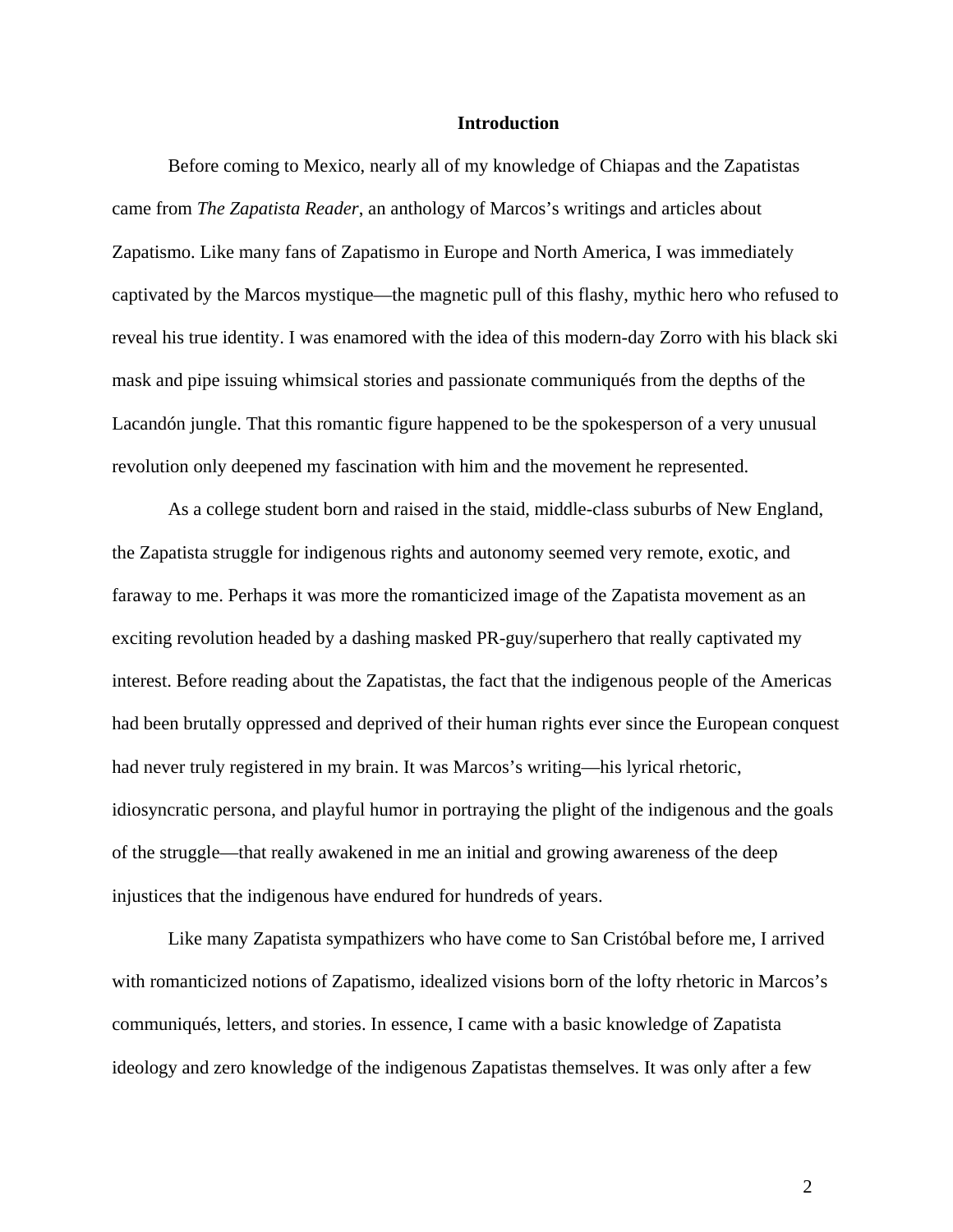weeks in San Cristóbal de las Casas that I started to learn about the different indigenous cultures present in the region and the dynamics of ladino-indigenous relations. It was in this context that I entered my two-week stint as a human rights observer in the autonomous Zapatista municipality of Olga Isabel.

 A general lack of knowledge about indigenous language, culture, and society is not uncommon among first-time international human rights observers who enter Zapatista communities. Most human rights observers, myself included, go to communities through the Brigadas Civiles de Observación (Civil Observation Brigades) run by the Centro de Derechos Humanos Fray Bartolomé de las Casas (Fray Bartolomé de las Casas Human Rights Center, or FrayBa). While FrayBa trains their observers to be culturally sensitive and respectful, observers receive very little specific knowledge about the language and culture of the communities they enter. During training, observers discuss rules and specific examples of how to be culturally sensitive but receive no basic information about Tsotsil, Tseltal, Tojalabal, or Chol language and culture (the main indigenous groups in the Chiapas). Consequently, the stay in the community itself becomes something of a crash course in the Tseltal, Tsotsil, Tojalabal, or Chol language and way of life.

 In the case of Olga Isabel, a Zapatista community that continually receives international observers, there exists a tri-cultural situation: Tseltal, ladino, and gringo cultures are constantly present within the community.<sup>[1](#page-4-0)</sup> The indigenous people in this region of Chiapas are Tseltales who retain their particular language and many of the customs and traditions of their forebears.

<span id="page-4-0"></span><sup>1</sup> In this paper, the terms *Tseltal*, *ladino*, and *gringo* signify a specific ethnic, linguistic, and cultural identity. The word Tseltal encompasses the particular ethnicity, language, and culture of the residents in Olga Isabel. Definitions and connotations of the terms ladino and gringo vary widely depending on context and geographic region in which they are used. I use ladino to signify mainstream Mexican culture. More specifically, I define a ladin@ as a Spanishspeaking Mexican who may be white or mestizo (of mixed European and indigenous ancestry) with no direct, inherited connection to indigenous culture. I use gringo to signify a non-Mexican, usually of Anglo descent, from North America or Europe. My interview with Miguel Pickard on 4 December 2006 clarified and developed my understanding of this tri-cultural situation.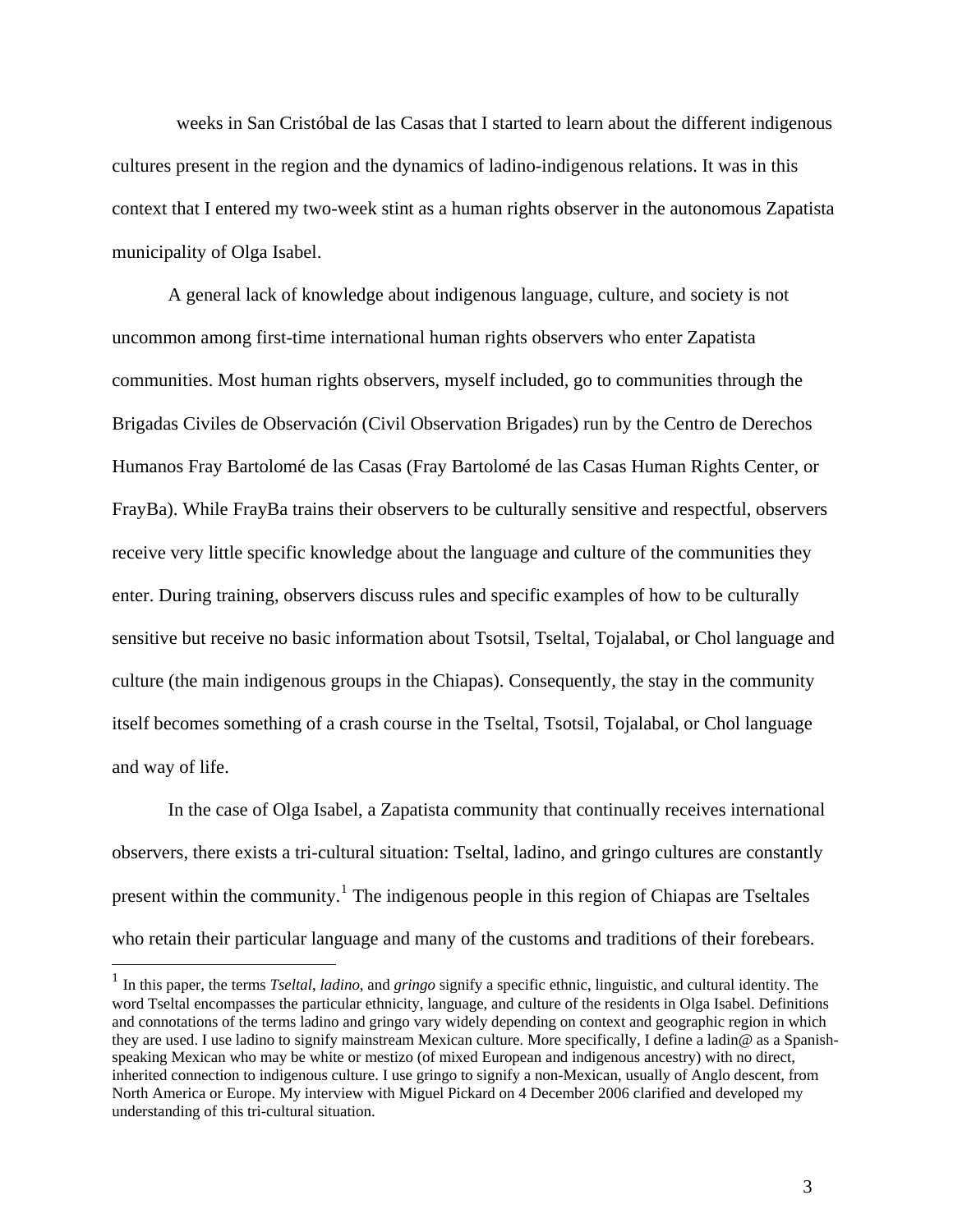The influence of ladino culture in Olga Isabel is present and growing, even though no ladinos reside within the community. Specifically, more Olga Isabelenses (residents of Olga Isabel) are learning and speaking Spanish, the young girls in the community wear the westernized clothing of the ladinas instead of traditional Tseltal attire, Mexican pop, rock, and banda music plays continually on the radio, and Olga Isabelenses interact with ladinos in the nearby pueblos of Chilón, Bachajón, and Yajalón as well. Ladinos also come regularly to Olga Isabel to teach *talleres* (workshops) and *cursos* (courses) on various subjects such as sewing and medicine. The gringo influence in Olga Isabel is sustained by the continual presence of international human rights observers who temporarily live in the community for 2-week periods.

 This paper is principally an analysis of the international observers' experiences in Olga Isabel and the implications of their continual presence in the community. I begin by explaining my methodology in carrying out this project. I then give a brief history of the Zapatistas, followed by a summary of the present situation in Olga Isabel and its historical and political context. The body of the paper examines the experiences of international observers and the effects of their presence within communities. I conclude by placing my findings in the context of the larger Zapatista movement for indigenous rights and autonomy.

## **Methodology**

The field research for this project consists of participant-observation, informal conversations, and formal interviews with residents of Olga Isabel, international human rights observers, and NGO workers. Ten formal interviews were completed for this project: five interviews with international observers, four interviews with NGO workers from Centro de Investigaciones Económicas y Políticas de Acción Comunitaria (CIEPAC; in English, the Center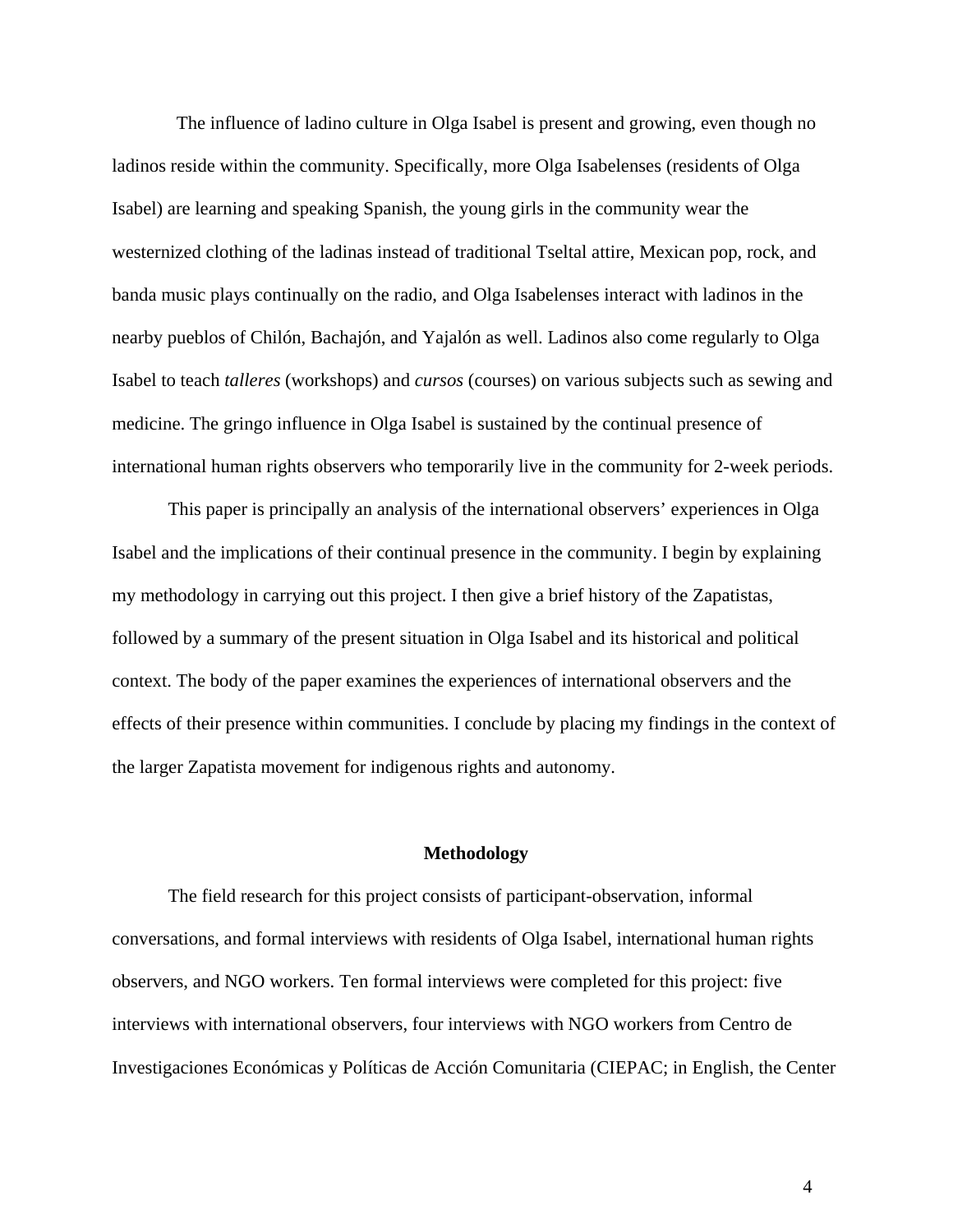Economic and Political Research for Community Action), and one interview with María Elena Martínez Torres, a professor at Centro de Investigaciones y Estudios Superiores en Antropología Social (CIESAS; in English, the Center for Research and Advanced Studies in Social Anthropology).

 Each international observer I interviewed was trained and deployed to Olga Isabel through FrayBa. The vast majority of my first-hand information was gathered through participant-observation and informal conversations with Olga Isabelenses and three ladinos working in the community. The two ladina women I spoke with taught a sewing taller to some of the women of Olga Isabel and were from San Cristóbal and Comitán. The third ladino I informally interviewed was Dr. Juan Manuel Canales Ruiz of Altamirano. Dr. Canales comes weekly to Olga Isabel to provide medical services at the clinic. At the end of my stay at Olga Isabel, Dr. Canales was beginning a three-day medicine course for *promotores de salud* (health promoters who work in the clinics) from the local municipality.

 My information from community members themselves came from the men and children, as most of the women did not speak Spanish and spent very little time in public spaces. Among the men, my principal sources of information were Leonardo, Nicolás, Macario, Felipe, Josuel, Jerónimo, and Gerardo. The more in-depth, informative conversations I had with these men are listed in the bibliography as personal interviews. Among the children, my principal sources of information were Marco Antonio, Miguel, Rodolfo, Leticia, Michaela, and María Guadalupe. My informal conversations with the men and the children were interspersed between periods of participant observation. For example, conversations with the children would take place while playing basketball or soccer or while the children were drawing and painting with watercolors.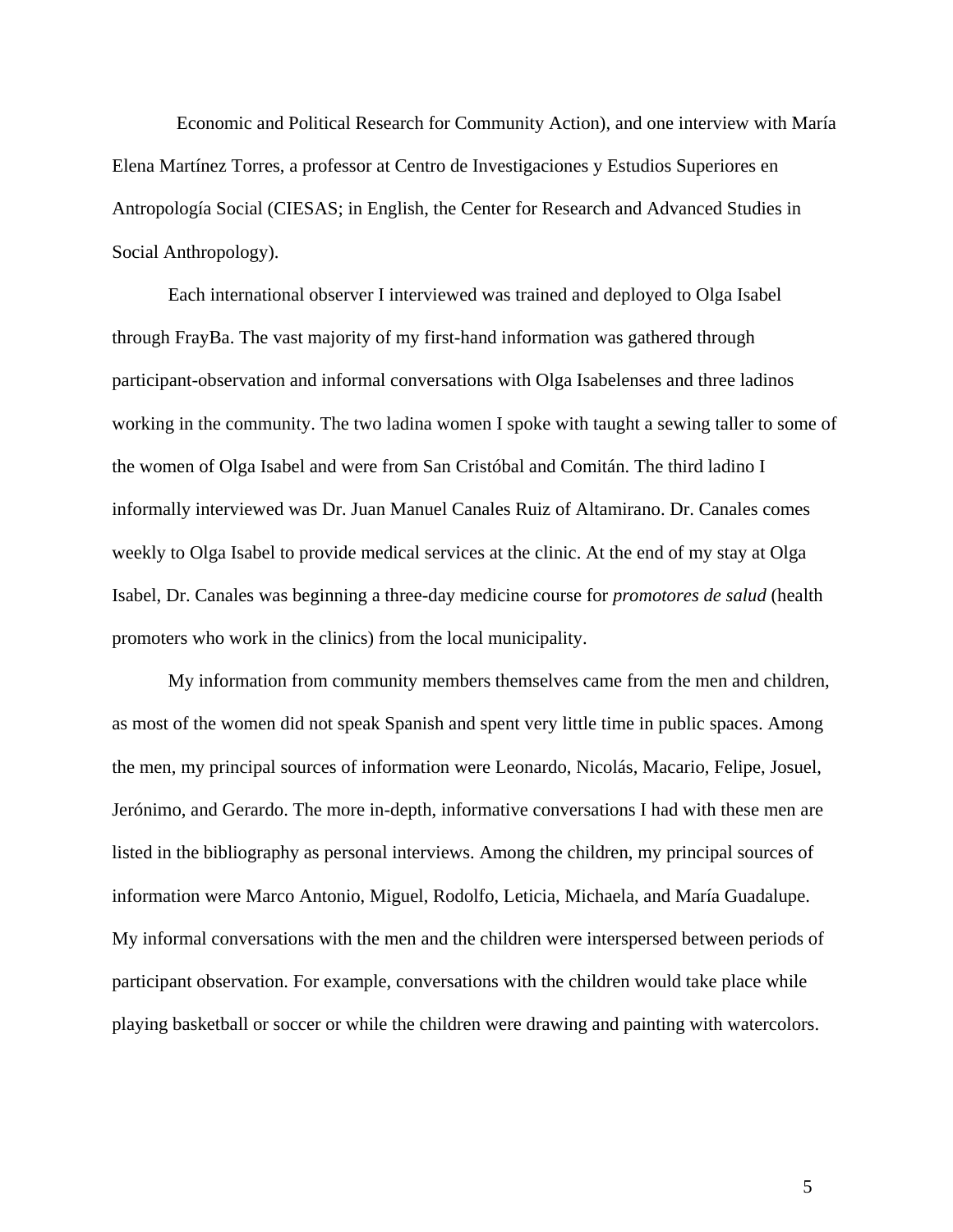With the young men, conversations took place while playing basketball or soccer or around the community store in the late afternoon and evening.

 The following activities were my principal experiences with participant-observation in Olga Isabel: playing soccer and basketball with the children, Leonardo, and the other observers; helping residents spread out coffee beans on the basketball court to dry in the sun and putting them in sacks before nightfall; attending the all-female sewing taller; attending a morning session of the medicine course; attending the Zapatista blockade on November 20 at Cruce Temóc; and attending a junta, or municipal meeting held to elect new authorities and discuss current issues and problems.

 Additional information was gathered through participant-observation and informal conversations during my two-day stay in Morelia. Before going to Olga Isabel, I went with Leire and Ricardo (the two other observers in my group) to Morelia to get clearance from the Junta de Buen Gobierno to stay in Olga Isabel as human rights observers.<sup>[2](#page-7-0)</sup> While at Morelia, I participated in and observed the celebration of the EZLN's founding and had informal conversations with gringos and ladinos present in Morelia as well. These gringos and ladinos were fellow human rights observers from FrayBa and NGO workers.

#### Limitations and Points of Focus

 $\overline{a}$ 

 The political, social, and economic situations of different autonomous Zapatista communities in Chiapas vary widely. The nature of observer-community interaction differs from community to community as well. Although this project is essentially a case study of one particular experience in Olga Isabel, I believe the findings are relevant to observer experiences in

<span id="page-7-0"></span> $2$  Zapatista territory is divided into regions called caracoles. Each caracol has a central authority called the Junta de Buen Gobierno (Good Government Junta). Each caracol contains many municipalities that, in turn, contain many pueblos. Olga Isabel is both a pueblo and the head of its pertaining municipality, which is also called Olga Isabel. The municipality of Olga Isabel pertains to the caracol of Morelia. Any contact between the autonomous communities and outsiders can only take place with the permission of the Junta de Buen Gobierno.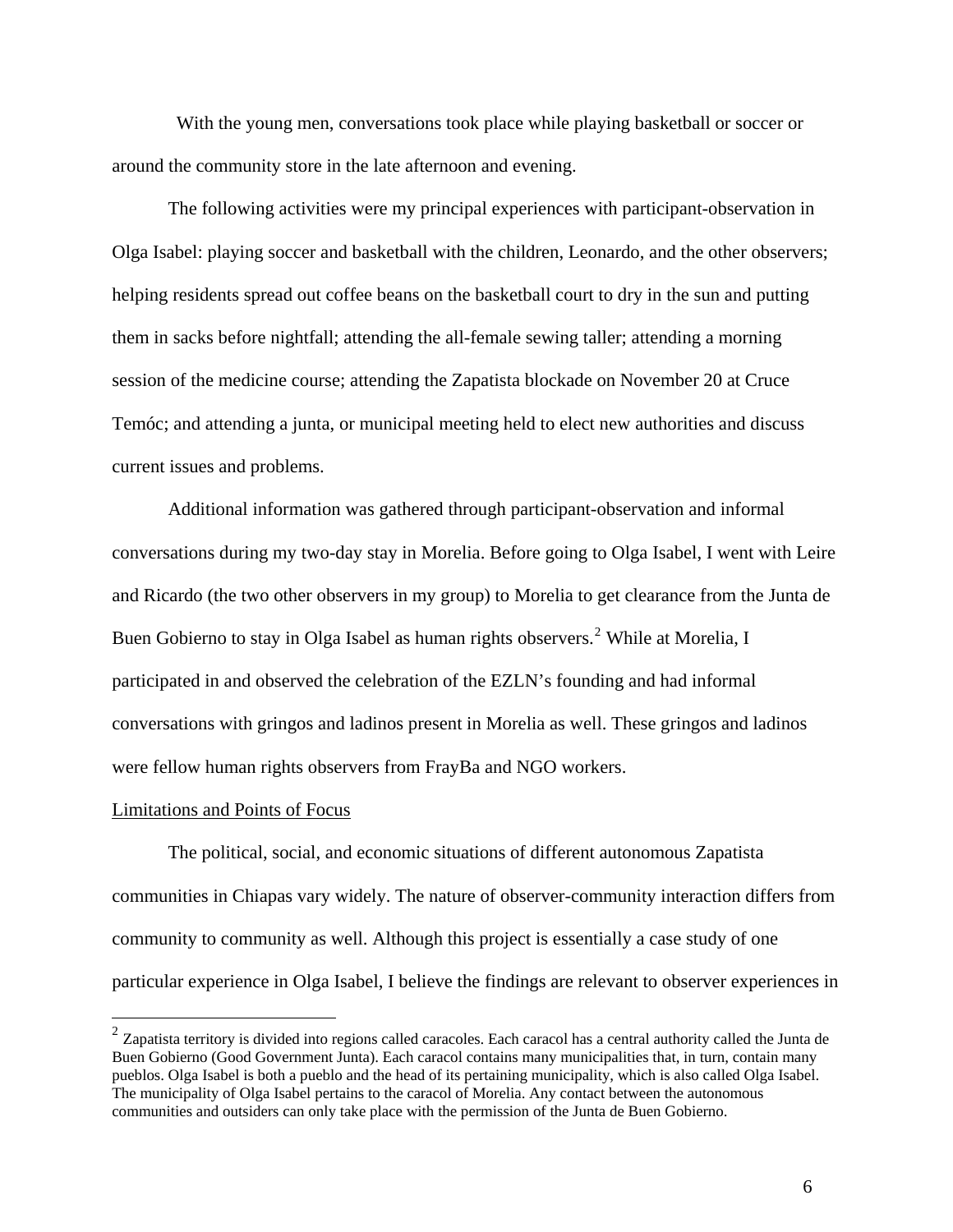other autonomous Zapatista communities. During my two-week stay in Olga Isabel, much of my time was spent simply learning basic Tseltal words and customs and becoming acquainted with the Zapatistas' social and governmental rituals and structures. My lack of total fluency in Spanish at times impeded my understanding of events I observed and people I listened to.

 These factors—my brief time period in the community, my lack of basic cultural and linguistic knowledge about the community, and my lack of total fluency in Spanish—would be considered huge weaknesses in an in-depth study of the cross-cultural dynamics between observers and Zapatistas. However, this project does not purport to be such a study. Rather, this project is an examination of the international observer experience: why observers come, what background they come with, their observations, the interactions they have with community members, and their perceptions of the community as a result of these observations and interactions. Based on these findings, I speculate about possible implications and impacts that international observers have on the community itself. The speculations comprise the analysis of cross-cultural and neo-colonial dynamics in the second part of the paper.

 I use the word speculate because I cannot fully understand the socio-political, economic, cultural, and psychological effects of our presence on a local culture that I am just beginning to understand. Without a deep, thorough knowledge of the local culture of Olga Isabel, I cannot accurately analyze and interpret the full impact of our presence on this local culture. A two-week stint as a first-time observer is certainly not enough time to become deeply acquainted with the Tseltal language, customs, and beliefs and the nuances of local politics and socio-economic conditions. Because of these limitations in knowledge and understanding of Tseltal culture and the local conditions of Olga Isabel, I cannot be completely definitive in my analysis of the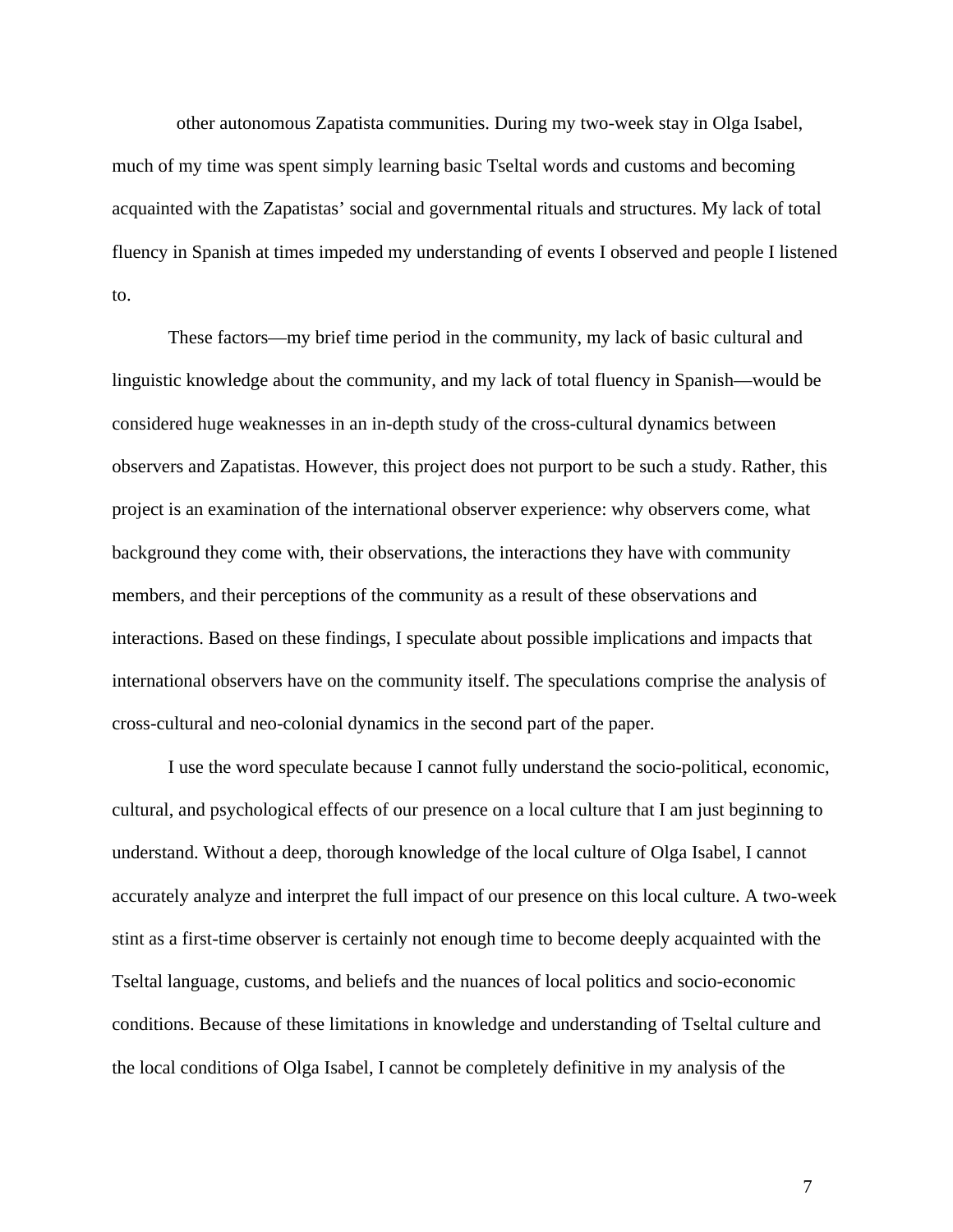impact of internationals on this community. However, I have chosen to include this analysis because understanding the dynamics of outside help is of supreme importance, especially for the outsiders who enter communities.

#### **A Brief History of the Zapatistas**

 The Zapatistas are a mainly indigenous revolutionary group located in Chiapas, one of the poorest states in Mexico. They call themselves Zapatistas in honor of Emiliano Zapata, an iconic national hero of the Mexican Revolution of 1910. Zapata led the Ejército Libertador del Sur (Liberation Army of the South), also known as the Zapatistas. The present-day Zapatista organization consists of a military branch called the Ejército Zapatista de Liberación Nacional (EZLN; in English, Zapatista Army of National Liberation) and a civil branch called the bases civiles de apoyo (civilian support bases).

 The EZLN was founded on November 17, 1983 in the Lacandón Jungle. For a little over a decade after its inception, the group remained a semi-clandestine organization largely unknown to the outside world. During this time, the Zapatistas expanded and solidified their support base of impoverished indigenous farmers at the grassroots level. The world got its first taste of the Zapatistas on January 1, 1994, when the EZLN seized seven municipal seats in southeastern Chiapas, including San Cristóbal de las Casas and Ocosingo. The strategic takeover and occupation of the municipal governmental buildings was timed to coincide with the start of the North American Free Trade Agreement (NAFTA).

 Designed to eliminate tariffs and other commercial regulations between Canadian, U.S., and Mexican borders, NAFTA's measures essentially robbed Mexican farmers of a viable livelihood by flooding local Mexican markets with cheaper goods and products from their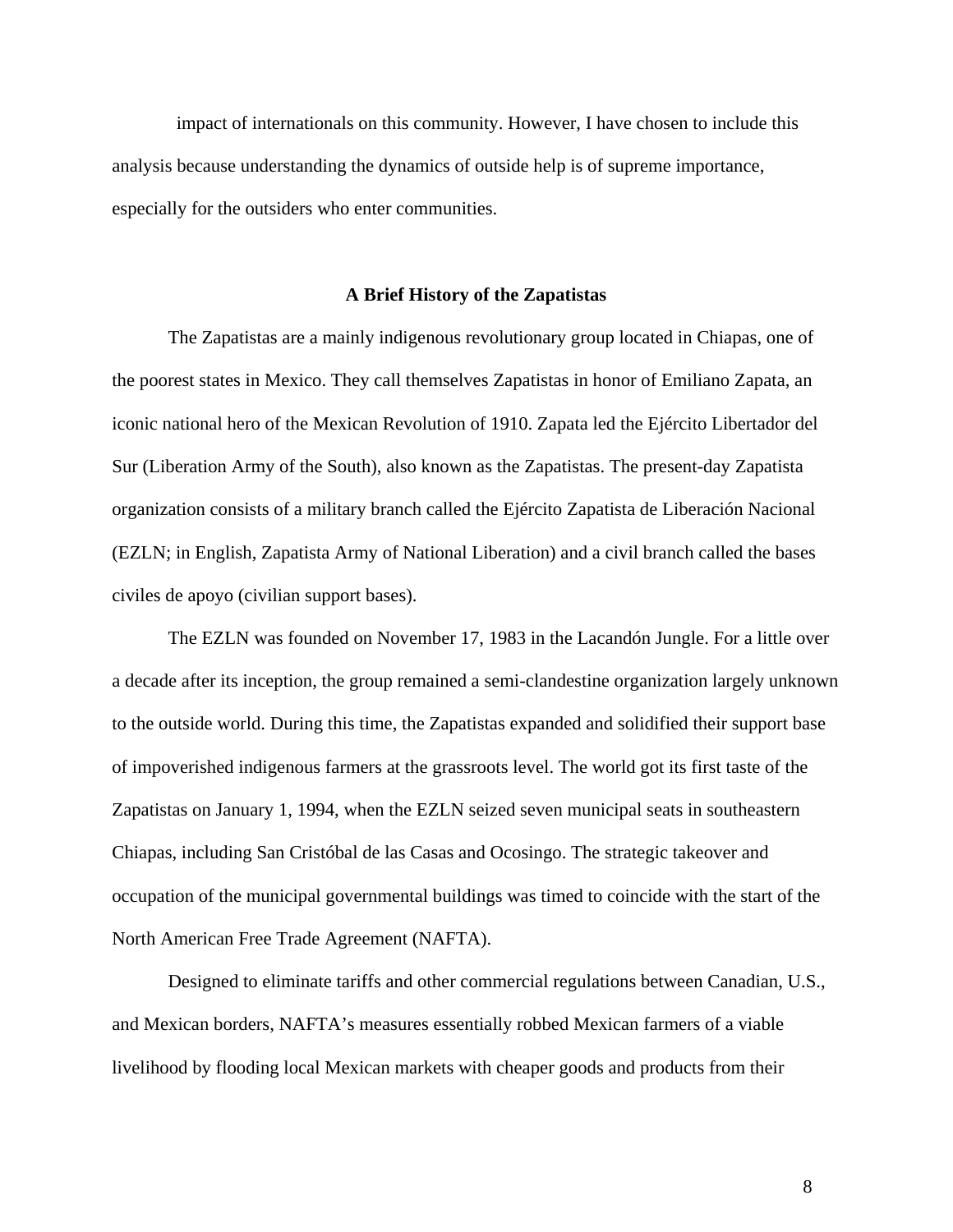Northern neighbors.<sup>[3](#page-10-0)</sup> In a state where indigenous farmers comprise a large part of the population, NAFTA essentially guaranteed a future of perpetual impoverishment for these farmers. The EZLN's uprising on the day of the treaty's inauguration stood out as a bold protest to the injustice of NAFTA's poverty-enforcing measures.

 In the early hours of New Year's 1994, indigenous men and women wearing ski masks and red handkerchiefs over their faces flooded the heart of historic San Cristóbal de las Casas, a tourist-oriented city known for its colonial charm. From the palace balconies, masked Zapatistas read aloud the First Declaration of the Lacandón Jungle. The declaration tallied and denounced the injustices the mal gobierno (bad government) had committed against indigenous people in the 500 years since the Spanish Conquest. The Zapatistas summarized the basic demands they were fighting for in eleven words: "work, land, shelter, bread, health, education, liberty, peace, independence, and justice."<sup>[4](#page-10-1)</sup>

 Violent conflict between the Zapatistas and Mexican government forces lasted 12 days, during which the bloodiest fighting took place in the municipality of Ocosingo. Across the countryside, rancheros fled from their properties and Zapatistas moved in to reoccupy the abandoned lands.<sup>[5](#page-10-2)</sup> The war ended on January 12, 1994, when President Carlos Salinas declared a ceasefire. This initial 12-day war marked the first and last time the Zapatistas and the Mexican government engaged in an officially declared war. Since then, however, government-sponsored, anti-Zapatista paramilitary groups in the region have perpetuated a constant state of low-intensity warfare in the Chiapan countryside.

<span id="page-10-0"></span><sup>&</sup>lt;sup>3</sup> CIEPAC workshop.

<span id="page-10-1"></span><sup>4</sup> Ross 19-20.

<span id="page-10-2"></span><sup>&</sup>lt;sup>5</sup> Rancheros own large tracts of land in the Chiapan countryside. The indigenous who work the rancheros' lands often receive very low pay and endure slave-like working conditions.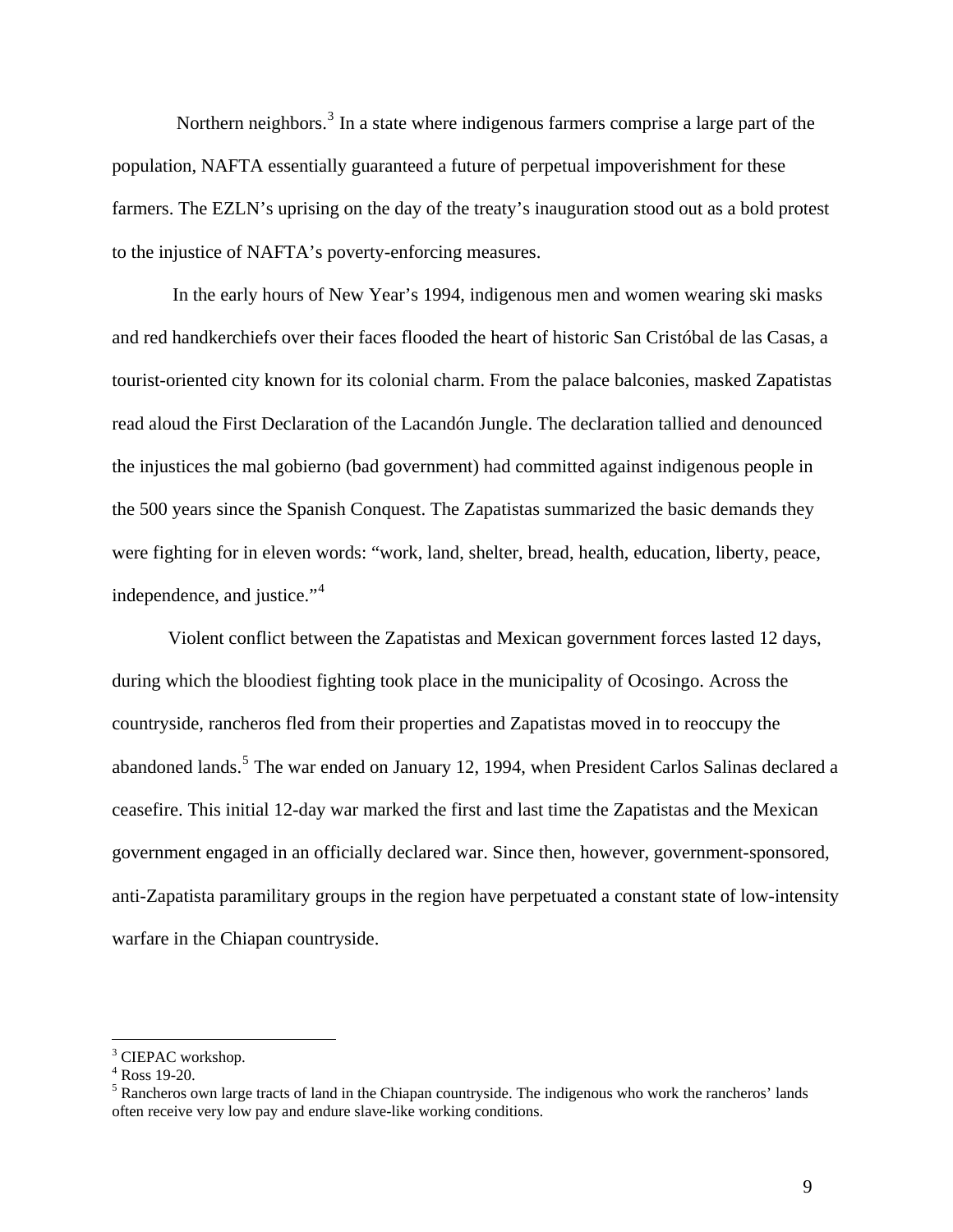Since 1994, the Zapatistas have issued five more public declarations and various communiqués through the press and the internet. Subcomandante Marcos, a mestizo-ladino and one of the founding members of the EZLN, is the principal spokesperson for the Zapatistas to the outside world. In 1996, the Mexican government and the EZLN signed the San Andrés Accords, which granted indigenous rights and autonomy. However, the accords have become a dead letter, as the government has yet to comply with them and paramilitaries continue to threaten the safety and welfare of autonomous Zapatista communities.

 The Zapatistas ended a seven-year period of silence in June 2005 with the publication of the Sixth Declaration from the Lacandón Jungle. The Sixth Declaration proclaims that existing mainstream political, social, and economic structures have been and continue to be completely unresponsive to the needs of the indigenous people. As such, the only recourse the indigenous and other oppressed and marginalized people have is to form their own alternative political, social, and economic systems to realize the rights they deserve.

 This line of reasoning forms the basis of the Other Campaign, a current Zapatista initiative that aims to unite all oppressed and marginalized people in resisting the neoliberal structures that are oppressing them. The Other Campaign calls for the complete rejection of these neoliberal structures and the formation of new alternatives. This campaign began on January 1, 2006, at the start of a presidential election year. On New Year's Day 2006, Subcomandante Marcos (now going by the pseudonym of Delegate Zero) began a nationwide tour of Mexico to listen to the people and their needs. The Other Campaign's name and Marcos's pseudonym stand out as a symbolic rejection of the Mexican political system.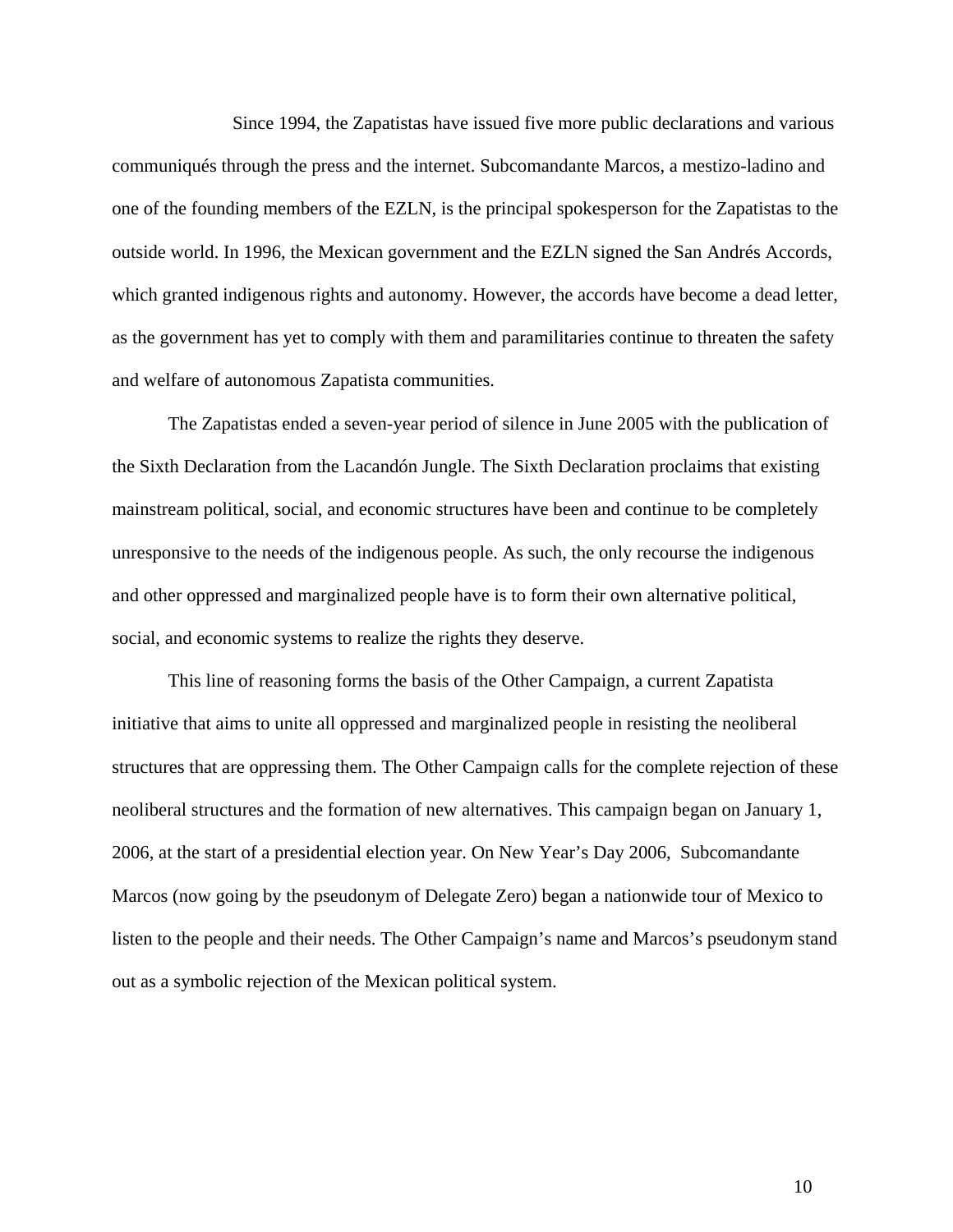## **Olga Isabel: Ongoing Struggle for Land and Autonomy**

 There have been two main waves of *tomas de tierra* (land reoccupations by indigenous people) since the Zapatistas' 1994 uprising. The first occurred during 1994-1995 and the second during 1998-1999.<sup>[6](#page-12-0)</sup> The land on which Olga Isabel now sits was reoccupied from the first *toma de tierra*. The ranchero who owned the land fled because of the uprising and the ensuing war in Ocosingo, leaving it open for reoccupation.[7](#page-12-1) For many landless indigenous farmers, these *tomas* were the only means of obtaining their own land. In the words of researcher Gemma van der Haar, "For families who lacked their own lands, the Zapatista uprising opened new possibilities for realizing a frustrated ambition."<sup>[8](#page-12-2)</sup> This opportunity for economic advancement won over many adherents to the Zapatista cause.<sup>[9](#page-12-3)</sup>

 Although the land was reoccupied in 1994, families did not settle and form the community of Olga Isabel until 1998 or 1999.<sup>[10](#page-12-4)</sup> The year 1998 saw an intensification in anti-Zapatista paramilitary activity in the region. In response to the increased threat of losing their reoccupied lands, the Zapatistas formed small settlements on these lands to fortify their territorial control. As van de Haar puts it, "Pressures on the part of the EZLN to create new population centers on occupied territories, marked by their politics of consolidating territorial control, accelerated the decision [to create new settlements]."<sup>[11](#page-12-5)</sup> It is possible that Olga Isabel was formed as part of this effort to solidify Zapatista control over the reoccupied land.

<span id="page-12-0"></span> $<sup>6</sup>$  van der Haar 123.</sup>

<span id="page-12-1"></span><sup>7</sup> Interview with Leonardo, 24 November 2006.

<span id="page-12-2"></span><sup>8</sup> van der Haar 125: "Para las familias que carecían de tierras propias, el levantamiento Zapatista abrió nuevas posibilidades para realizar una frustrada ambición."

<span id="page-12-3"></span><sup>9</sup> Interview with Leonardo, 24 November 2006; van der Haar 126.

<span id="page-12-4"></span><sup>10</sup> Interview with Leonardo, 24 November 2006.

<span id="page-12-5"></span> $11$  van der Haar 128: "Presiones de parte del EZLN para crear nuevos centros de población en los predios tomados, enmarcadas en su política de consolidar su control territorial, acceleraron la decision."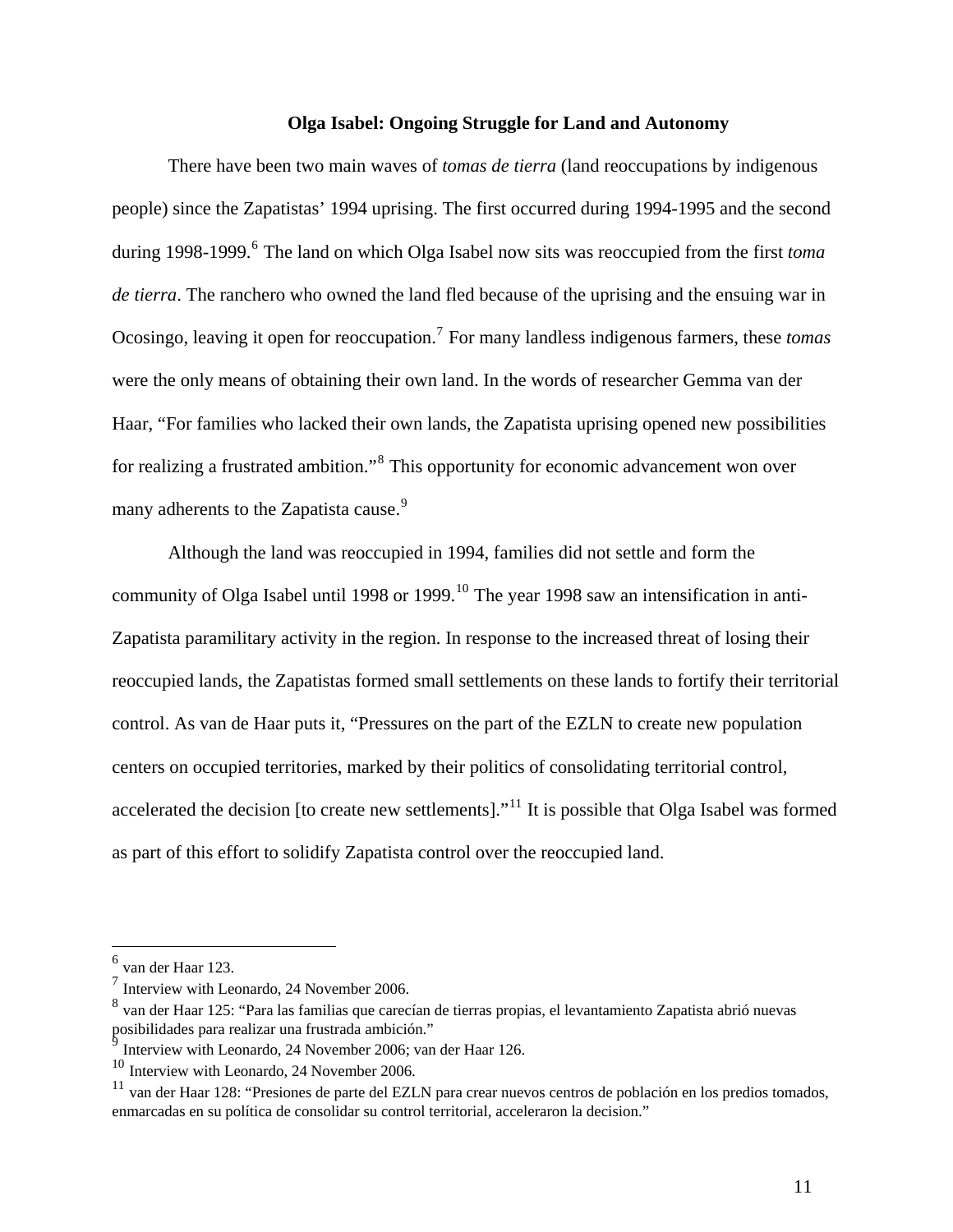There are approximately 8-10 Tseltal families currently residing in Olga Isabel, all of whom are originally from the nearby pueblo of Bachajón. All of the residents are members of the bases de apoyo. While Olga Isabel is a Zapatista stronghold, most of the community's neighbors and the nearby pueblo of San Antonio are members of the Organización para la Defensa de los Derechos Indígenas y Campesinos (OPDDIC), a local paramilitary group.<sup>[12](#page-13-0)</sup> Like the Olga Isabelenses, members of OPDDIC are indigenous Tseltal farmers who grow corn, beans, and coffee. Founded in 1998 by priista ex-deputy Pedro Chulín Jiménez, OPDDIC provides economic support to its adherents in exchange for their rejection of Zapatismo.<sup>[13](#page-13-1)</sup> OPDDIC aims to weaken and destabilize the Zapatista movement by pushing the Zapatistas off of their reoccupied lands.

 Members of OPDDIC have repeatedly threatened to enter Olga Isabel and retake their land.<sup>[14](#page-13-2)</sup> In addition to these threats, hostility between OPDDIC and the Zapatistas manifests itself in other ways as well. OPDDIC members shout insults and call names when Olga Isabelenses pass by.[15](#page-13-3) The drunks who walk back from Chilón to their houses in San Antonio in the afternoon and night hassle Olga Isabelenses verbally and sometimes physically as well.<sup>[16](#page-13-4)</sup> Additionally, OPDDIC members have slashed the tires of Zapatista cars and accused the Zapatistas of being "narcos" and "trafficking international people."[17](#page-13-5) Drunken OPDDIC members have also entered Olga Isabel at night and broken into houses and buildings. Because

<span id="page-13-0"></span> $12$  Interview with Leonardo, 24 November 2006; interview with Nicolás, 26 November 2006. In English, OPDDIC can be translated as the Organization for the Defense of Indigenous and Campesino Rights. A campesino is someone who lives and works in the countryside.

<span id="page-13-1"></span><sup>&</sup>lt;sup>13</sup> Interview with Onésimo Hidalgo Dominguez, 7 December 2006; Mandujano, 30 November 2006. A priista is an adherent to the Partido de Revolución Institucional (PRI; Institutional Revolution Party), the party that has traditionally controlled the Mexican government.

<span id="page-13-2"></span><sup>&</sup>lt;sup>14</sup> Interview with Leonardo, 24 November 2006; interview with Macario, 24 November 2006; interview with Nicolás, 26 November 2006; interview with Jennifer McHugh, 19 November 2006.

<span id="page-13-3"></span><sup>&</sup>lt;sup>15</sup> Interview with Jennifer McHugh, 19 November 2006.

<span id="page-13-4"></span><sup>&</sup>lt;sup>16</sup> Interview with Leonardo, 26 November 2006; Participant observation, 27 November 2006.

<span id="page-13-5"></span> $17$  Interview with Jennifer McHugh, 19 November 2006.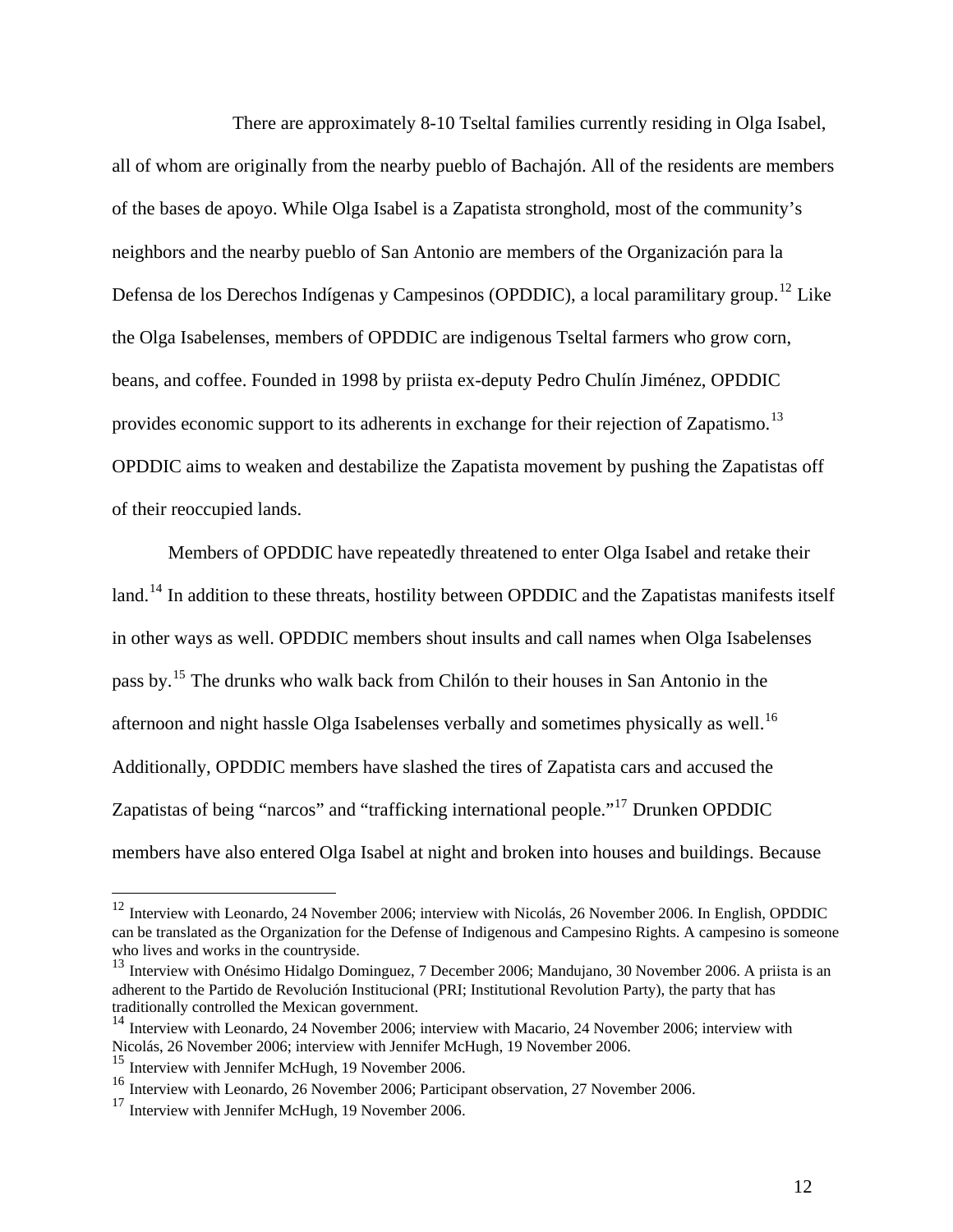of these ongoing threats to their land and security, Olga Isabelenses live in an environment of constant tension. Since 2000, Olga Isabel has been receiving international human rights observers to monitor the community's political situation and safety.  $^{18}$  $^{18}$  $^{18}$ 

## **International Observers**

 While every observer comes to Chiapas with a different background and for different reasons, observers as a group tend to share certain common characteristics. The majority of observers are from Europe, Canada, or the United States. They also tend to be in their mid-20s to 30s. From informal conversations with observers in Morelia, Olga Isabel, and FrayBa, I gathered that most observers are European and that the majority are Spaniards and Italians.<sup>[19](#page-14-1)</sup> Nearly all of the observers I encountered were politically left-leaning, anti-capitalist, anti-neoliberal, sympathetic to the Zapatista cause and ideology, and strong believers in human rights and the right to self-determination. I formally interviewed five first-time observers in Olga Isabel: Jennifer McHugh from LaCrosse, Wisconsin (United States); Marta from Madrid, Spain; Christian from Lausanne, Switzerland; Leire Elorriaga from Madrid, Spain; and Ricardo Canet from Teruel, Spain.

 All five observers strongly identified with Zapatista ideology and shared a desire to get to know the indigenous Zapatistas and see first-hand how they enact their autonomy. McHugh explained that she had been interested in the situation in Chiapas for a long time and was here in

<span id="page-14-0"></span><sup>&</sup>lt;sup>18</sup> Interview with Leonardo, 26 November 2006.

<span id="page-14-1"></span><sup>&</sup>lt;sup>19</sup> In my observer training session, there were two Spaniards (a man and a woman), two women from the United States (myself included), a man and a woman from France, an Italian man, and a Mexican-Canadian woman. In Olga Isabel, I met three observers: a woman from the United States, a Spanish woman, and a Swiss man. In Morelia, I met eight observers: two men and three women from Spain, a Mexican woman, an Italian man, and a German man. Nearly all of the observers I met were in their mid-20s to early 30s.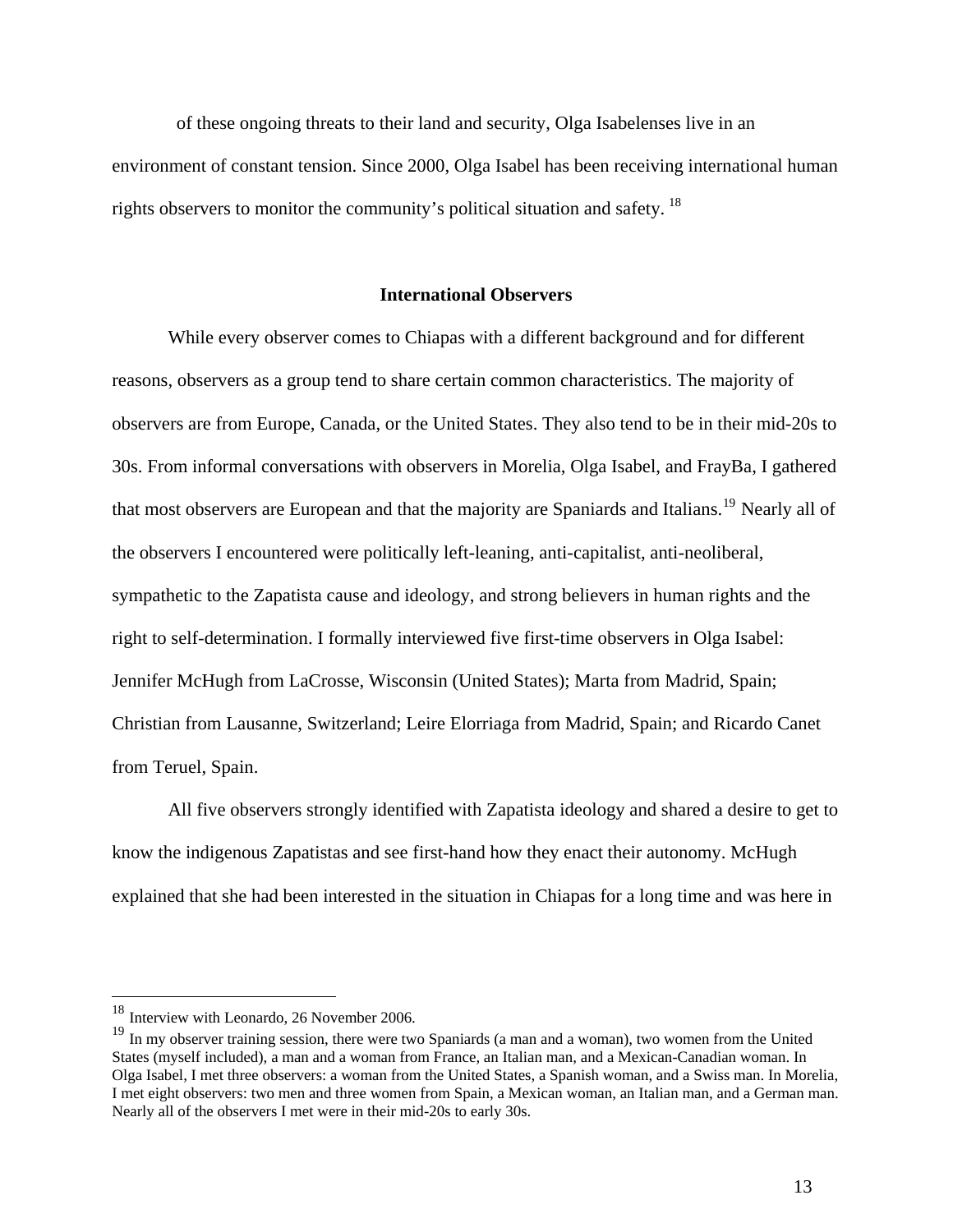Olga Isabel in solidarity with the Zapatista cause.<sup>[20](#page-15-0)</sup> Marta's decision to be an observer arose from her belief in Zapatismo as a just cause and as a political movement whose ideology she strongly agreed with.<sup>[21](#page-15-1)</sup> Christian's belief in Zapatismo as a viable alternative and form of resistance against neoliberalism figured largely in his decision to come.<sup>[22](#page-15-2)</sup> Canet explained that he came to Chiapas to support and contribute to the Zapatista struggle.<sup>[23](#page-15-3)</sup> Elorriaga's decision was based on her desire to "know [the Zapatista movement], see how it [it] is, [and] support it." She added that above all, she came to support human rights because it is "ethically correct."<sup>[24](#page-15-4)</sup>

 Like Elorriaga, McHugh and Canet arrived with a strong belief and history in human rights advocacy. McHugh worked for a New York City-based human rights organization called the International Center for Transitional Justice. Elorriaga and Canet came to Chiapas through the Plataforma, an organization in Spain that sends human rights observers to southern Mexico and Guatemala. For McHugh and Christian, issues affecting the Zapatistas were of academic interest as well. McHugh wrote her master's thesis on identity and self-determination in multicultural or plural societies. Her thesis focused on the Basques in Spain as a case study of territory-based identity and Spanish gypsies as a case study of non-territory-based identity. McHugh explained that the "relationship between indigenous identity and the struggle for autonomy" in Chiapas interested her greatly.[25](#page-15-5)

 For Christian, a political science major taking a semester off from college, the effects of the neoliberal economic system in Latin America interested him as a possible senior thesis topic. As he describes it, this system allows multinational corporations from the first world to exploit

<span id="page-15-0"></span> $^{20}$  Interview with Jennifer McHugh, 19 November 2006.

<span id="page-15-1"></span><sup>21</sup> Interview with Marta, 19 November 2006.

<span id="page-15-2"></span><sup>22</sup> Interview with Christian, 19 November 2006.

<span id="page-15-3"></span><sup>23</sup> Interview with Ricardo Canet, 19 November 2006.

<span id="page-15-4"></span><sup>24</sup> Interview with Leire Elorriaga, 19 November 2006: "[Estoy aquí para] conocerlo, ver como es el movimiento, apoyarlo…[el apoyo de] los derechos humanos es éticamente correcto."

<span id="page-15-5"></span> $25$  Interview with Jennifer McHugh, 19 November 2006.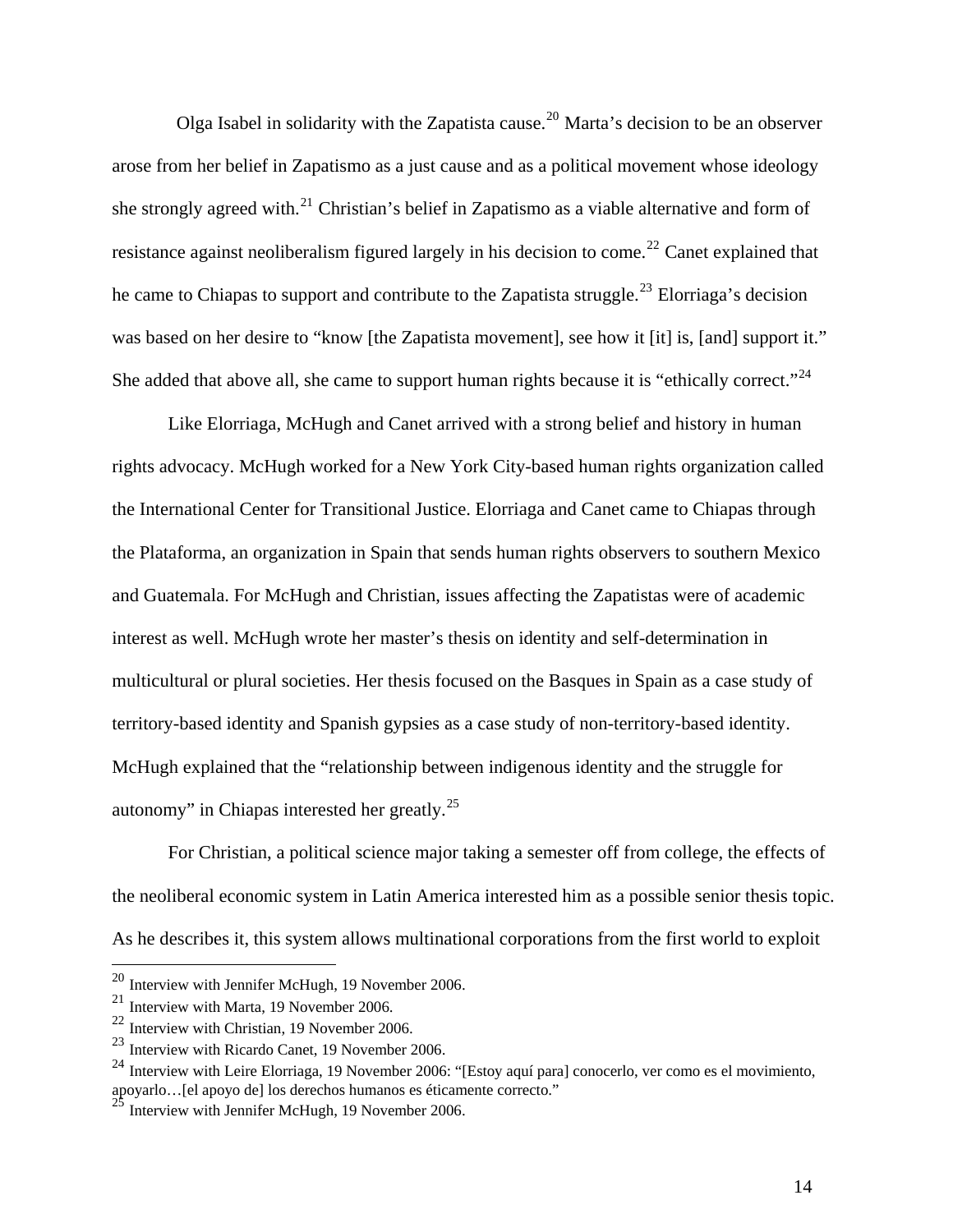the cheap labor and natural resources of third world countries. In general terms, the dominant global economic system allows first world countries to get richer at the expense of impoverished third world countries. Christian explained that after the fall of the Berlin Wall in 1989 and the collapse of the communist Soviet bloc, there was no longer a viable alternative to counteract the capitalist system. In his eyes, Zapatismo provides hope in the struggle against neoliberal capitalism because it exists as an autonomous, functioning alternative to the dominant capitalist system.

 On the personal front, Christian described a feeling of first world guilt because of his Swiss-Peruvian background. The Swiss banking system facilitates the commerce of exploitative multinational corporations. As a Swiss citizen, Christian explained that he daily and directly benefits from Swiss money made from these dirty, exploitative practices. Christian's mother's family are white Peruvian ladinos originally from Basque country in Spain. During visits to his family in Peru, he described feeling guilty and uncomfortable about witnessing and being part of a society that blatantly discriminates against and exploits indigenous people. As an indirect participant in the exploitation of indigenous people in Latin America, Christian felt a strong obligation to fight the unjust economic system that he, his family, and his country have been benefiting from. $^{26}$  $^{26}$  $^{26}$ 

 Canet's decision to be an observer arose largely from his fascination with the indigenous way of life in rural Chiapas. A forest firefighter from the rural, agricultural regions of Valencia and Teruel, Canet believes strongly in being in touch with nature. Before coming to Chiapas, Canet and another friend lived for seven months in an isolated, abandoned mill without electricity or running water. During my stay in Olga Isabel, Canet displayed a passionate interest

 $\overline{a}$ 

<span id="page-16-0"></span><sup>&</sup>lt;sup>26</sup> Interview with Christian, 19 November 2006.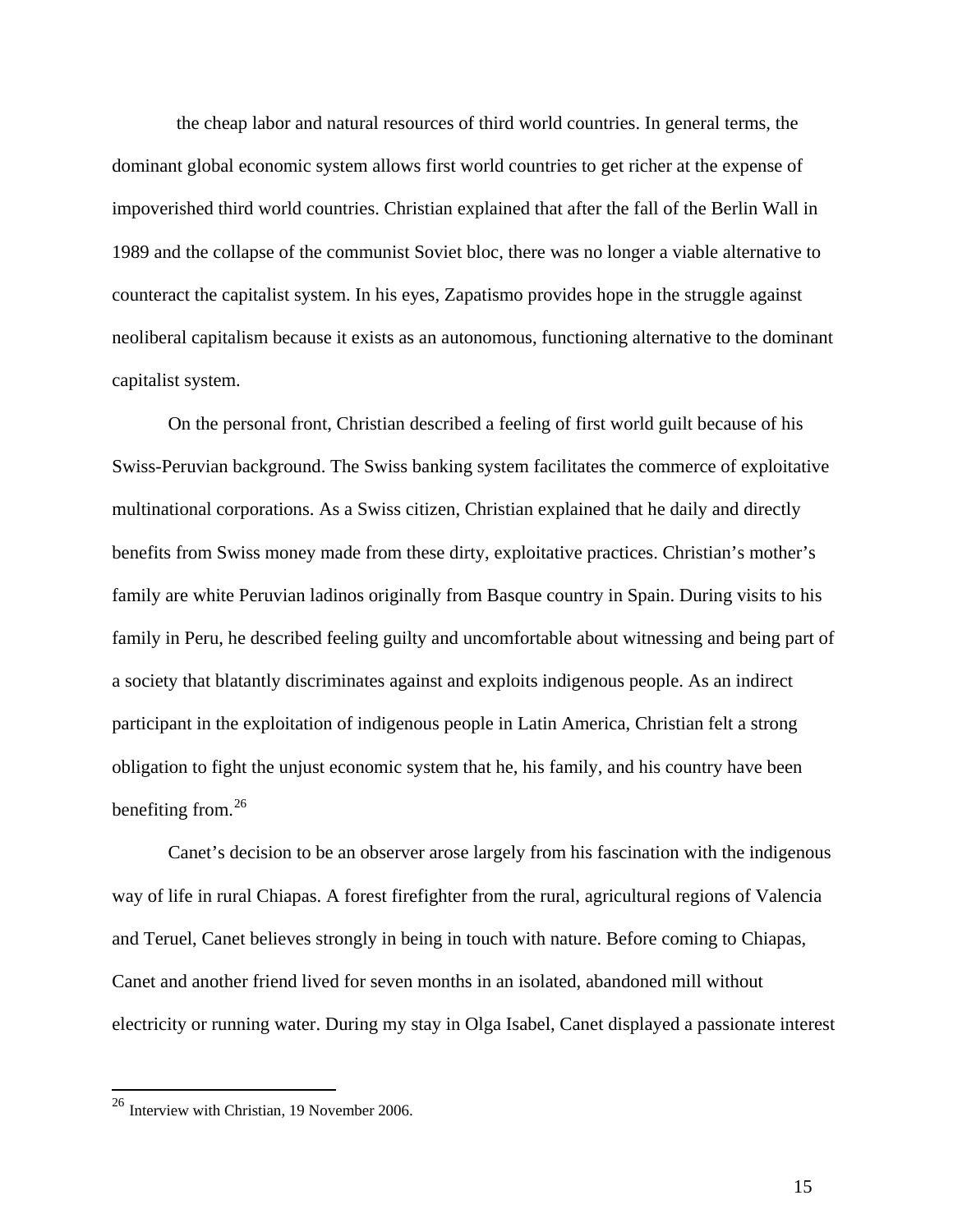in learning about the plants, animals, and agricultural methods from this region of Chiapas. In our formal interview, Canet spoke animatedly about the indigenous as people who "have values, ways of living, and connections with nature." He explained that it was impressive that the indigenous had conserved their roots and lived the same lifestyle for centuries. Canet mainly came to learn from the indigenous—to learn about their values, their customs and culture, and their interaction with the natural environment around them. He spoke of his desire to learn, support, and help the indigenous people in whatever way he could.<sup>[27](#page-17-0)</sup>

 From these observer interviews and subsequent informal conversations with Elorriaga and Canet, it became increasingly clear to me that observers come to Chiapas with a very particular vision of what Zapatismo is and how it should be practiced. They also come with very little knowledge of the indigenous people themselves and/or an idealized vision of who the indigenous Zapatistas are and how they live. These pre-existing, idealized beliefs that first-time observers, myself included, arrive with come from literature, press, and other forms of publicity about the Zapatistas and the indigenous situation in Chiapas. Because of the nature of Zapatista press and publicity outside of Mexico, Zapatismo has been romanticized and idealized abroad.<sup>[28](#page-17-1)</sup>

#### **Zapatista Romanticism**

 In Europe, North America, and within Mexico as well, there exists a vibrant subculture of Zapatista sympathizers. Participants in this subculture avidly read Marcos's extensive and eclectic output of communiqués, declarations, letters, and stories and often buy Zapatista paraphernalia (posters, T-shirts, ski-masks, stickers, jewelry, embroidery, Marcos and Tacho

<span id="page-17-0"></span><sup>27</sup> Interview with Ricardo Canet, 19 November 2006.

<span id="page-17-1"></span><sup>&</sup>lt;sup>28</sup> The ideas in this paper about Zapatista romanticism developed mainly from my interview with Antoine Libert Amico on 6 December 2006. My interview with Miguel Pickard on 4 December 2006 contributed to the development of this section as well.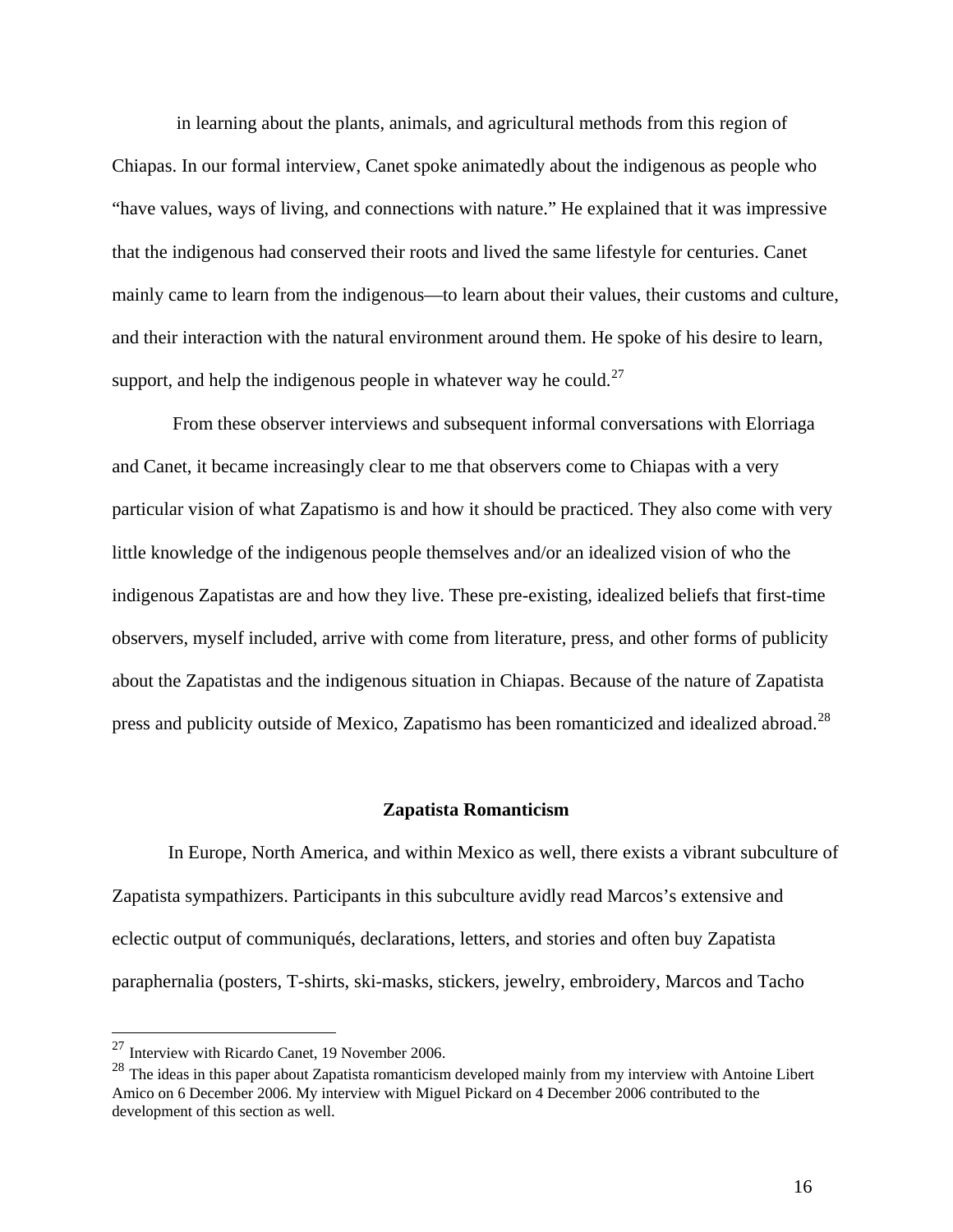dolls, key-chains, etc.). A large part of the international Zapatista movement is a cultural phenomenon. Consumption of Zapatista art, crafts, music, and literature is one major way the movement manifests itself on the international front. In certain European countries such as Italy, there is a niche market for organic Zapatista-produced coffee as well. Driving this consumption of Zapatista culture is an attraction to the Zapatista philosophy and ideology as expounded in Marcos's writings and the many books and articles that have been written about Marcos and Zapatismo.

 The Marcos mystique is vital to the outside world's fascination with Zapatismo. Both the media and Marcos himself (through his writings) promote Marcos's image as a dashing, mysterious, romantic hero. The mythic, media-created storylines about Marcos come across as adventurous, alluring, and exciting: He is a modern-day masked Zorro/Robin Hood/Lone Ranger riding to the rescue of the poor and the oppressed. He is a handsome mestizo who has nobly dedicated his life to the struggle for indigenous rights and rights for all oppressed, marginalized peoples. He is an idealistic, former university professor who went off into the jungle, rediscovered his indigenous roots, and single-handedly turned the world's attention to the plight of Mexico's indigenous with his flair for the whimsical and the dramatic. These Marcos myths, combined with the ceaseless speculation about his true identity and whereabouts, only intensify the public's interest in Marcos the man, the icon, and the movement he has come to represent. Although Marcos himself emphasizes that he is merely a humble sub-commander in the EZLN, his charisma and skill as a one-man PR machine is clearly the driving force in Zapatismo's international appeal. As journalist Naomi Klein puts it,

…Marcos himself…writes in a tone so personal and poetic, so completely and unmistakably his own, that he is constantly undercutting and subverting the anonymity that comes from his mask and pseudonym…In *Our Word Is Our Weapon*, we read manifestos and war cries that are also poems, legends, and riffs. A character emerges behind the mask, a personality. Marcos is a revolutionary who writes long meditative letters to Uruguayan poet Eduardo Galeano about the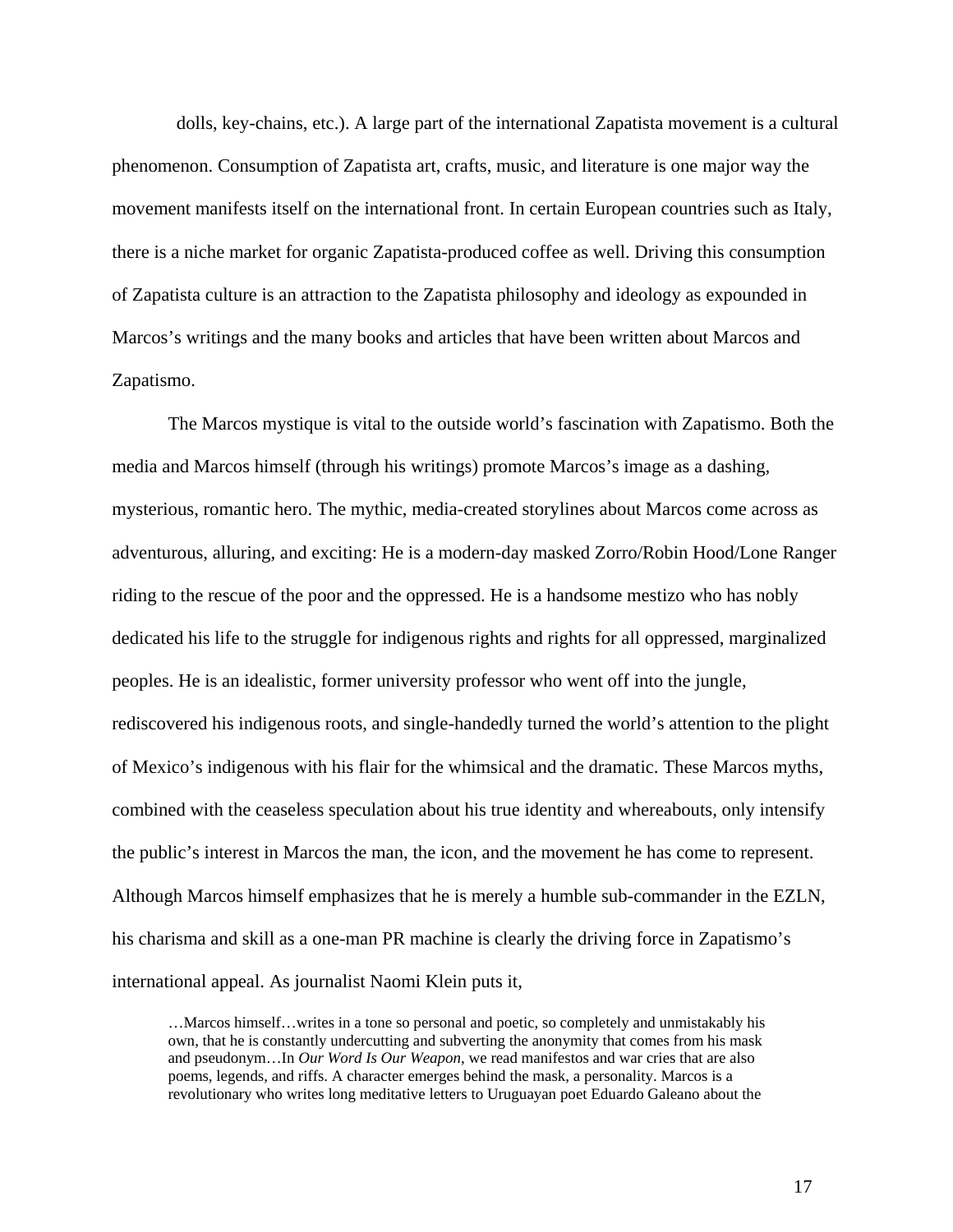meaning of silence; who describes colonialism as a series of 'bad jokes badly told,' who quotes Lewis Carroll, Shakespeare, and Borges…who then sends whimsical mock telegrams to all of 'civil society'...Marcos seems keenly aware of himself as an irresistible romantic hero.<sup>[29](#page-19-0)</sup>

 To the Mexican, North American, and European public, the concept of a movement in which the people, rather than their representatives and leaders, truly hold the power—a movement in which the authorities really do *gobernar obedeciendo* (govern by obeying) as the slogan goes—is unheard of. In the ladino and westernized worlds, even populist, grassroots movements must have their charismatic leaders to unite, lead, and mobilize the masses. The fact that the Zapatistas do not have a strong, charismatic leader heading the movement is hard to imagine for Mexican ladinos, North Americans, and Europeans. Thus, Marcos is often mistakenly thought of as the leader of the Zapatistas. In certain respects, Marcos is the principal leader and mobilizer of international support for Zapatismo. However, he does not perform this role in the actual Zapatista organization itself. It is important to keep in mind that there is a clear distinction between international support for the Zapatistas and the actual Zapatista organization that exists on the ground in Chiapas.

 International Zapatismo is essentially a movement based on ideology (for example, support for the idea that every human being has certain inalienable rights, that all of the oppressed—be they indigenous, blacks, gays, Jews, women—deserve these rights) that Marcos expounds and represents. The international public mainly focuses on Zapatista ideology and news events (such as Marcos's national tour to kick off the Other Campaign) rather than the current, day-to-day situation of ordinary indigenous Zapatistas who comprise the Zapatista organization. This lopsided focus on ideology is evident from the fact that many international Zapatista supporters who come to work in San Cristóbal-based NGOs arrive well-versed in Zapatista rhetoric and ideology and clueless about the culture and society of the indigenous

<span id="page-19-0"></span> $^{29}$  Klein 117.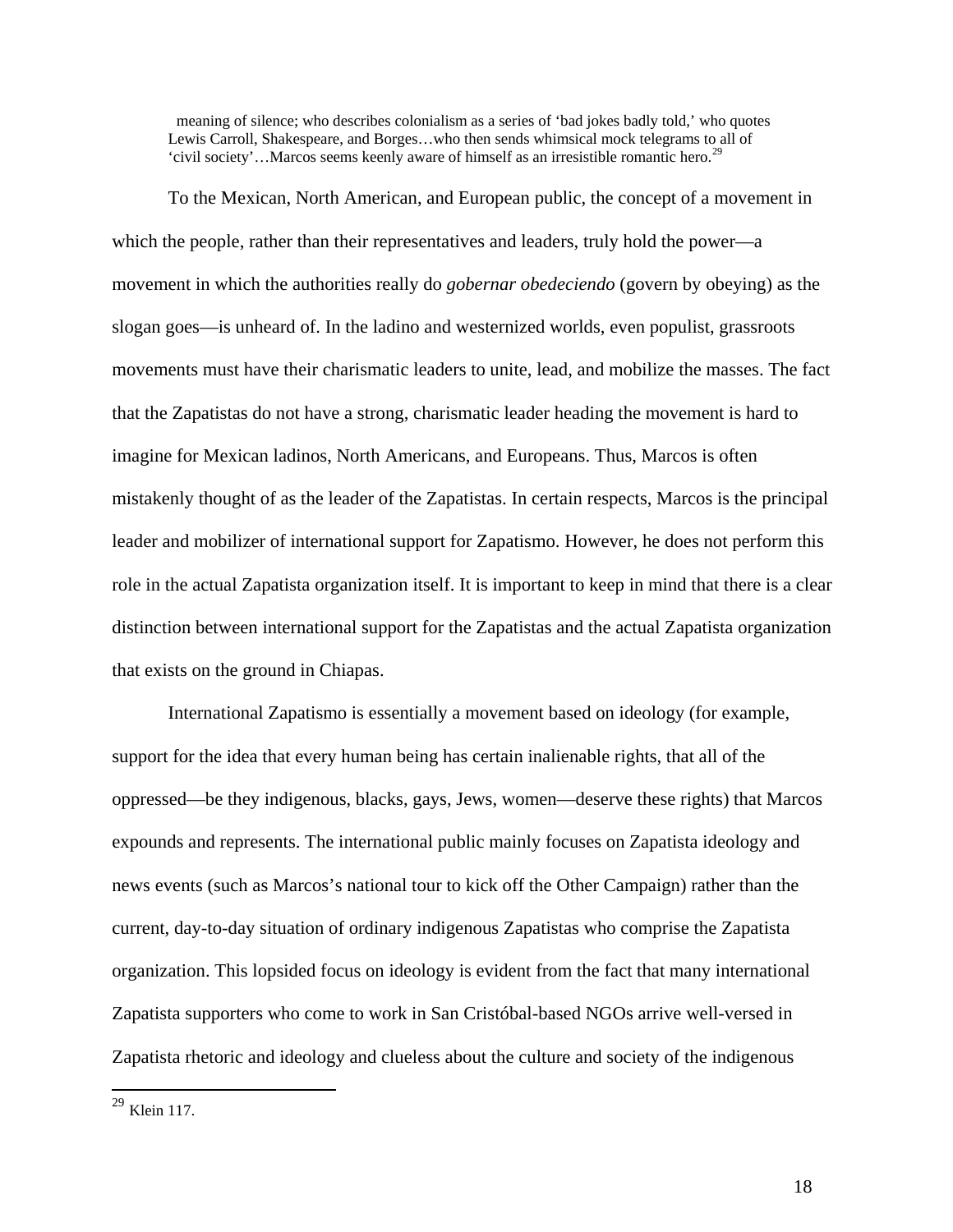Zapatistas themselves. This is not to say that international Zapatista sympathizers do not care about indigenous people and their plight.

 Rather, international support for Zapatismo is generally sparked and sustained by an attraction to the movement's ideology instead of a strong interest in the indigenous peoples and cultures of Chiapas. Additionally, most information available to the international public about the indigenous of Chiapas is ideological and political (and Zapatista-related) rather than cultural or anthropological. Learning about indigenous language, culture, and society is almost always of secondary importance to international Zapatista sympathizers. Often, it is only when internationals start working at ground level with indigenous Zapatistas themselves that they realize they need to learn and understand the culture of the indigenous people they are working with. Without an understanding of indigenous culture, it is impossible for internationals to truly comprehend the problems the indigenous Zapatistas face and act in solidarity with them in a culturally sensitive way.

## **Idealized Images of the Indigenous Zapatistas**

 In the outside world, there exists an image of the indigenous as a mysterious, primitive culture shrouded in secrecy, frozen in time, and largely untouched by the ills of industrialization and modernization. Even to the majority of ladinos, indigenous people seem foreign, exotic, and unknown. General knowledge and perceptions of the indigenous are based largely on myth and stereotype. International Zapatista sympathizers often romanticize and idealize the indigenous Zapatistas as a valiant people fighting for a worthy, noble cause.<sup>[30](#page-20-0)</sup> Among Zapatista

<span id="page-20-0"></span> $30$  On the flipside, there also exists a prevalent stereotype in Mexican society of the indigenous as lazy, stupid, immoral, alcoholic, and/or addicted to drugs. According to Salvador Carrasco, the indigenous are either invisible or portrayed as criminals in Mexican media (Carrasco 172). In general, indigenous peoples and cultures around the world are seen as primitive and backward from a westernized, first world standpoint. Although international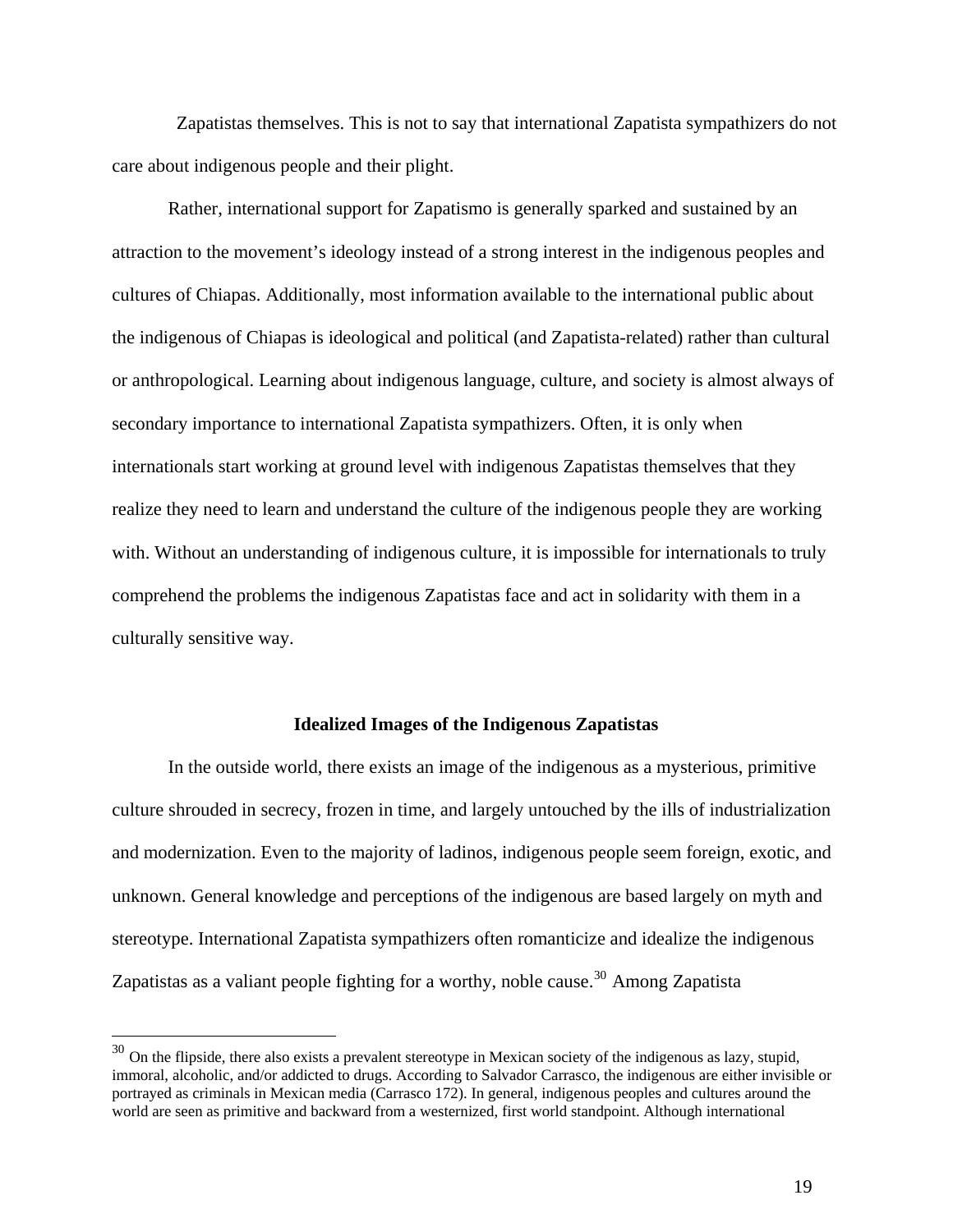sympathizers, the indigenous Zapatistas are often perceived as an inspirational symbol or living embodiment of the ideals that Zapatismo stands for, rather than actual human beings with their own legitimate languages and cultures. The information about Zapatismo that the typical Zapatista sympathizer in Italy, Spain, or the United States receives is idealized and onesided. Most of this information is gleaned from the Internet, Marcos's writings, and pro-Zapatista books and articles. This information often comes in the form of positive, passionate rhetoric that paints a utopic, idealized vision of the Zapatista organization.

 The Zapatistas, like any other movement or organization, have their flaws, weaknesses, and internal problems. The absence of widespread information about the more problematic aspects of Zapatismo propagates the romanticizing of the Zapatista movement. Thus, first-time international human rights observers often come with unrealistic, idealized expectations for the communities they observe. Additionally, the challenges of living in an indigenous community in which the language, culture, and customs are foreign and unknown often comes as an unexpected surprise to the first-time observer as well.

#### **Challenges to Zapatista Romanticism**

 Zapatista romanticism that internationals arrive with becomes challenged when they see that Zapatismo in practice does not measure up to the rhetoric they have read and internalized. Areas in which Zapatismo in practice differs from rhetoric include gender issues, governmental structures, and internal conflicts.

Zapatista sympathizers generally do not agree with the negative views of the indigenous described in this footnote, the observers and the indigenous themselves as well cannot help but be influenced by these negative stereotypes because they live in a society that enforces the notion that the indigenous are inferior to ladino and westernized society.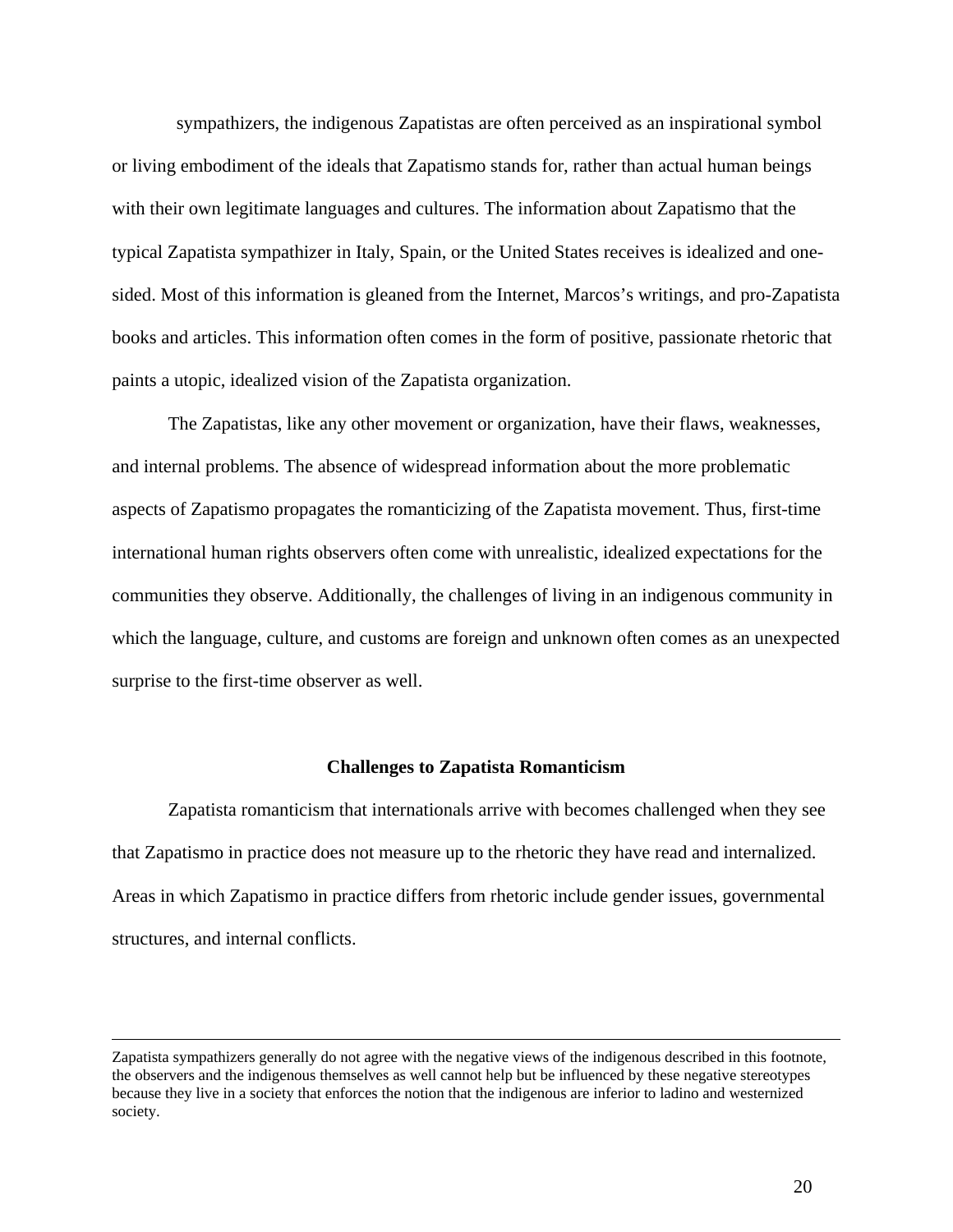# Gender Issues

 The Zapatistas have a Revolutionary Indigenous Woman's Law that guarantees women the same rights as men. This law mandates that half of the authorities in every governmental body and one third of the army must be women. While the rhetoric in this law and other communiqués declares the equality and rights of women, the reality does not coincide with this rhetoric.<sup>[31](#page-22-0)</sup> In Olga Isabel, women seldom appear or speak in public spaces. They generally stay in the house cooking, cleaning, making tortillas, and doing other domestic chores. While the fact that women remain in the domestic sphere is not inherently sexist in itself, the disadvantages that result from this situation limit women's rights and opportunities.

 Most women in Olga Isabel speak Tseltal only and cannot speak Spanish because they have received no or very little formal education. In Olga Isabel, homes are almost always Tseltal-only environments. Men and children generally learn Spanish through formal schooling. The inability to speak Spanish renders most women dependent on bilingual men and children to communicate and interpret for them outside of indigenous society. Indigenous women in general have lower levels of education than their male counterparts. Most have never completed elementary school and seldom attend school after the third grade.<sup>[32](#page-22-1)</sup> The type of education that members of Leonardo's family have received is not atypical. Leonardo, a 21-year-old Olga Isabelense, has two sisters and two brothers. Both of Leonardo's brothers have completed junior high school and Leonardo has completed high school. However, his two sisters never finished elementary school. Leonardo's father briefly attended elementary school and his mother never received any formal education.<sup>[33](#page-22-2)</sup> That the males in Leonardo's family have higher levels of

Interview with Antoine Libert Amico, 6 December 2006.

<span id="page-22-1"></span><span id="page-22-0"></span><sup>32</sup> CIEPAC workshop, 24 October 2006.

<span id="page-22-2"></span><sup>33</sup> Interview with Leonardo, 26 November 2006.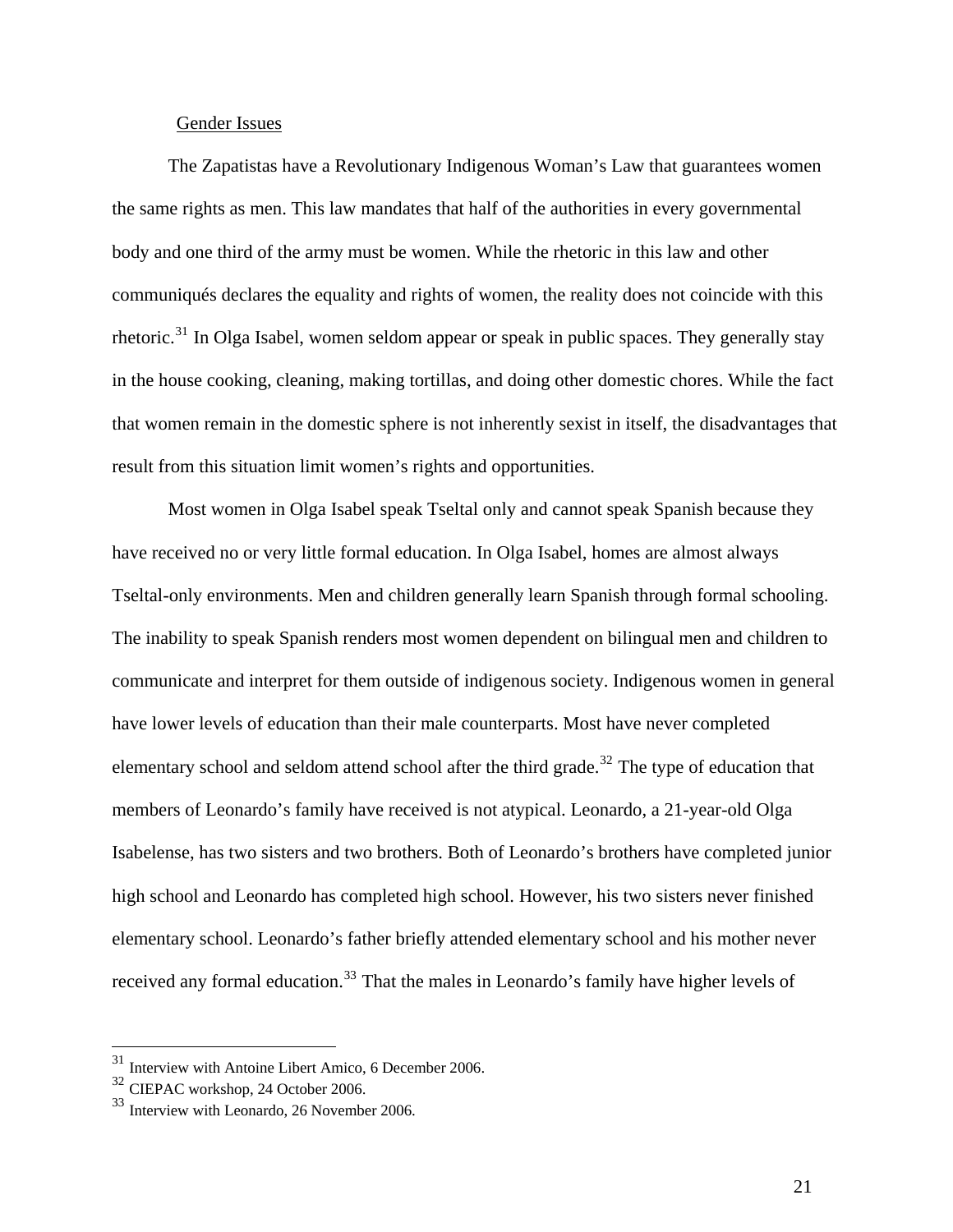education than the females is normal and reflective of the community's educational situation in general, especially among the older generation.

 In community *juntas*, or general meetings, women almost never speak. Men control the dialogue and decision-making and fill most of the leadership positions. There are always more men than women at these meetings. The men and women are segregated in these meetings as well. The women generally sit or stand to the side or behind the men, acting more as passive audience members rather than active participants in dialogue and discussion.<sup>[34](#page-23-0)</sup> The make-up of various governing bodies—the Junta de Buen Govierno (Good Government Junta), Consejos Municipales (Municipal Councils), Comisión Agraria (Agrarian Comission), and Honor y Justicia (Honor and Justice: the municipal court for non-agrarian cases) consists almost entirely of men.[35](#page-23-1) Additionally, many conflicts that come to Honor y Justicia are cases of domestic violence against women.<sup>[36](#page-23-2)</sup> The discrepancy between the gender equality that Zapatismo promises and the ground-level reality within autonomous communities is not lost on the Zapatistas themselves. During one municipal junta in which only two or three women spoke, one woman stood up and declared that women should participate and play a more active role in the juntas.<sup>[37](#page-23-3)</sup>

 That the Zapatista rhetoric of gender equality does not match with the ground-level reality comes as a surprise to many international observers. In fact, most observers come from societies in which women have more rights and opportunities than Zapatista women themselves. The discrepancy between the observers' rhetoric-created expectations and the ground-level reality can be disillusioning. Miguel Pickard speaks of one delegation of Italian feminists who

<span id="page-23-0"></span> $34$  Observation of a municipal junta, 25 November 2006; Interview with Jennifer McHugh, 19 November 2006; Interview with Marta, 19 November 2006.

<span id="page-23-1"></span><sup>&</sup>lt;sup>35</sup> Participant observation; Interview with Antoine Libert Amico, 6 December 2006.

<span id="page-23-2"></span><sup>36</sup> Interview with Macario (Honor y Justicia mediator), 24 November 2006.

<span id="page-23-3"></span><sup>37</sup> Interview with Jennifer McHugh, 19 November 2006; Interview with Marta, 19 November 2006.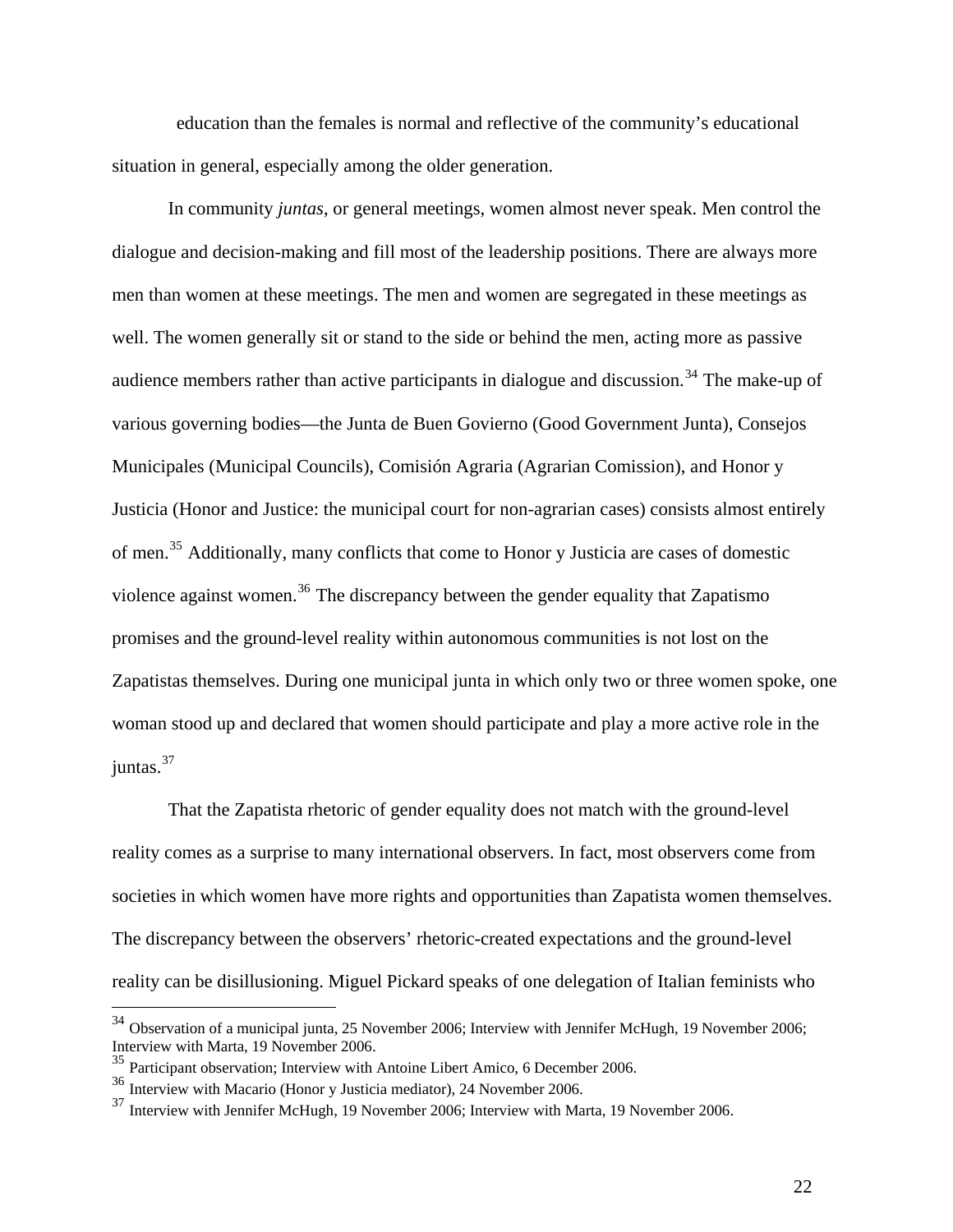came away hugely disappointed from their visit to a Zapatista community. These Italian women had come to Chiapas to see for themselves gender equality put in practice. They left the community very disillusioned, telling Pickard that the Zapatistas had made no progress in women's rights since the 1994 uprising.<sup>[38](#page-24-0)</sup>

 While the ground-level reality for Zapatista women may strike internationals as backwards and oppressive, it would be inaccurate to say that no progress has been made. In Olga Isabel, every girl and young woman I encountered understood and spoke Spanish. Although their mothers only spoke Tseltal, these girls and young women had attended or were currently attending bilingual schools and knew how to read and write. Essentially, an entire generation of young women who had been girls of 6, 7, or 8 during the 1994 uprising had become bilingual and literate through autonomous Zapatista schools.<sup>[39](#page-24-1)</sup>

 Currently, the region's autonomous Zapatista high school has equal numbers of male and female students. In the freshman class of thirty, there are 15 male and 15 female students.<sup>[40](#page-24-2)</sup> In Olga Isabel, there are more girls than boys attending the elementary school.<sup>[41](#page-24-3)</sup> In addition to the dramatic increase in female education, the generation of youth who were children of 6, 7, or 8 in 1994 have been educated in Zapatista ideology both in schools and within their autonomous communities. These youth have learned about the struggle and need for women's rights within Zapatista communities, within Mexico, and in other countries as well. Although the ground-level reality in Zapatista communities is still far from gender equitable, many Zapatistas are conscious of this reality and understand that there is a need for progressive change.

<span id="page-24-0"></span><sup>38</sup> Interview with Miguel Pickard, 4 December 2006.

<span id="page-24-1"></span><sup>39</sup> Interview with María Elena Martínez Torres, 4 December 2006.

<span id="page-24-2"></span> $^{40}$  Interview with Nicolás, 26 November 2006.

<span id="page-24-3"></span><sup>&</sup>lt;sup>41</sup> Interview with Jennifer McHugh, 19 November 2006; Interview with Marta, 19 November 2006.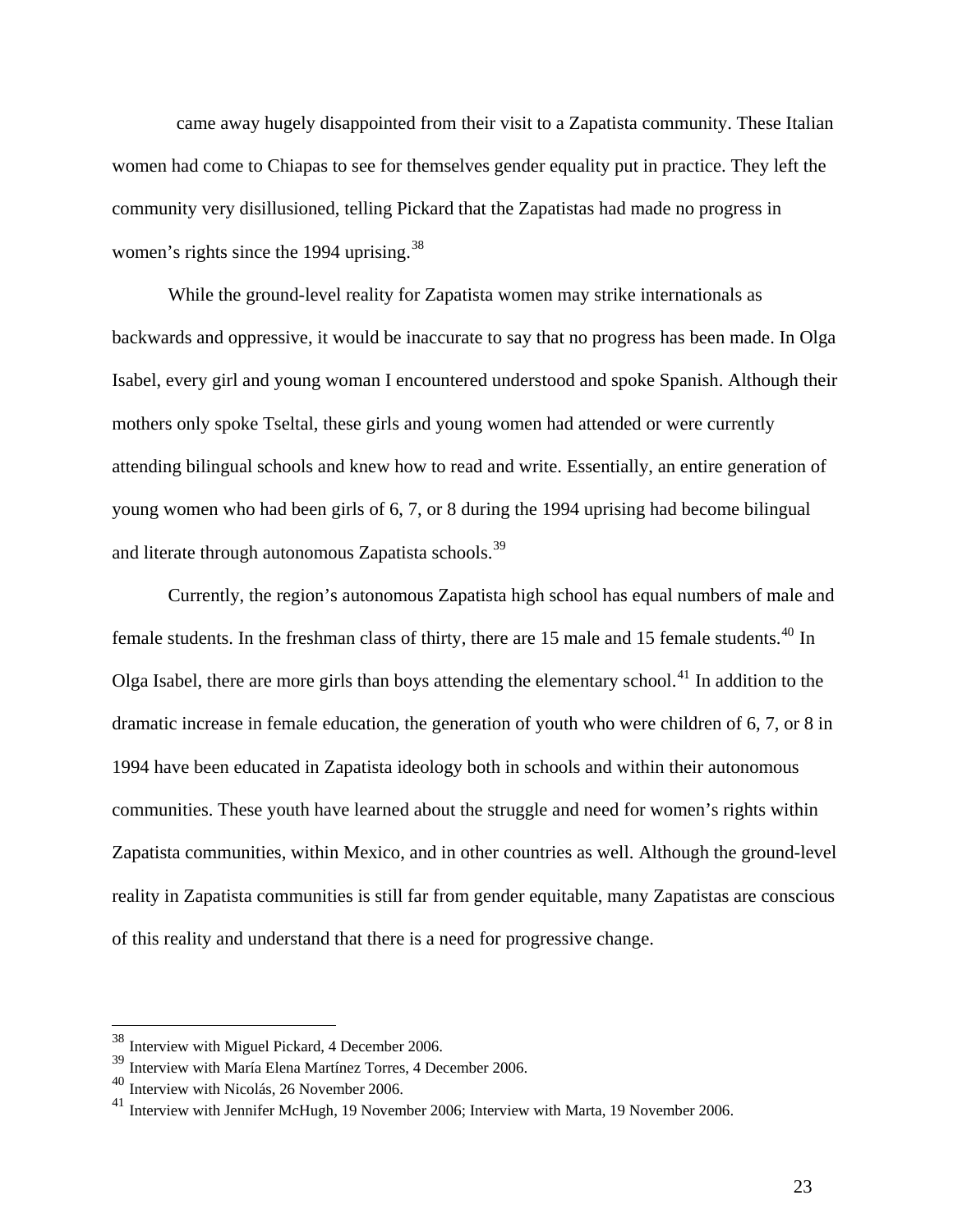# Governmental Structures

 $\overline{a}$ 

 In their communiqués, declarations, and other literature, the Zapatistas come across as a truly democratic and inclusive organization. To an extent, this perception is true. In the Zapatista bases de apoyo, governmental bodies are direct democracies in which power remains with the people. Government officials are elected to the juntas, the municipal councils, and the justice tribunals. However, it is the people themselves who discuss and come to a consensus on decisions. Zapatista government officials are essentially mediators of the dialogue and discussion that precedes the final decisions. In contrast, ladino and western democratic governments are indirect, representative democracies, or republics, in which power resides with the representatives rather than the people. The people governed by ladino and western republics choose representatives who make decisions for them rather than making the decisions themselves. [42](#page-25-0) In this sense, Zapatista communities practice a truer form of democracy in which the people retain power and the right to self-determination.

 While in certain respects Zapatista communities exercise a purer form of democracy than their ladino counterparts, their degree of freedom and choice is ironically more limited in certain areas. As members of the bases de apoyo, indigenous Zapatistas cannot drink alcohol or take drugs. They must comply with decisions made by the juntas, municipal councils, and local tribunals even if they personally disagree or do not like particular decisions. Each member of the bases must also participate in a *cargo*, or voluntary community work. They must also comply with decisions made by the EZLN even if it negatively affects their communities.

<span id="page-25-0"></span> $42$  The ideas about democracy as it is practiced by Zapatistas and the ladino/western world came from a lecture Mitch Anderson gave on 28 October 2006.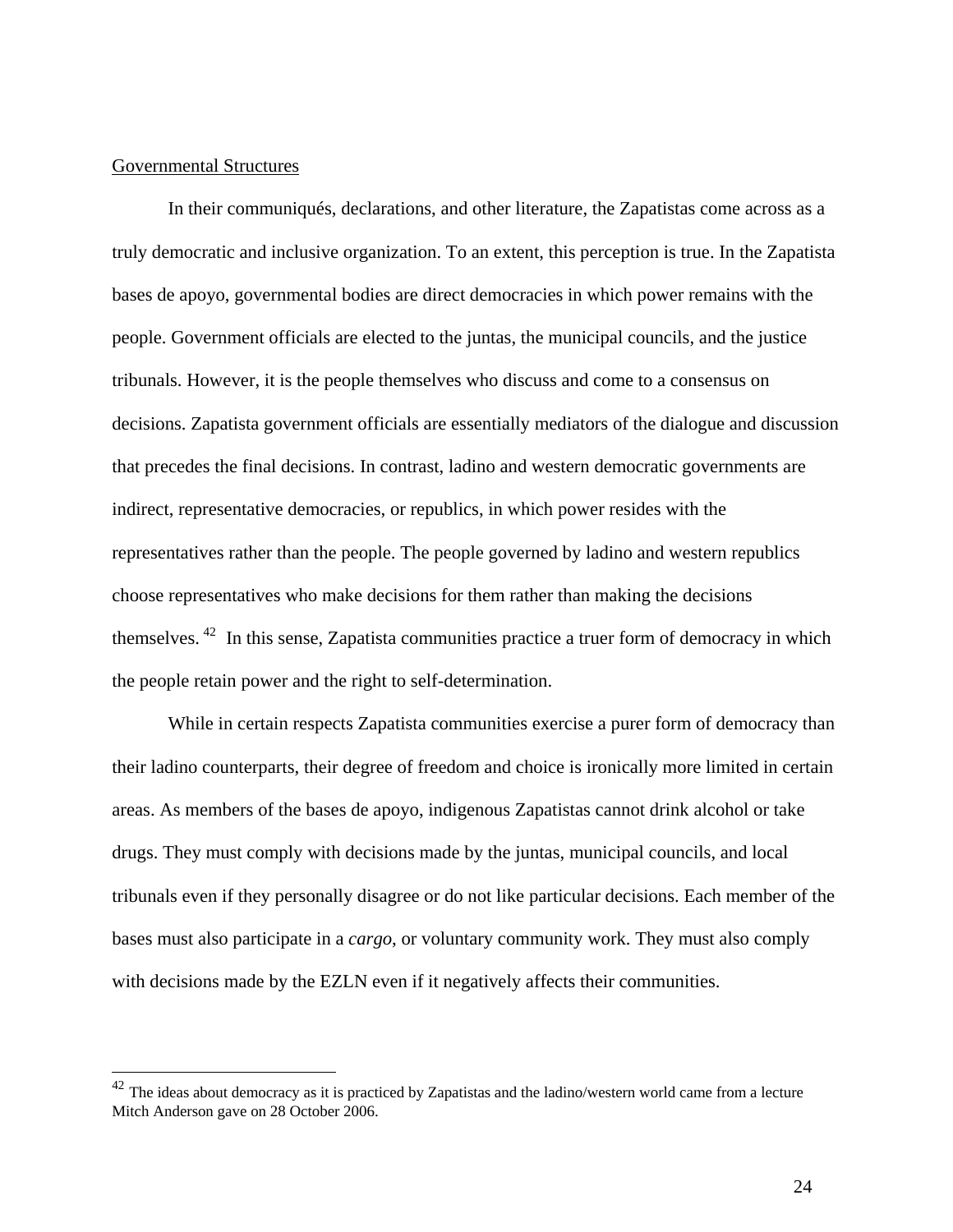For example, the EZLN declared a Red Alert in May 2006 after the massacre in Atenco. During this Red Alert, non-Zapatista outsiders were not allowed to enter Zapatista communities, the Juntas de Buen Gobierno were shut down, and many schools and clinics were not fully operational.<sup>[43](#page-26-0)</sup> As a result, projects that depended on outside help (NGO work in schools, clinics, training sessions, electricity installations) could not proceed until the Red Alert was lifted months later. Additionally, the shut down of the Juntas meant that people who were unable to resolve their problems through the municipal tribunals (Honor y Justicia and Comisión Agraria) had no alternative recourse or manner of resolving their conflicts.<sup>[44](#page-26-1)</sup> Other EZLNimposed orders on the bases civiles include participation in road blockades, such as the one carried out on 20 November 2006 as a symbolic show of support of the Asamblea Popular del Pueblo Oaxaqueño (APPO—Popular Assembly of the Oaxacan People).

 For the Zapatista bases civiles, obeying and carrying out the decisions of their autonomous civil government and the EZLN is mandatory to their membership. Decisions, commitments, and conditions of the Zapatista organization take priority over everything else in their lives. The cargos, the blockades, the long community meetings, and constant problems with OPDDIC take significant amounts of time away from working in the fields where they grow coffee, corn, and beans. Often, the bases civiles receive information from above (from the EZLN or the Juntas de Buen Gobierno) that pertains directly to them and nothing more. They do not the specifics of how the EZLN or higher-up Zapatista structures function. As Marta puts it, "It is very hierarchical…[the people] receive the information they need and that's all."[45](#page-26-2) For example, the Olga Isabelenses participate in a coffee cooperative that sells coffee to Italy. They know how

<span id="page-26-0"></span><sup>43</sup> Interview with Antoine Libert Amico, 6 December 2006.

<span id="page-26-1"></span><sup>&</sup>lt;sup>44</sup> People who cannot resolve their conflicts in the municipal tribunals take their case to the Junta de Buen Gobierno.

<span id="page-26-2"></span><sup>45</sup> Interview with Marta, 19 November 2006: "Es muy jerárquico…reciben la información que necesitan y ya."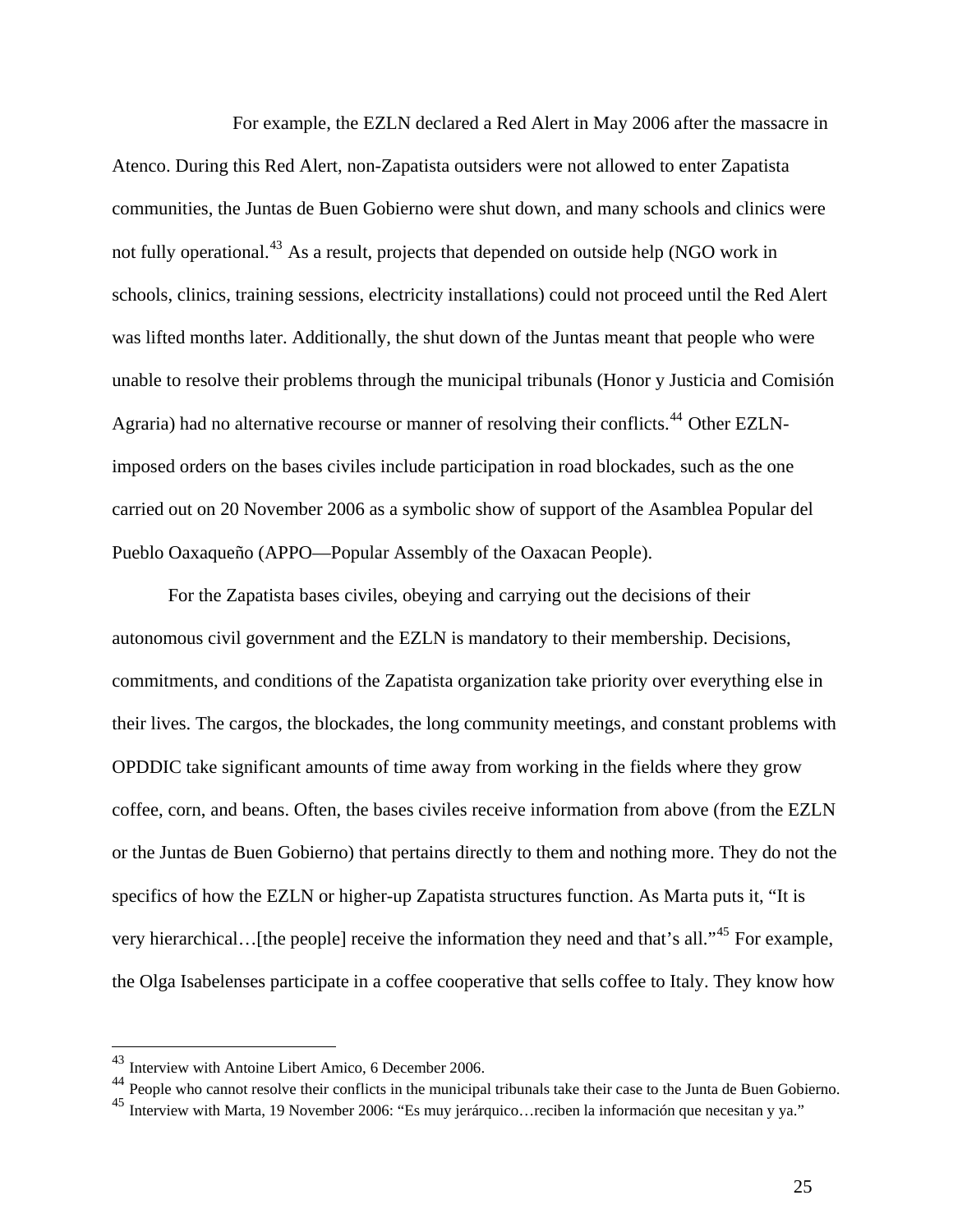to grow, harvest, and store the coffee and then give the coffee beans to a middleman. However, they know nothing about how the coffee gets to Italy, where in Italy it is sold, or how this relationship with Italian vendors was initially established.

 In practice, the organization's overarching structure is a rigid hierarchy in which orders come from above (from the EZLN and the Junta de Buen Gobierno) and the people obey. When decisions made by local municipal councils contradict EZLN decision (for example, the Red Alert that halted various NGO projects in communities), the EZLN's decisions take precedence over the local council's decisions. The deeply hierarchical nature of the Zapatista organization often comes as an unexpected surprise to international observers who have only heard Zapatista rhetoric of democracy, inclusiveness, and equality prior to coming to Chiapas.<sup>[46](#page-27-0)</sup>

#### Internal Conflicts and Weaknesses

 $\overline{a}$ 

 Like any other organization, the Zapatistas deal with internal problems and weaknesses. In certain regions, the Zapatistas are economically worse off than the paramilitaries who live in the same region. This appears to be the case with Olga Isabel. Both the Olga Isabelenses and OPDDIC members in nearby San Antonio work the same land and grow the same crops. However, many OPDDIC members in San Antonio live in cement houses built from supplies and money from the Mexican government. In contrast, all Olga Isabelenses live in houses made from wooden planks and zinc roofs. Whereas OPDDIC benefits from government subsidies and other forms of economic support, Olga Isabelenses receive no government support whatsoever and live with the threat of losing their land as well.

<span id="page-27-0"></span><sup>&</sup>lt;sup>46</sup> Interview with Marta, 19 November 2006; Interview with Antoine Libert Amico, 6 December 2006.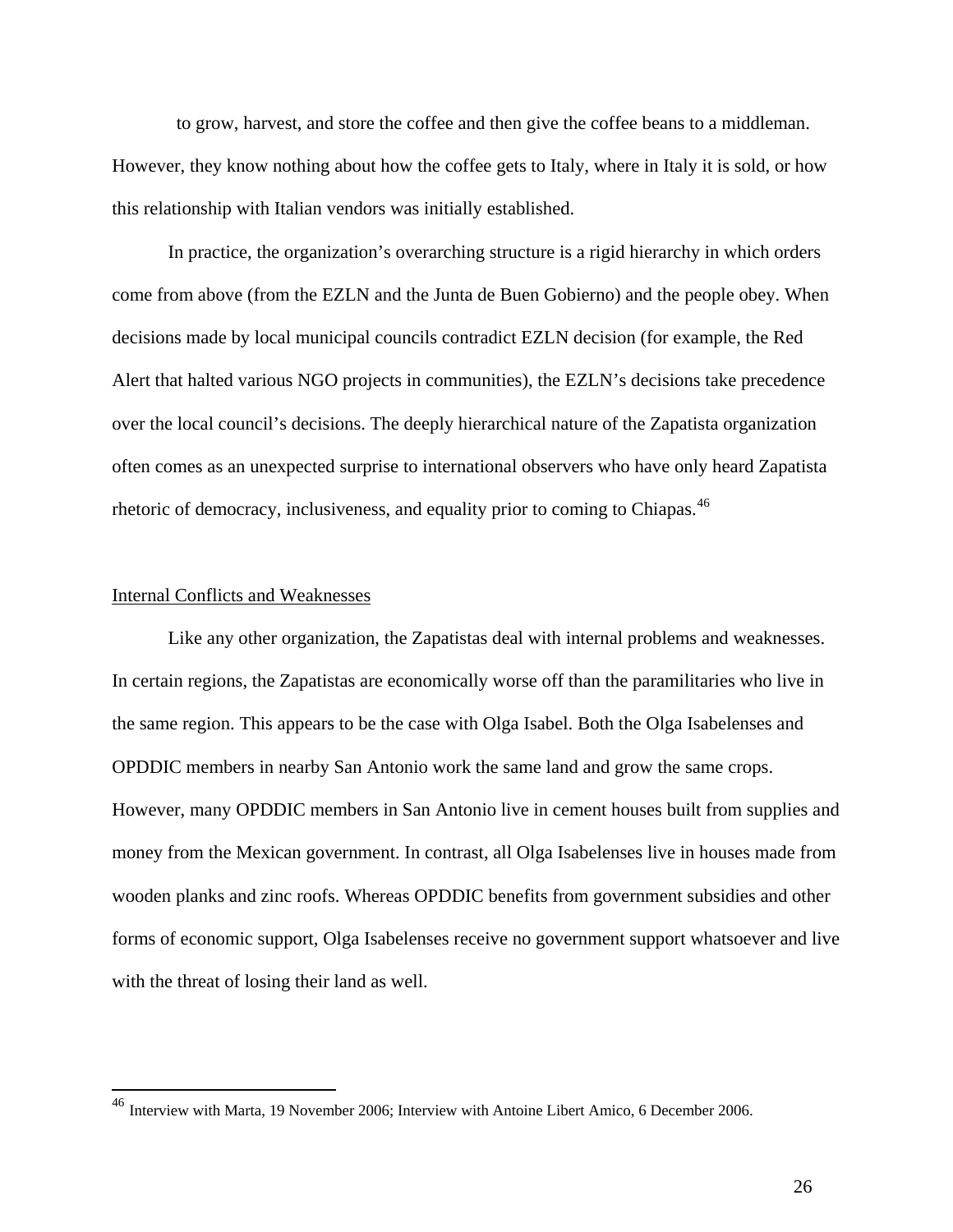Although the Olga Isabelenses are able to survive autonomously on their reoccupied land, it is an uneasy autonomy under constant threat of being undermined by OPDDIC. The counterinsurgency not only employs threats of violence and land dispossession but also economic tactics designed to buy the people's loyalty. By offering OPDDIC members the same economic and material benefits that the Zapatistas are fighting for, the government erodes Zapatista morale and loyalty to their cause. In van der Haar's words, "With [the economic subsidies for paramilitaries], [the government] pinpointed one of the autonomous municipalities' weakest points…the high cost that autonomy implied for its participants and the lack of immediate benefits…"<sup>[47](#page-28-0)</sup>

 Life for the Olga Isabelenses can be characterized as very harsh, spartan, and insulated in certain respects. They do not drink alcohol or take drugs, they eat a simple, spare diet of beans, tortilla, and pozol, and most spend their entire lives in the same region scraping by on the same plot of land. In this context, city life, with its promise of greater economic opportunity and excitement, can be very appealing, especially to male youth. The allure of migrating to cities competes with the sense of duty Zapatista youth feel to stay and fight for the land that they feel is rightfully theirs. [48](#page-28-1) While most Olga Isabelenses choose not to migrate to cities, the issue of migration has undeniably affected the community.

 During one municipal meeting, a major topic of discussion was what to do with Zapatistas who leave the community and want to return. Currently, Zapatistas from the municipality of Olga Isabel are only allowed to leave for a maximum of two months and must send the community 500 pesos each month. In the meeting, there was much debate about what should happen when Zapatistas who have been gone for more than two months want to return.

<span id="page-28-0"></span> $^{47}$  van der Haar 135: "Con esto, atinó en uno de los puntos más débiles de los municipio autonomos, a saber el alto costo que la autonomía implicaba para los participantes y la falta de beneficios inmediatos…"

<span id="page-28-1"></span><sup>48</sup> Interview with Leonardo, 22 and 27 November 2006; Interview with Nicolás, 26 November 2006.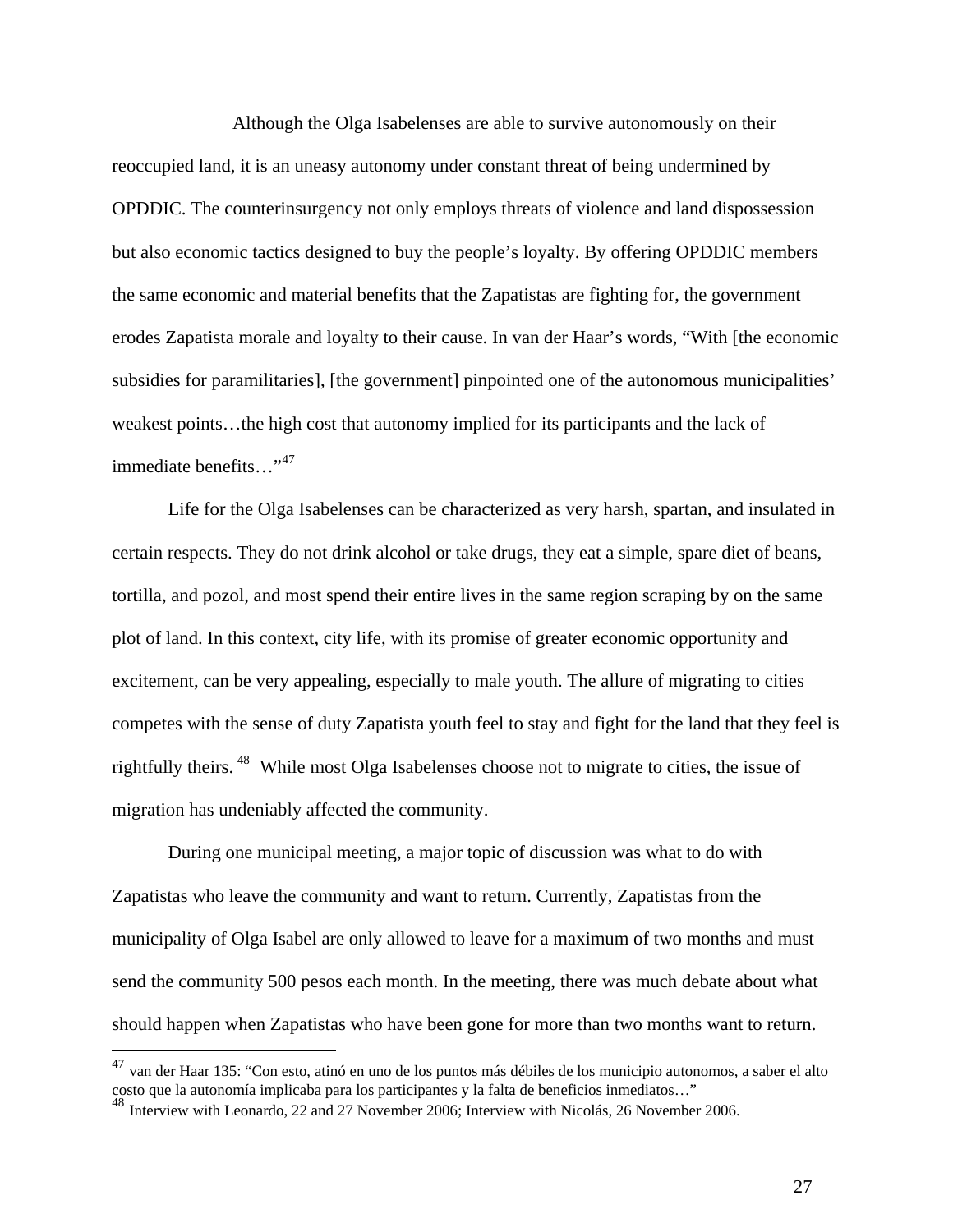No consensus was reached on this issue, although one idea that came up was to have the returning Zapatistas undergo a two-month probationary period.<sup>[49](#page-29-0)</sup>

While I do not know of any Olga Isabelenses who have permanently left the organization, cases of Zapatistas leaving the organization have occurred in other communities. In most cases, ex-Zapatistas want to live autonomously from the Mexican government and work their own land. However, they do not agree with certain conditions, decisions, or requirements that come with being a Zapatista.<sup>[50](#page-29-1)</sup> In the municipality of Nueva Tierra, there were youth who openly drank alcohol during a festival in direct defiance to the community-wide prohibition on alcohol. At a subsequent meeting concerning their delinquent behavior, the youth were asked whether they wanted to stay or leave the organization. Many initial adherents to Zapatismo from Nueva Tierra eventually left the organization because of disagreements about how the land would be distributed and used.<sup>[51](#page-29-2)</sup>

 Inter-ethnic conflicts have occurred within the Zapatista organization as well. The Tseltal community of San Juan Cancuc experienced problems after being transferred to a Tsotsil caracol. The community's interests were not prioritized by the Junta de Buen Gobierno, and requests to the Junta were often denied as well. For example, San Juan Cancuc's electricity lines had been cut by local priista paramilitaries. The community received an outside donation specifically to reconnect the electricity. Normally, the Junta keeps 10% of donations for specific projects. In this particular case, the Junta kept 50% of the donation, preventing the reconnection of electricity for many months.<sup>[52](#page-29-3)</sup>

<span id="page-29-0"></span><sup>49</sup> Interview with Jennifer McHugh, 19 November 2006. Interview with Marta, 19 November 2006.

<span id="page-29-1"></span><sup>50</sup> Interview with Onésimo Hidalgo Dominguez, 6 December 2006; van der Haar 133-139.

<span id="page-29-2"></span><sup>51</sup> van der Haar 135.

<span id="page-29-3"></span><sup>52</sup> Interview with Antoine Libert Amico, 6 December 2006.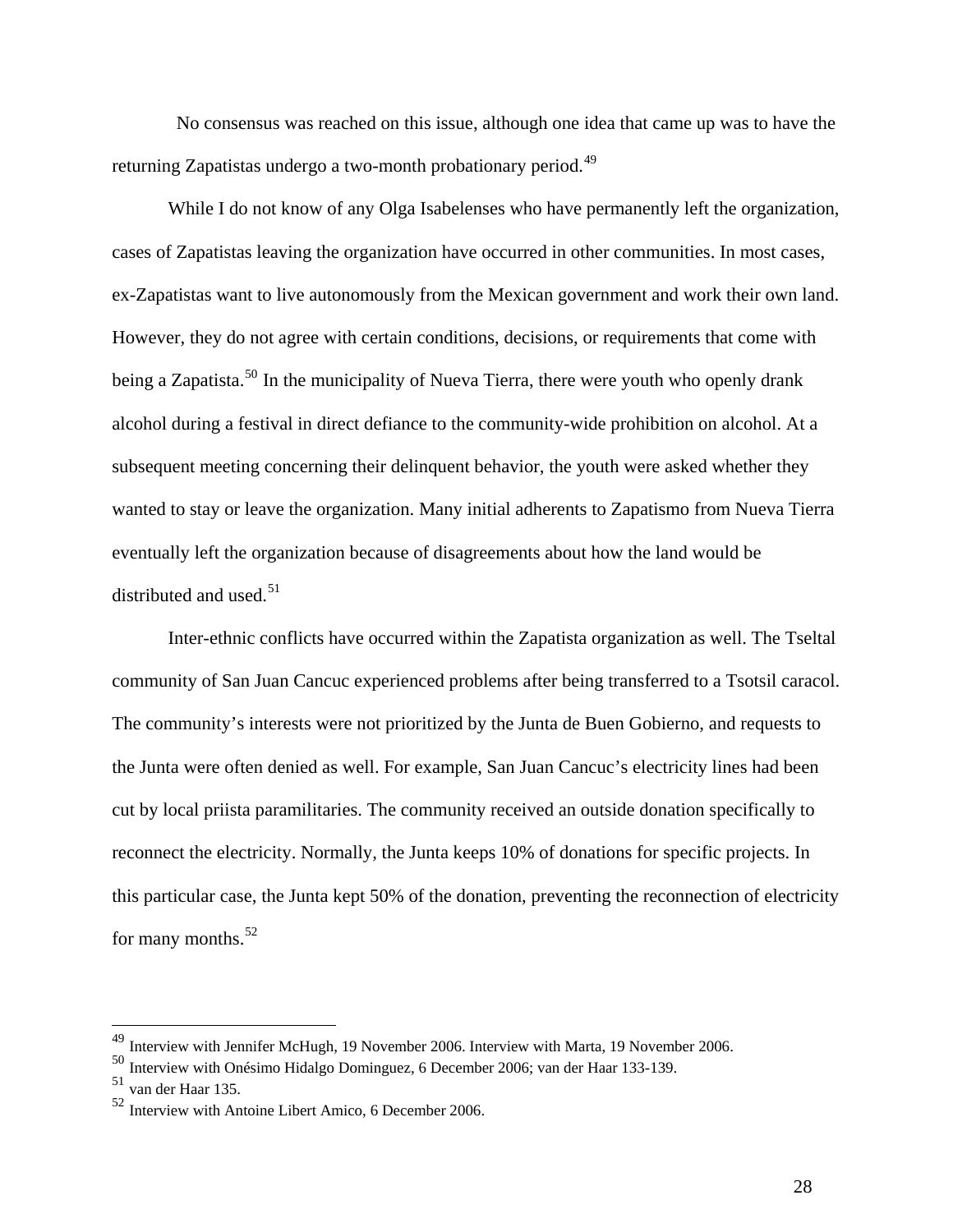#### **Dynamics of Cross-Cultural Exchange**

 The presence of international observers in Olga Isabel leads to inevitable and constant exchange between indigenous and observer cultures during everyday interaction. The dynamics of these cross-cultural exchanges are multi-faceted and complex. The following sections examine three aspects of cross-cultural exchange: the breakdown of myths and stereotypes, linguistic and cultural barriers, and neo-colonial dynamics.

#### Breaking Down Myths and Stereotypes

 Cross-cultural exchange between observers and residents often dispels myths and stereotypes that each side harbors about the other. For observers who generally arrive with very little knowledge about the ground-level reality of the indigenous Zapatistas, a sudden immersion into that reality is eye-opening on multiple levels. Observers realize that multiple Mexicos literally exist—that these Zapatista Tseltales or Tsotsiles form a Mexico that really is separate from the Mexico of the ladinos in San Cristóbal or Comitán or Palenque. Observers realize that this Tseltal or Tsotsil Mexico is a legitimate, functioning, living culture with its own language, perspectives, customs, and governing structures.

 They realize that indigenous Mexico—in all of its complexity, diversity, and vitality cannot be reduced to flat, imperialist stereotypes of noble, long-suffering savages or exotic, primitive peoples. For many observers, living as guests in these communities and simply seeing that these indigenous Zapatistas exist as real human beings going about their daily lives and struggles is hugely transformative. Observers are daily confronted with the fact that the indigenous peoples of Mexico are not simply a statistic, a mysterious legend, a symbol for a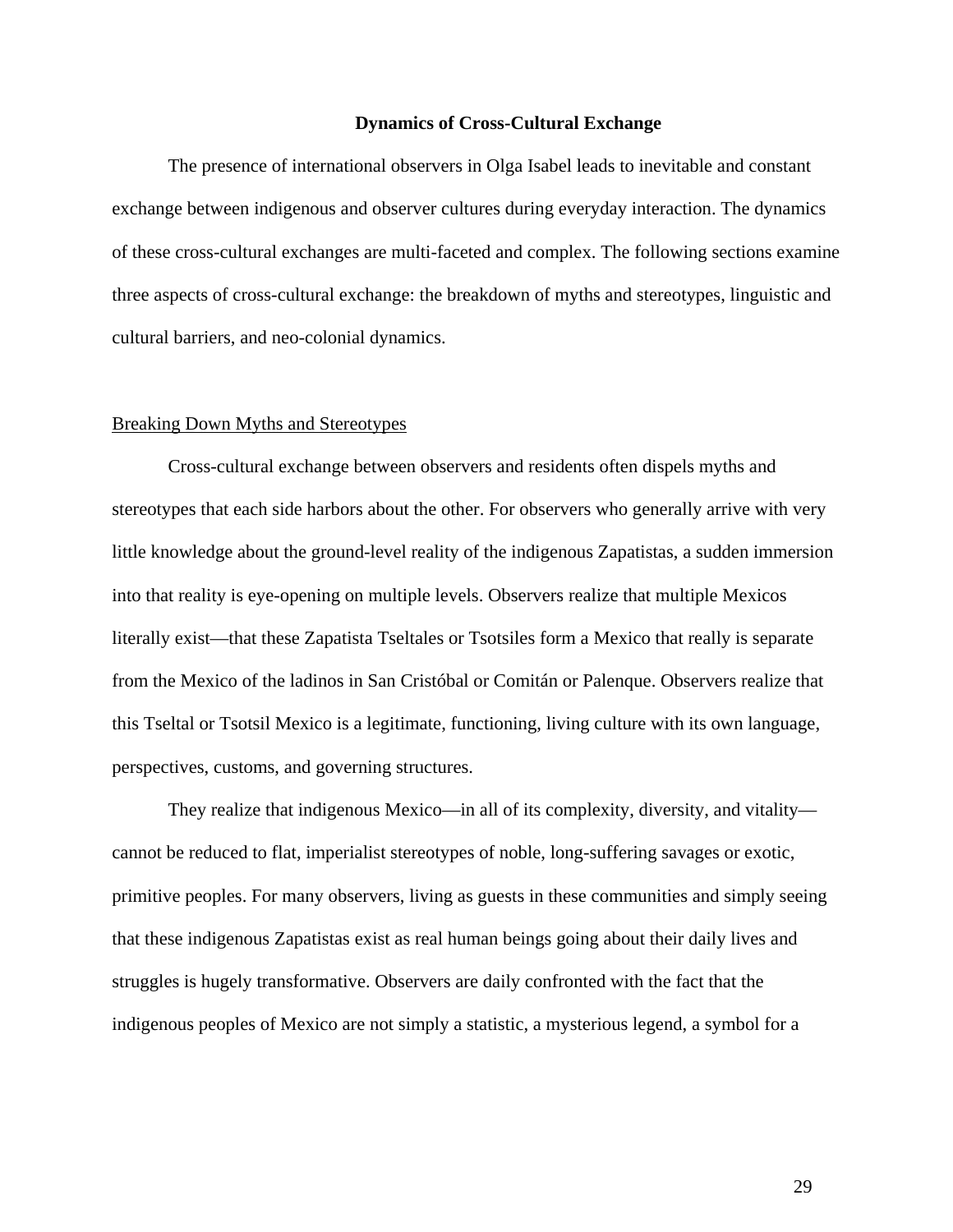revolutionary cause. They become first-hand witnesses of the fact that indigenous cultures and customs are very much alive and functioning five hundred years after the Spanish Conquest.

 Observers break down stereotypes that the indigenous harbor about the Global North (Europe and North America) as well. From international observers, indigenous residents learn that not everyone in the Global North is white, rich, and lives a life of ease and luxury. They learn that countries in the Global North have rich and poor people, corruption and violence, alcoholism and drug addiction, white people and people of color, racism and immigration issues, and struggling farmers who can barely make a living wage.

 As the first Asian observer Olga Isabel had ever received, my ethnicity and nationality as a U.S. citizen of Chinese descent was a source of surprise and fascination to the Olga Isabelenses I encountered. Many found it hard to believe that I was born and raised in the United States and had never been to China. Often, I found myself in the strange position of cultural ambassador for a country and a continent I had never been to.<sup>[53](#page-31-0)</sup> My family's situation as immigrants in the United States was often the entry point into more extensive conversations about immigration as well, especially with the male youth who were contemplating migration.<sup>[54](#page-31-1)</sup> These conversations would often evolve into discussions about what the living conditions are like for migrants and immigrants in the United States and Mexico, why people immigrate, and how the immigration process affects immigrants and the family members they leave back home. Other conversational topics included parallel situations and problems in Mexico, the United States, and China. These topics included colonization, racism, exploitation by transnational corporations, religious sects

<span id="page-31-0"></span><sup>53</sup> For example, people would ask me what people eat in China (if there are no tortillas, what do they eat), what particular customs Chinese people have, what it's like in China, whether I've ever met Jackie Chan.

<span id="page-31-1"></span> $54$  I spoke principally with Leonardo and Nicolás about migration. The two men are 21 and 20 and have older brothers who migrated and stayed in Mexico City.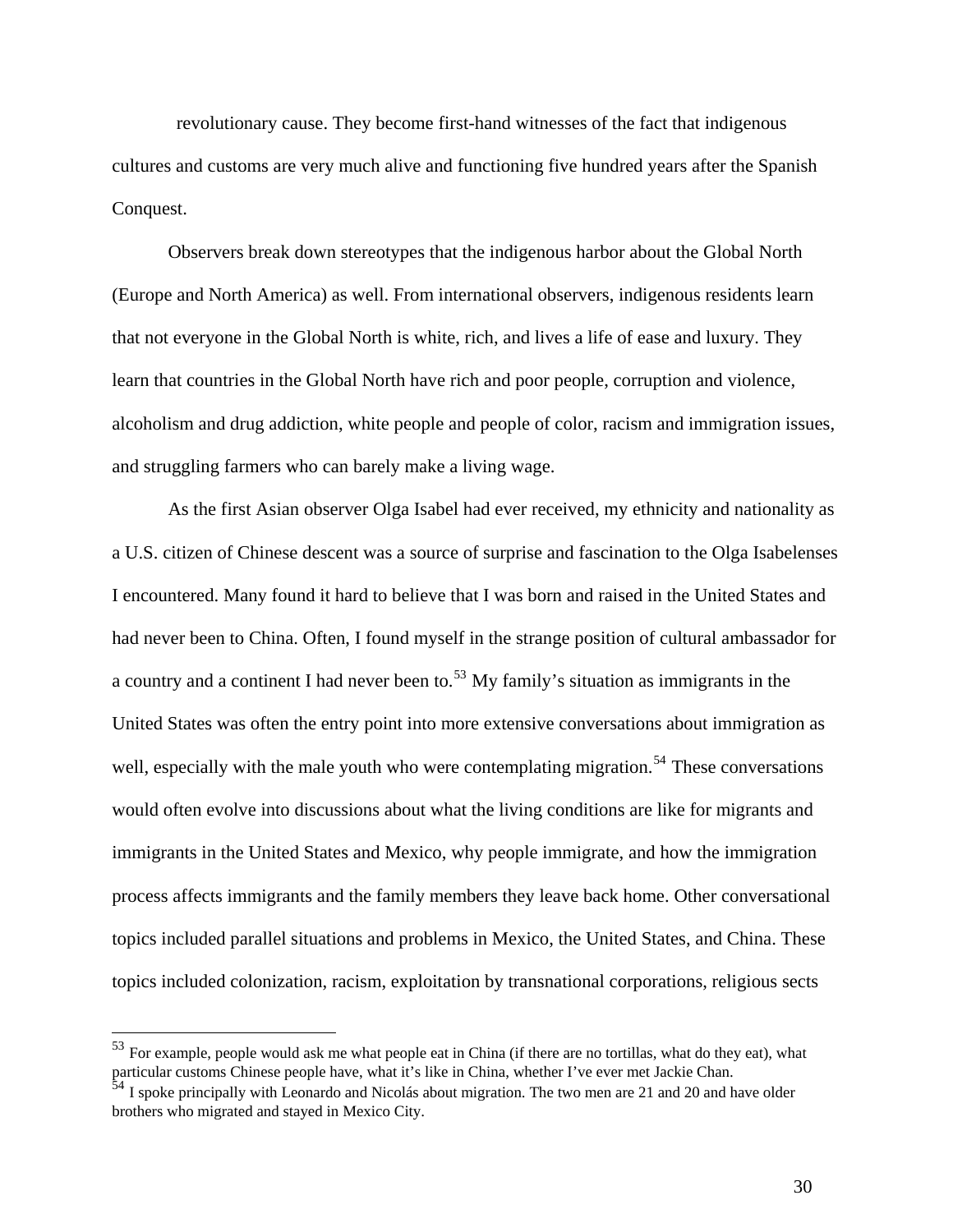and missionaries, languages and dialects, the *mezcla* (mixing) of languages and cultures because of migration and imperialism, and the resulting loss of native languages and customs.<sup>[55](#page-32-0)</sup>

## Confronting Barriers

 While cross-cultural exchange is often an eye-opening experience for both observers and indigenous residents, cultural and linguistic barriers prevent complete mutual understanding and can sometimes cause miscommunication. For observers who are not from Spain, Spanish is almost always a second, third, or even fourth language they have picked up. In this context, observers arrive with different degrees of Spanish fluency. Some are completely fluent in Spanish whereas others, like myself, are moderately competent. Olga Isabelenses possess varying degrees of Spanish fluency as well. Most of the women are monolingual in Tseltal, older men and young children are moderately to very fluent in Spanish, and most young people are essentially bilingual. Except when there are Spanish observers present, all linguistic communication between residents and observers is conducted in the non-native language of Spanish.

 Olga Isabelenses are most comfortable and fluent in Tseltal, the language of their native culture and autonomous government. Almost all communication within Olga Isabel is conducted in Tseltal. Given this context, the greatest barrier that observers face in understanding Olga Isabelenses is the inability to speak and understand Tseltal. Without being able to communicate in Tseltal, observers can only interact with Olga Isabelenses on a very basic, superficial level.

 $\overline{a}$ 

<span id="page-32-0"></span> $55$  Conversations with Leonardo on 22, 24, 25, 26, and 27 November 2006.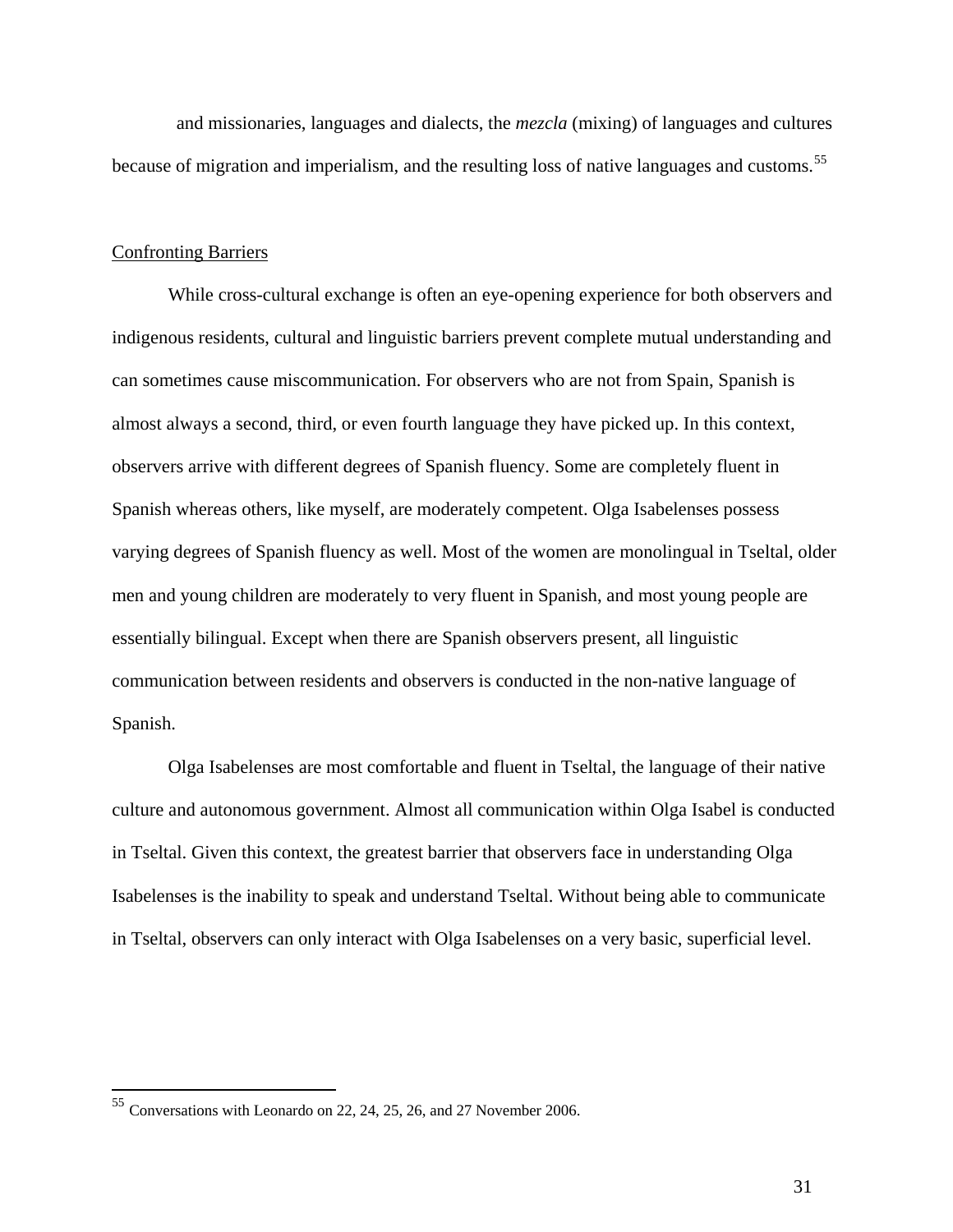Due to this linguistic inability, observers cannot fully hear from the Olga Isabelenses about their daily lives, fears, and worries about OPDDIC and the military.<sup>[56](#page-33-0)</sup>

 Unfamiliarity with Tseltal culture presents difficulties as well. Most first-time observers arrive with very little knowledge of the values and perspectives on which the Olga Isabelenses base their actions. This combined lack of linguistic and cultural knowledge can often result in observers' missing or misinterpreting behavioral nuances and social cues. Likewise, Olga Isabelenses cannot fully understand the observers' words and actions because of linguistic and cultural barriers. These barriers can result in distorted, contradictory information on both sides. Additionally, explanations of particular situations or issues become generalized and sometimes over-simplified in order to facilitate the listener's understanding. While these linguistic and cultural barriers cannot be eliminated, an awareness of these barriers and how they affect communication and understanding is useful for both parties.

# **Neo-Colonial Dynamics**[57](#page-33-1)

 When gringos and ladinos enter an indigenous community, neo-colonial dynamics immediately and inevitably come into play. Since the Conquest five hundred years ago, whites and mestizos have had a long history of entering indigenous communities to impose specific, self-serving agendas. They have come to take land, to take people, and to take natural resources. Essentially, they have come to control, dominate, and exploit the territory and the people. This process of domination is not only physical and historical but also cultural, social, and psychological. In other words, with physical colonization comes the colonization of the mind.<sup>[58](#page-33-2)</sup>

<sup>&</sup>lt;sup>56</sup> Interview with Jennifer McHugh, 19 November 2006.

<span id="page-33-1"></span><span id="page-33-0"></span><sup>&</sup>lt;sup>57</sup> The ideas in this section developed mainly from my interview with Antoine Libert Amico on 6 December 2006.

<span id="page-33-2"></span><sup>&</sup>lt;sup>58</sup> This idea of the colonization of the mind comes from Frantz Fanon, as explained to me by Antoine Libert Amico on 6 December 2006.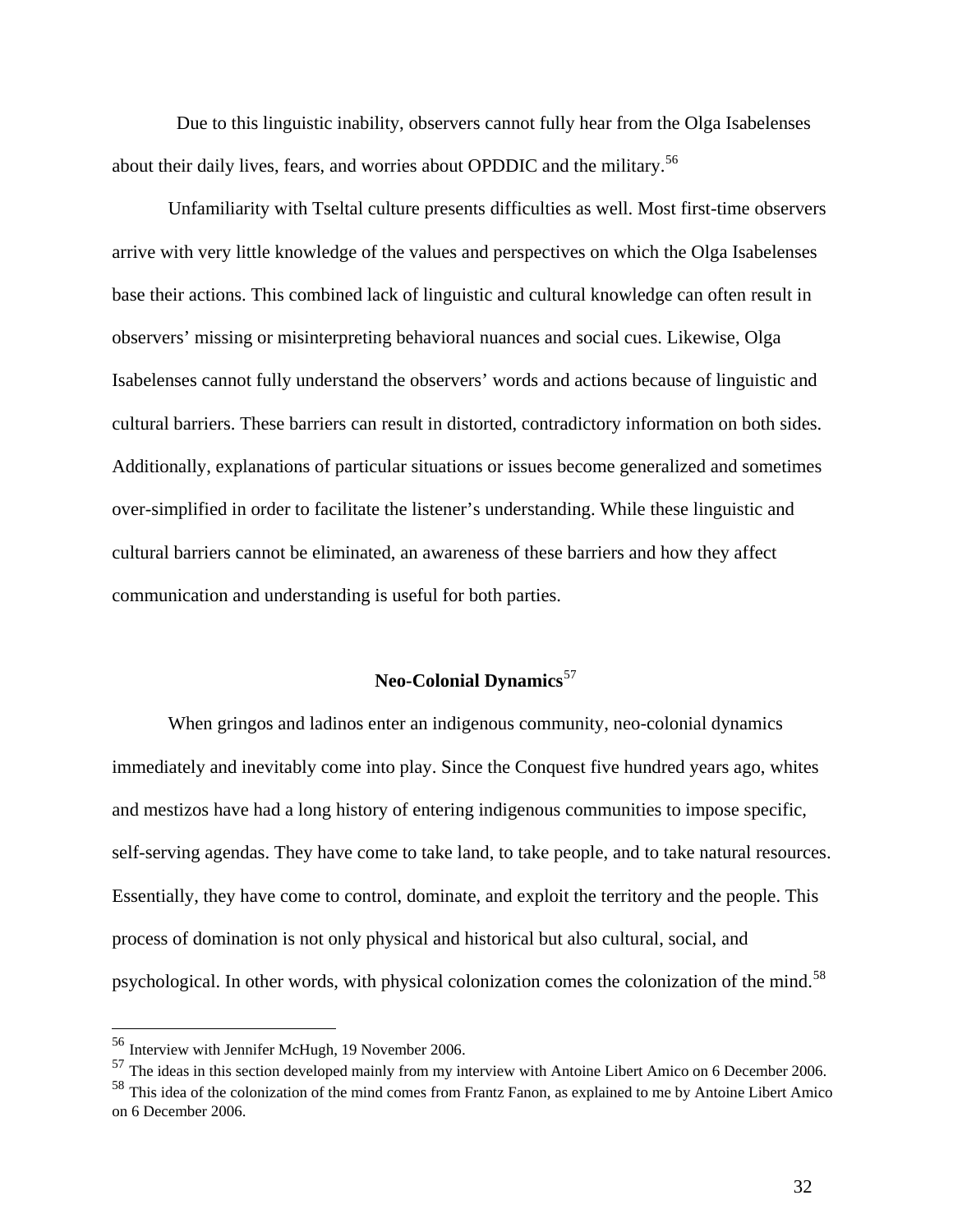From the Conquest to the present-day, indigenous cultures have been belittled, marginalized, and ignored by the dominant ladino culture. Ladino ideas about "what is good, what is pretty, what is nice, what is valued" are viewed as superior to that which is indigenous.<sup>[59](#page-34-0)</sup> The culture of the colonizer has become the gold standard, producing an inferiority complex among the colonized indigenous.

 Within this socio-historical context, well-meaning gringos and ladinos enter indigenous communities to provide various services. They come to give workshops and courses on subjects such as sewing, health and medicine. They come in construction crews to build schools, clinics, and hook up electricity lines. They come as observers to monitor and document the local sociopolitical situation and human rights violations. They come for more long-term stints as teachers as well. At the local autonomous Zapatista high school that Olga Isabel pertains to, there are 14- 15 teachers: 3 ladinos and 12-13 gringos from the United States and Europe. None of the high school teachers are indigenous.<sup>[60](#page-34-1)</sup>

 Gringos and ladinos enter communities in three main roles: teacher, provider, and protector. All three roles are positions of power and privilege. As teachers, gringos and ladinos give knowledge. As providers, they build schools and clinics, provide telephone and electricity lines, medical and legal services, and donate money, food, and other supplies. As protectors, they stay in communities to deter paramilitaries from harassing, assaulting, and terrorizing indigenous Zapatistas. That gringos and ladinos can voluntarily provide these services—and, more importantly, provide them for free—places them in a position of power. That they have the economic means to provide services and travel to these isolated, rural communities places them in a position of privilege as well. In this context, power and privilege are inextricably tied to

 $\overline{a}$ 

<span id="page-34-0"></span><sup>59</sup> Interview with Antoine Libert Amico, 6 December 2006.

<span id="page-34-1"></span><sup>60</sup> Interview with Nicolás, 26 November 2006.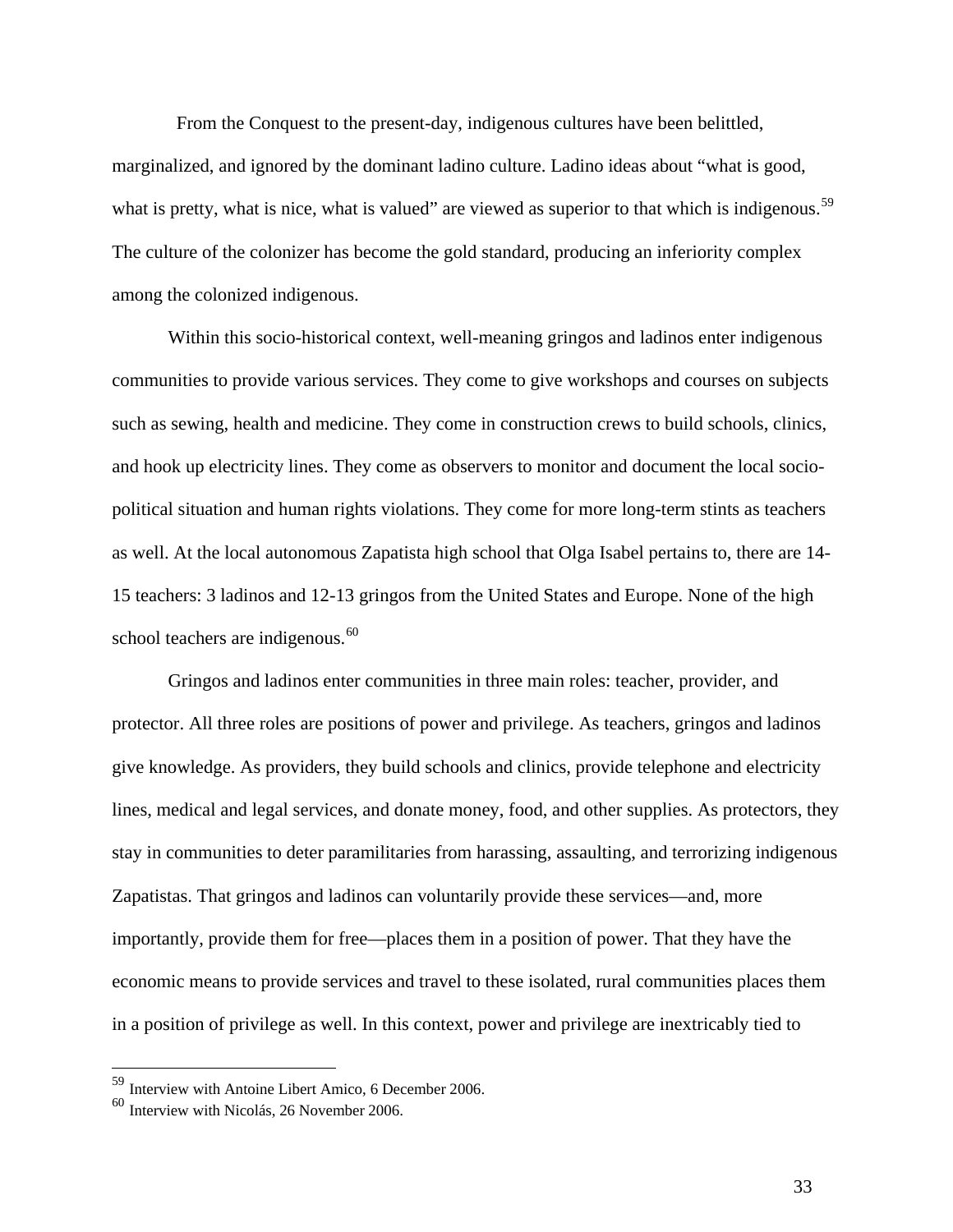ethnic and national identity. Those who are white, those who are ladino, and those who come from countries of the Global North are always in positions of power and privilege. This link between power and privilege and ladino/gringo identity often acts as a reaffirmation of the colonial idea: that which is gringo or ladino is superior to that which is indigenous.

#### **Is Neo-Colonialism Inevitable?**

 NGOs like FrayBa and CIEPAC are aware of the neo-colonial dynamics at play in their work with indigenous communities. Both organizations believe that indigenous communities have the right to self-determination. In other words, they believe that indigenous peoples have the right to decide their lives and futures. In this context, FrayBa and CIEPAC emphasize that they accompany, rather than lead or impose on, indigenous struggles and movements.<sup>[61](#page-35-0)</sup> The implication is that these NGOs support movements from the sidelines and the margins rather than leading from the center. However, when gringo/ladino NGO workers enter indigenous communities in the privileged, powerful positions of teacher, provider, and protector, whether they are truly on the sidelines becomes questionable. Former SIT student Tiaa "Jane" Wang explains the issue well. In her words,

I believe wholeheartedly that these civic organizations are not trying to act as the *patrón*…However, as deliverers of crucial information, perhaps they cannot help but find themselves in that position. Therefore, have these NGOs simply fallen into the role of the modern colonizer which they have so carefully tried to avoid? In some ways, it is quite possible that this dynamic of the colonizer-colonized is even more dangerous because the authority of the colonizer is not forced upon the people but rather is respected by the colonized out of reverence. It is an authority conferred upon the NGOs as it stems from the communities' belief and faith in the  $NGOs.$ <sup>[62](#page-35-1)</sup>

<span id="page-35-0"></span><sup>61</sup> FrayBa training session; CIEPAC workshop; Interview with Miguel Pickard, 4 December 2006; Interview with Antoine Libert Amico, 6 December 2006; Interview with Onésimo Hidalgo Dominguez, 6 December 2006.

<span id="page-35-1"></span><sup>&</sup>lt;sup>62</sup> Tiaa "Jane" Wang, "Challenges to the NGO Popular Education Model," section of Independent Study Project draft.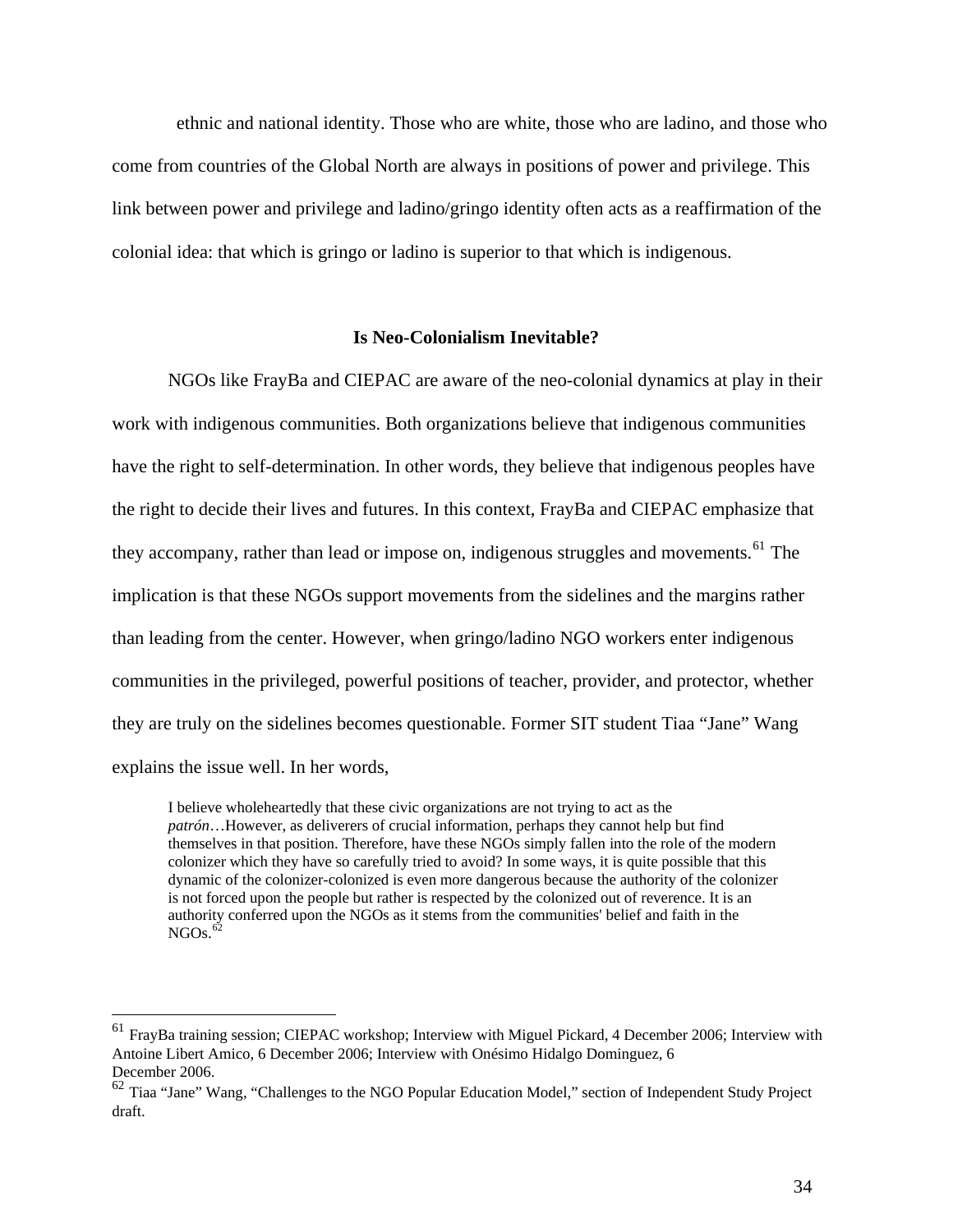While NGO accompaniment of the movement is the goal of both the NGOs and Zapatistas themselves, the ground-level reality reveals that more complex processes are at work.

## Exotification and the Museum Effect

 The exotification of indigenous peoples goes hand-in-hand with the Zapatista romanticism that exists abroad. Antoine Libert Amico calls the impact of this phenomenon "making a museum of the people."<sup>[63](#page-36-0)</sup> Certain Zapatista communities frequently receive internationals who stay for varying periods of time. [64](#page-36-1) Some stay for months to complete specific projects, some stay for a couple weeks as observers, some stay for a few days to give a course or workshop, and some stay for a day or two as part of study abroad programs, delegations, or tour groups passing through. Many internationals who enter communities for the first time have exoticized, romanticized notions of the Zapatistas. This exotification is harmful in that it reduces the Zapatistas into objects, symbols, and stereotypes. It converts the Zapatistas and their property into the object of stares and photographs, as if they were fascinating artifacts in a museum. As passive symbols (rather than active human beings) in the eyes of the international visitors, the Zapatistas become a spectacle and a novelty, a sideshow for tourists to marvel over. This outsider-imposed objectification is precisely what Zapatismo fights against.<sup>[65](#page-36-2)</sup>

 Colonialism treats indigenous people as sub-human objects rather than equal human beings. The indigenous are viewed as either unwanted objects or cheap labor machines. In both cases, they are reduced to lowly pawns in the colonizer or imperialist's game plan for development. While well-meaning international visitors do not mean to be neo-colonialist, the

<span id="page-36-0"></span> $63$  Interview with Antoine Libert Amico, 6 December 2006.

<span id="page-36-1"></span><sup>64</sup> Although I use the word "international, " "global-northern" would be a more accurate term. By "global-northern" I mean people (mainly white) from Europe, Canada, and the United States In the subsequent sections of this paper, I use "international" because "global-northern" is unwieldy and awkward.

<span id="page-36-2"></span><sup>65</sup> Interview with Antoine Libert Amico, 6 December 2006.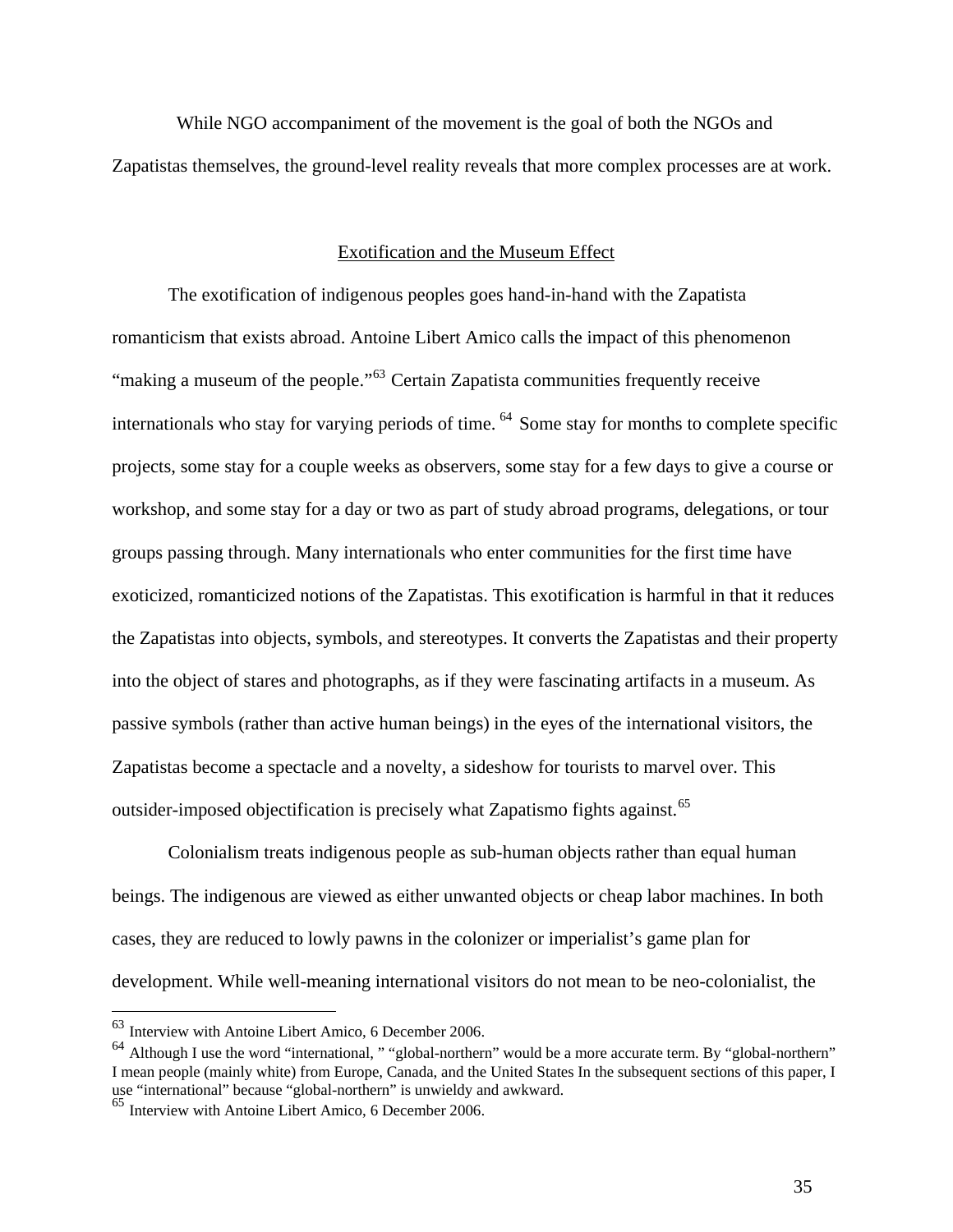objectification that many practice is essentially a neo-colonialist exercise. It is neocolonialist because the objectifying gaze is a belittling gaze: the person subject to the gaze senses that they are seen as an interesting spectacle rather than a real human being. During this experience, the subjected person picks up on the detached wonder and judgment of the international visitor. While this museum effect is unintended and unwanted, it is often automatic and unconscious on the part of the visitor.

 Fortunately, neo-colonialist exotification can be confronted and challenged through interpersonal interactions. When internationals and indigenous people speak to each other, they partake in a mutually informative cross-cultural exchange. Both sides dispel stereotypes and share histories, viewpoints, and perspectives. Even if these exchanges are more one-sided (such as a question-and-answer session with the Junta de Buen Gobierno), they serve to humanize the Zapatistas in the eyes of the internationals. The problem of exotification persists when internationals do not engage in inter-personal interaction with Zapatistas and when internationals do not approach this type of interaction with sensitive, open-minded awareness.

#### Help From Abroad

 Zapatista autonomy depends primarily on international support. International money finances the construction of schools, clinics, and other infrastructure projects. International niche markets sustain Zapatista coffee and textile cooperatives. International NGO workers come into communities in construction crews, as teachers, and as observers. The living conditions and livelihoods of the Zapatistas are largely based on international support. While the relationship between Zapatista autonomy and international support can be characterized as an accompaniment (because the internationals are not at the center of the movement), it can also be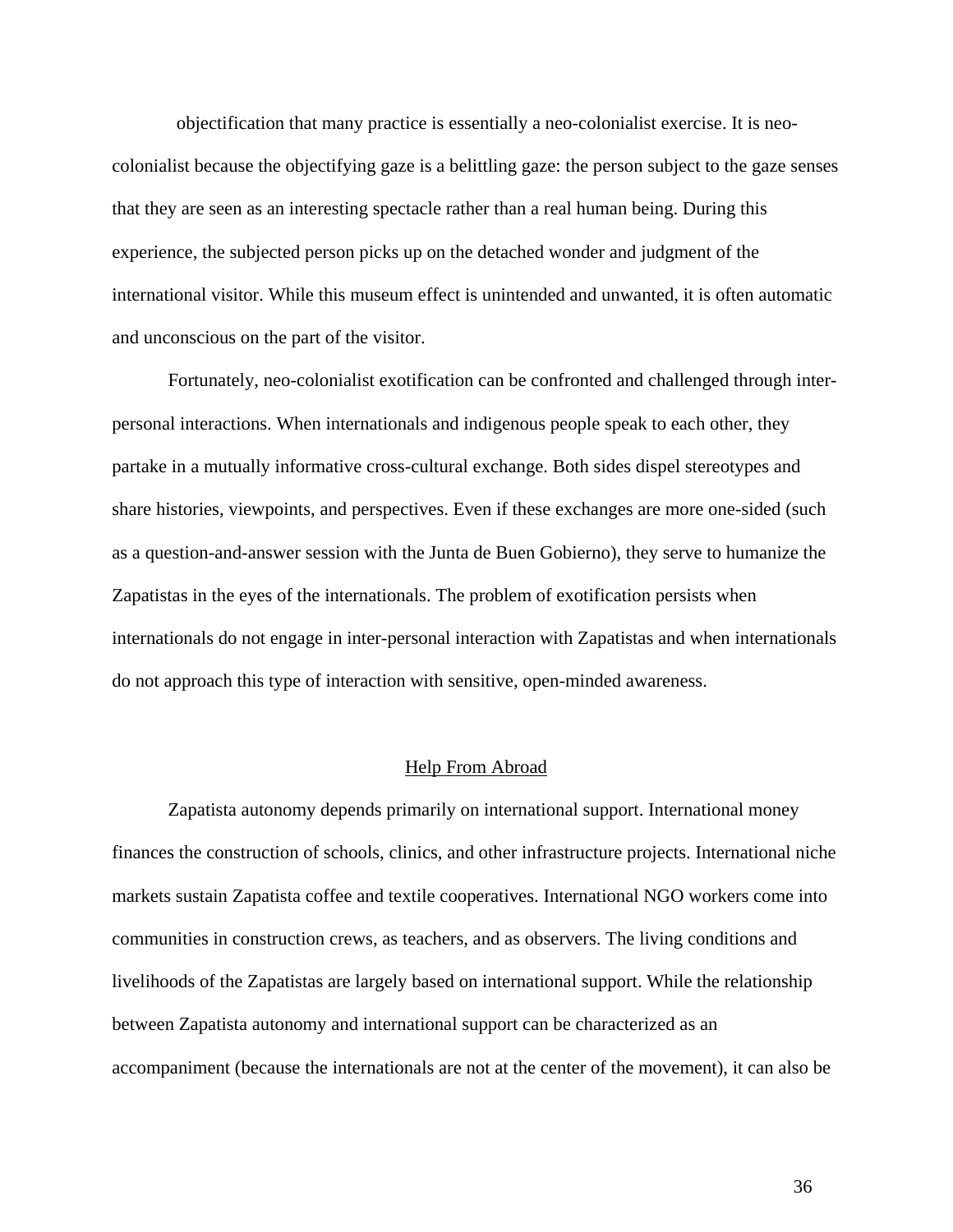seen as large-scale dependency. Without economic, infrastructural, educational, and monetary support from internationals, the Zapatista movement would not be anywhere near as successful as it is today. In fact, international support plays a major role in defining the overall direction of the Zapatista movement.

 Additionally, international support aimed at combating colonialism's damaging legacy can ironically propagate neo-colonial dynamics. These dynamics become especially apparent when gringo and ladino observers temporarily stay in Zapatista communities. The extreme socioeconomic disparity between the Zapatistas and the observers lie at the heart of these dynamics. Observers are clearly in a position of greater power and privilege: they have the economic means to come to the community, stay for a couple weeks, and leave. That they come from faraway lands by plane indicates a level of incredible wealth in the eyes of the Zapatistas as well. That observers bring enough money to buy food and cook for themselves for two weeks is another indication of greater wealth. In contrast, the Zapatistas do not have the economic means to leave their land. They must stay and live with whatever consequences their autonomy and the presence of internationals provokes after the internationals leave. Escape through migration or travel is an unaffordable luxury for most. For many, staying and working the land is the only viable option. The few who do migrate to cities do so only after having saved enough money for transportation costs over a long period of time.

 While the recognition of socio-economic disparity is not neo-colonial in itself, how an individual Zapatista interprets that disparity can be the result of neo-colonial dynamics. Through conversations with observers from the Global North, Zapatistas hear about higher standards of living, better pay, more economic opportunities, and a safer and more stable lifestyle in first world countries such as the United States. Through direct observation, Zapatistas see that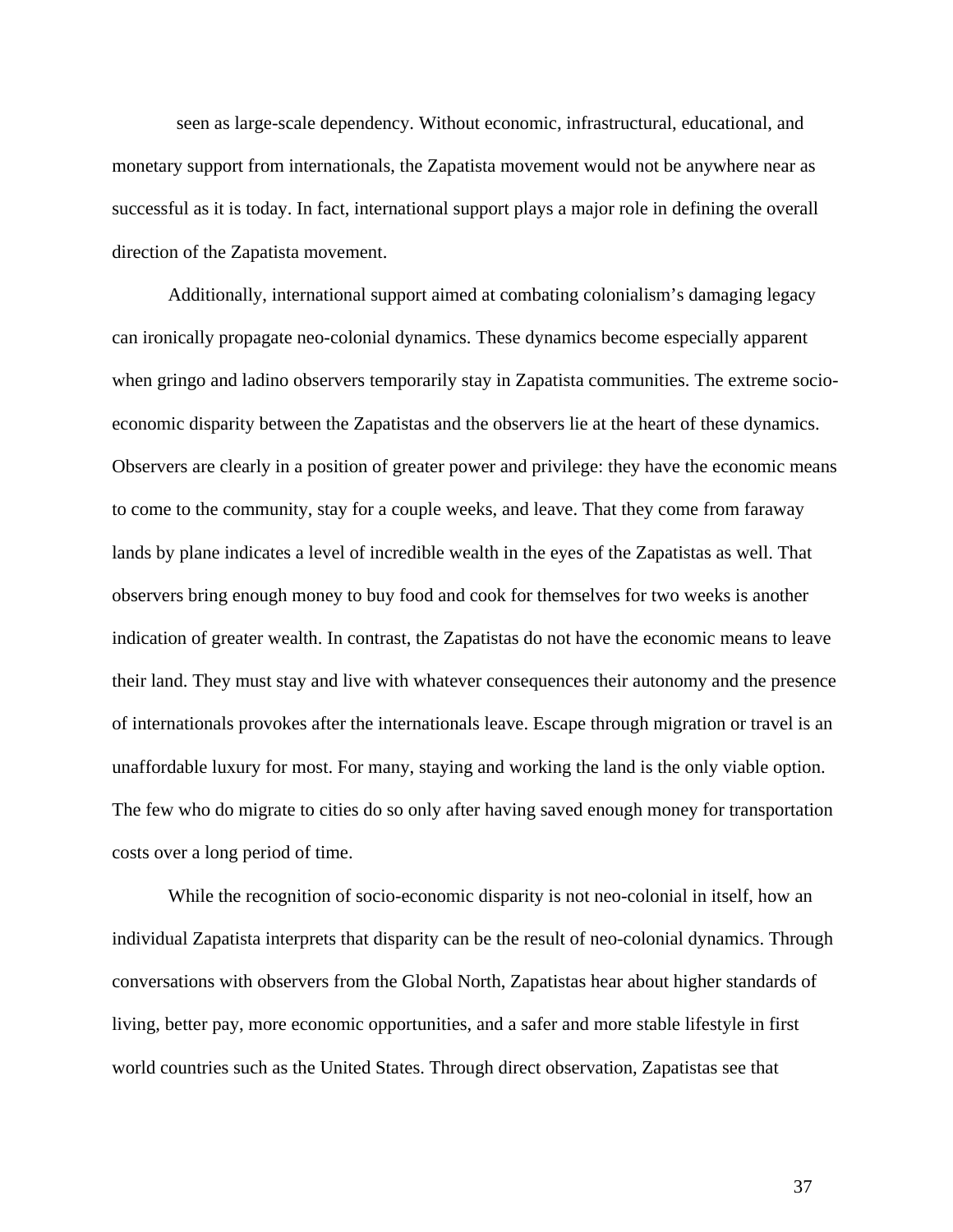observers come with sleeping bags, newer and more expensive clothing, and are able to buy and cook a greater variety of foods.<sup>[66](#page-39-0)</sup> Essentially, the international presence functions as a constant reminder of the better socio-economic conditions that exist outside of the Zapatista community. Especially among some young Zapatista men, there exists a strong interest in city life, life in the United States, and how much it costs to get there. A couple of my conversations with young men were basically question-and-answer sessions about how to migrate. I was asked about the cost of a plane ticket to the United States, crossing the border, salaries, housing, cost of living, and potential job opportunities. I was asked similar questions about city life as well.<sup>[67](#page-39-1)</sup>

 Although the international presence in the communities aims to facilitate Zapatista autonomy, it may also fuel a desire to leave communities and migrate to cities or to the United States. The attraction to migration is a natural response to the socio-economic situation that the Zapatistas find themselves in. However, the pull of migration may also undermine or weaken the Zapatista cause. In a sense, migration means becoming a part of the neo-liberal, neo-colonialist system that has trapped the Zapatistas into poverty in the first place. Leonardo and Nicolás, the two young men I spoke to about migration, seemed to be conscious of the contradiction between migration and Zapatismo. Both expressed their deep loyalty to the Zapatista cause and their strong belief in staying on the land and fighting for their rights to the land. However, both were very open to leaving the community if the opportunity ever presented itself. They never directly stated that they wanted to leave the community and were careful to not appear too eager to find ways to leave the community. Leonardo did say that he would leave for better economic opportunities if he was able to but that if he did he would always return.<sup>[68](#page-39-2)</sup>

<span id="page-39-0"></span><sup>&</sup>lt;sup>66</sup> The Olga Isabelenses live on a spare, simple diet of tortillas, beans, and pozol. In contrast, observers in the community (myself included) ate rice, pasta, tuna, tomatos, guacamole, lentils, oranges, apples, and bananas.  $^{67}$  Interview with Nicolás, 26 November 2006; various conversations with Leonardo.

<span id="page-39-2"></span><span id="page-39-1"></span><sup>68</sup> Interview with Nicolás, 26 November 2006; various conversations with Leonardo.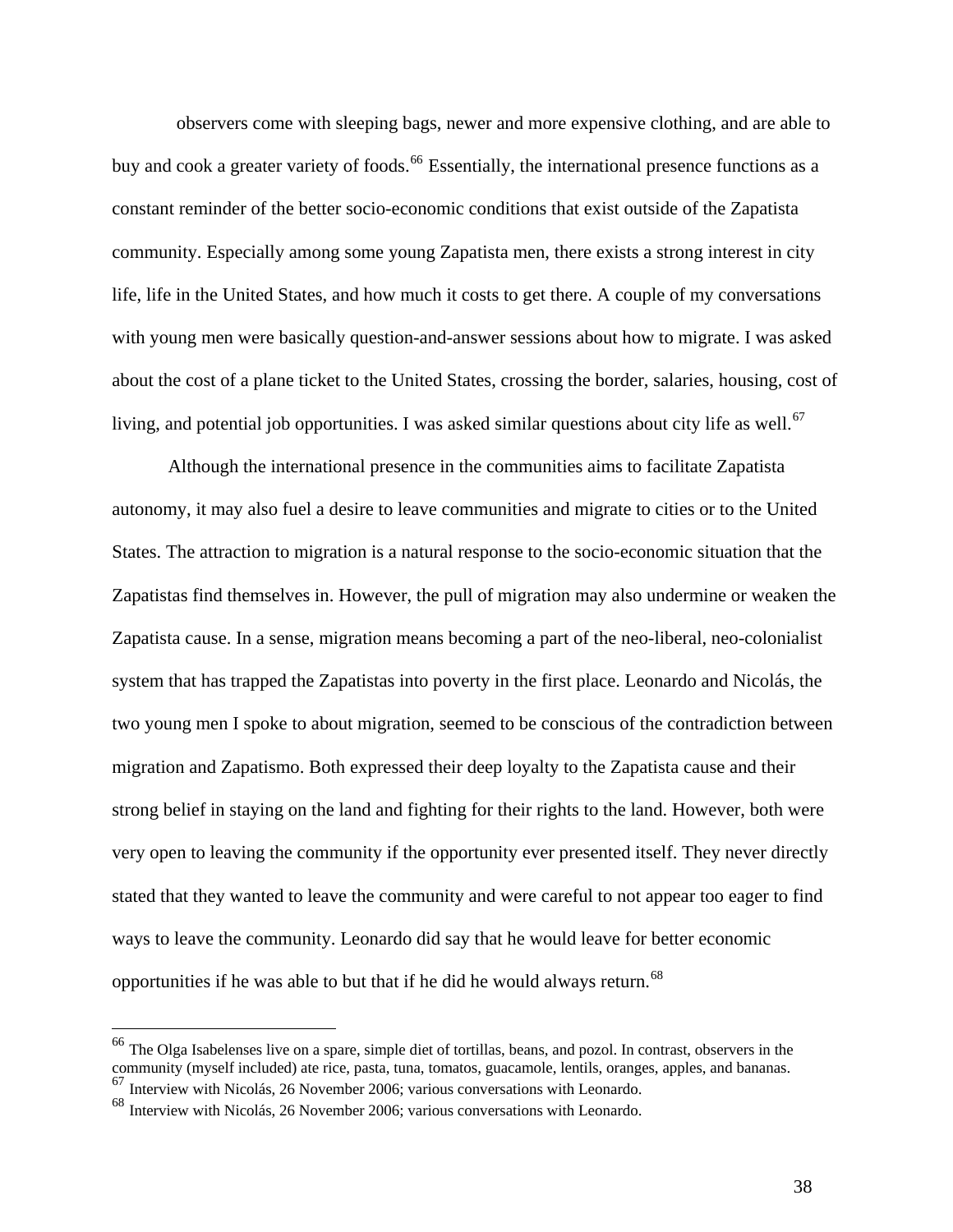#### **Conclusions**

The Zapatista movement arose from a long and painful history of oppression of indigenous people. This oppression was and still is committed by ladino society, ladino government, and the neo-liberal economic system that dominates international commerce today. Because the Mexican government has continually exploited and violated the human rights of indigenous people, the Zapatistas came to the conclusion that total autonomy from this *mal gobierno* was the only viable path to realizing the rights that they deserve. In the struggle for autonomy, the Zapatistas have come to rely on international support to fund and sustain their movement. Instead of relying on the *mal gobierno*, the Zapatistas have developed an alternative economic system of cooperatives that sells Zapatista products to their international support base. They also depend on international donations for projects as well. The Zapatista movement has made real gains in the areas of education and indigenous rights, but problems with the movement still exist.

 The Zapatistas' autonomy is an uneasy autonomy in which their land and their safety are always at risk. The government's non-recognition of their autonomous status lies at the heart of the Zapatistas' lack of security and stability. The Mexican government has in fact officially recognized the Zapatistas' autonomy in the San Andrés Accords of 1996. However, the ongoing situation of low-intensity warfare between Zapatistas and paramilitaries reveals that the government has not truly accepted the Zapatistas as a legitimate, autonomous, and separate entity. As van der Haar puts it, "the dilemmas that arise around autonomy are in essence related to the fact that the autonomous municipalities constitute parallel and rival structures to the municipalities [of the Mexican government]."[69](#page-40-0) Unless the Mexican government sees the

<span id="page-40-0"></span><sup>69</sup> van der Haar 121: "Los dilemas que surgen alrededor de la autonomía en esencia se relacionan al hecho de que los municipios autónomos se constituyen como a los municipios."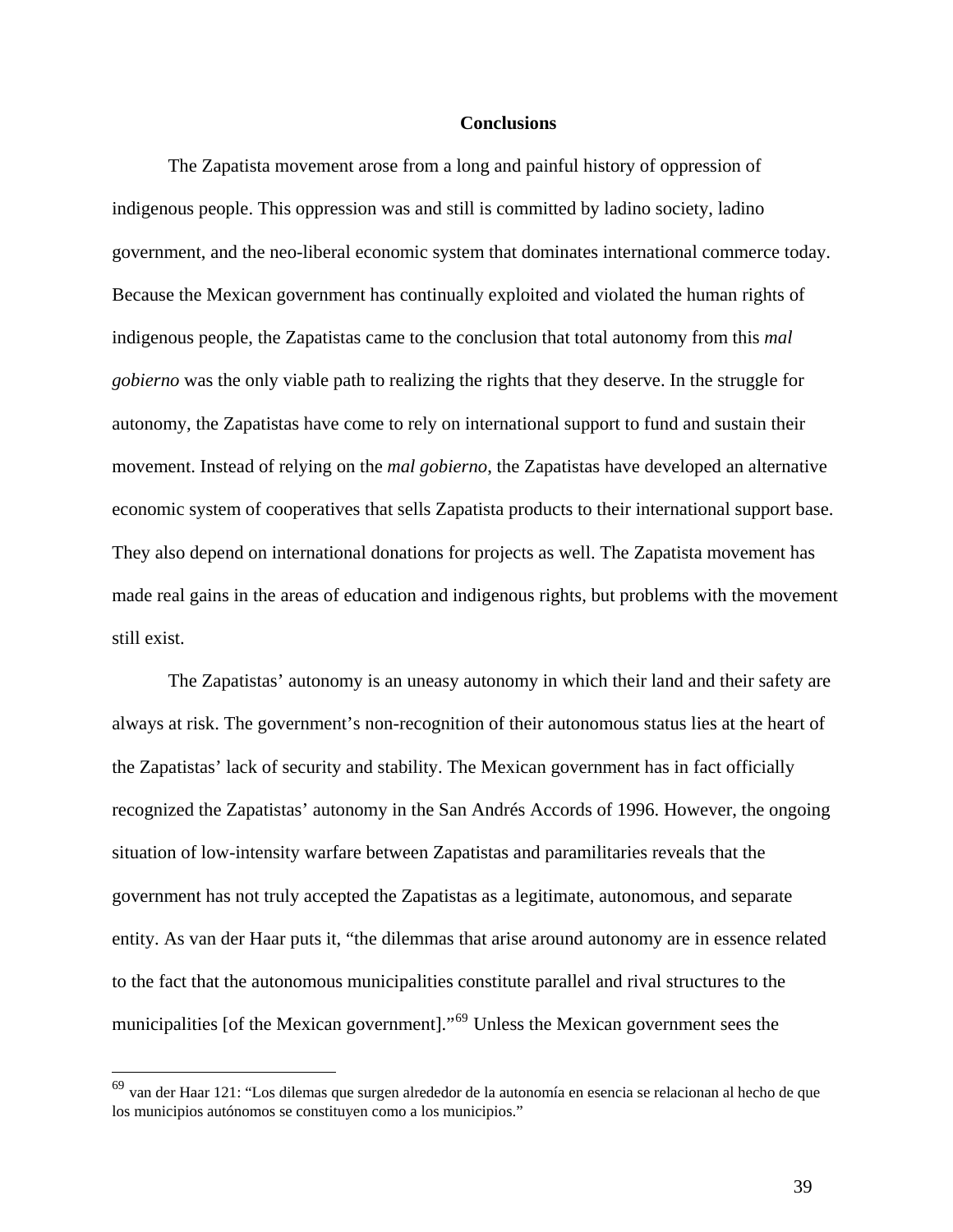autonomous Zapatista government as a separate, legitimate entity rather than an illegitimate rival, the unofficial war against the Zapatistas will continue. In other words, the Zapatistas cannot be truly free to exercise their rights until the Mexican government accepts them as both legitimate and autonomous.

 The Zapatistas' large-scale dependency on international support has sustained the movement but also continues to propagate the neo-colonial dynamics that they are trying to fight. These dynamics arise from the fact that the Zapatistas depend on a specific sector of the Global North. This sector of support is still a part of the globalized, neo-liberal economic system that the Zapatistas are trying to free themselves of. At the community level, neo-colonial dynamics arise from repeated contact with gringos and ladinos who come in traditionally more powerful and privileged roles of teacher, provider, and protector. While these neo-colonial dynamics cannot be avoided, they can be challenged through the cross-cultural exchange that occurs through gringo/ladino-indigenous contact. International support of Zapatismo cannot be completely free of neo-colonial dynamics because we live in a world that is very much entrenched in neocolonialism. However, this same complex system of support contains the tools to resist and challenge neo-colonialism as well.

 Like any other movement or organization, the Zapatistas have their strengths and weaknesses, their achievements and ongoing struggles. Even with their internal conflicts and weaknesses, they have managed to practice their autonomy in successful resistance. As such, their existence as a functioning alternative to the bigger, exploitative neo-liberal system continues to be a source of hope to the poor and marginalized in both Mexico and other parts of the world.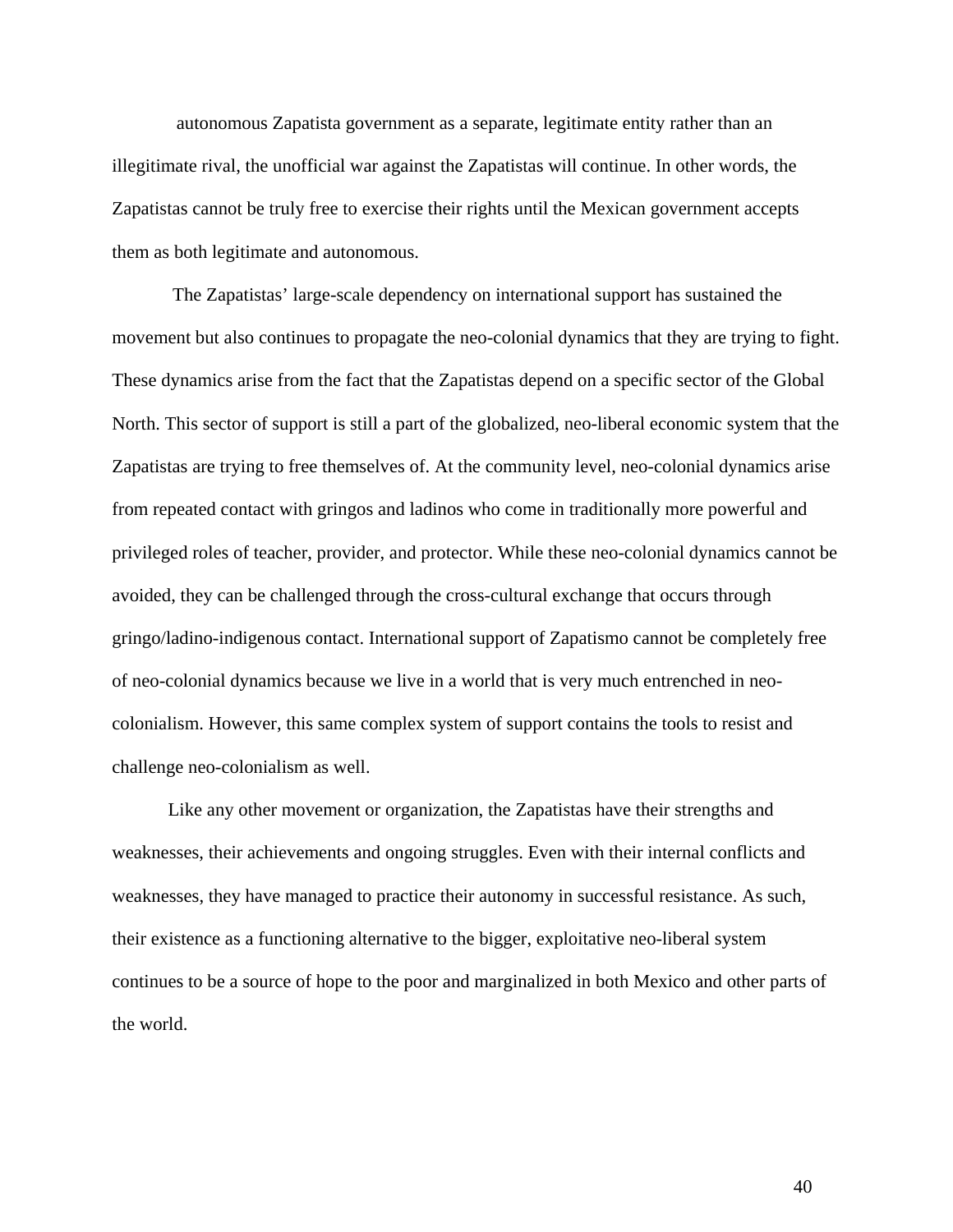## **Bibliography**

#### Interviews

- Canales Ruiz, Dr. Juan Manuel. Personal Interview. 27 November 2006. Olga Isabel.
- Canet, Ricardo. Human Rights Observer from Teruel, Spain. Personal Interview. 19 and 22 November 2006. Olga Isabel.
- Christian. Human Rights Observer from Lausanne, Switzerland. Personal Interview. 19 November 2006. Olga Isabel.
- Elorriaga, Leire. Human Rights Observer from Madrid Spain. Personal Interview. 19 November 2006. Olga Isabel.
- Felipe. Personal Interview. 27 November 2006. Olga Isabel.
- Gerardo. Responsable. Personal Interview. 25 November 2006. Olga Isabel.
- Hidalgo Domínguez, Onésimo. Personal Interview. 7 December 2006. San Cristóbal de las Casas.
- Isaac. Promotor de Salud. Personal Interview. 24 November 2006. Olga Isabel.

Jerónimo. Personal Interview. 26 November 2006. Olga Isabel.

- Josuel. Personal Interview. 26 November 2006. Olga Isabel.
- Leonardo. Personal Interview. 22, 24, 25, 26, and 27 November 2006. Olga Isabel.
- Libert Amico, Antoine. Personal Interview. 6 December 2006. San Cristóbal de las Casas.
- Macario. Honor y Justicia. Personal Interview. 24 November 2006. Olga Isabel.
- Marta. Human Rights Observer from Madrid, Spain. Personal Interview. 19 November 2006. Olga Isabel.
- McHugh, Jennifer. Human Rights Observer from LaCrosse, Wisconsin. Personal Interview. 19 November 2006. Olga Isabel.
- Martínez Torres, María Elena. Personal Interview. 4 December 2006. San Cristóbal de las Casas.

Nicolás. Personal Interview. 25 and 26 November 2006. Olga Isabel.

Pickard, Miguel. Personal Interview. 4 December 2006. San Cristóbal de las Casas.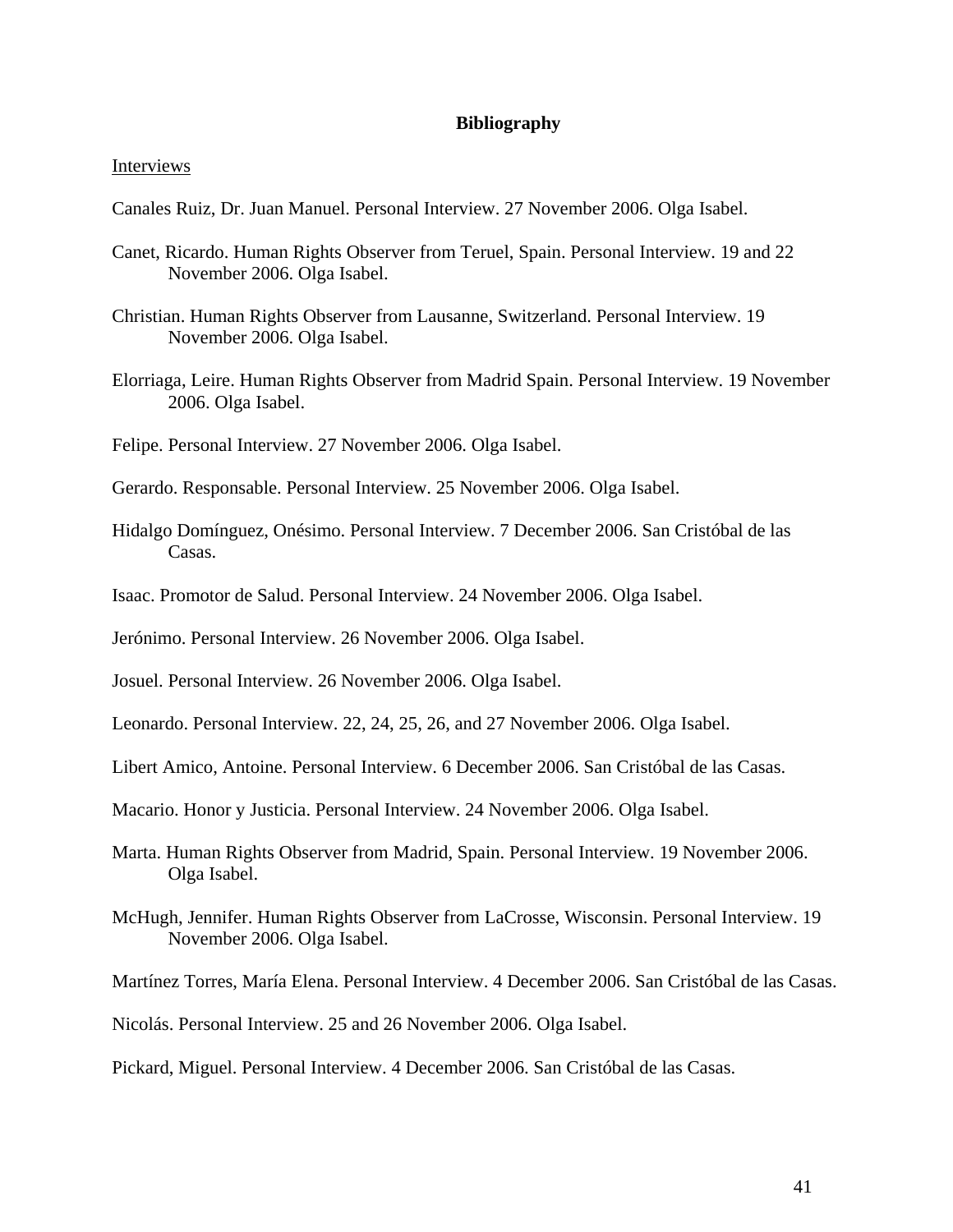Soriano Segoviano, Gabriela. Personal Interview. 7 December 2006. San Cristóbal de las Casas.

Two women from San Cristóbal and Comitán giving a sewing workshop to Zapatista women. Personal Interviews. 22 November 2006. Olga Isabel.

## Secondary Sources

- Anderson, Mitch. Lecture on the Zapatistas. 28 October 2006.
- *Brigadas Civiles de Observación*. Human Rights Observer Handbook. Centro de Derechos Humanos Fray Bartolomé de las Casas, A.C. San Cristóbal de las Casas.
- Carrasco, Salvador. "The Invisible Sight." *The Zapatista Reader.* Ed. Tom Hayden. New York, NY: Nation Books, 2002. 166-175.
- *CIEPAC: Educación Popular en Chiapas*. Pamphlet. Centro de Investigaciones Económicas y Políticas de Acción Comunitaria, A.C. San Cristóbal de las Casas.
- Centro de Derechos Humanos Fray Bartolomé de las Casas. Human Rights Observer Training Session. 13 November 2006.
- Klein, Naomi. "The Unknown Icon." *The Zapatista Reader*. Ed. Tom Hayden. New York, NY: Nation Books, 2002. 114-123.
- Meza, Lulú. *Raíces y Resistencia: Mujer, Cultura y Resistencia en Espacios Zapatistas Autónomos*. SIT Independent Study Project 2004.
- Pickard, Miguel. CIEPAC Workshop on Neoliberalism, Migration, and the Zapatistas. 24 Ocober 2006.
- Mandujano, Isaín. "Amenazan priistas con desalojar de la selva lacandóna a zapatistas." *Proceso* (30 November 2006). Retrieved 30 December 2006. <<http://www.proceso.com.mx/noticia.html?nid=45962&cat=1>>.
- Ross, John. *Rebellion from the Roots: Indian Uprising in Chiapas*. Monroe, ME: Common Courage Press, 1995.

Stahler-Scholk, Richard. *Autonomía Zapatista*. Manuscript.

van der Haar, Gemma. "Autonomía a ras de tierra: algunas implicaciones y dilemmas de la autonomía Zapatista en la práctica." *Tejiendo historias: Tierra, género y poder en Chiapas*. Ed. Maya Lorena Pérez Ruiz. México, D.F.: Instituto Nacional de Antropología e Historia, 2004. 119-142.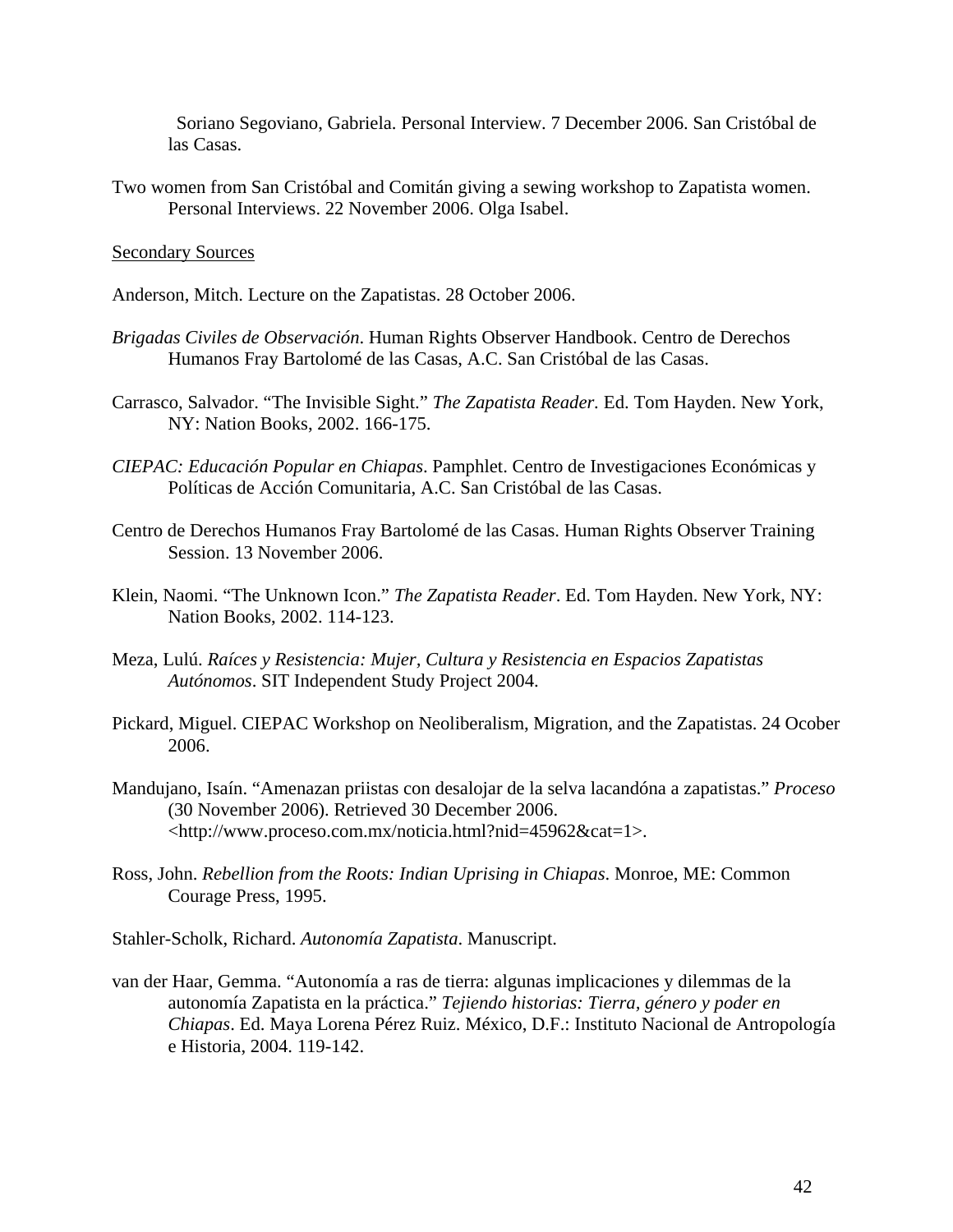Wang, Tiaa "Jane." *Autonomy of Resistance: The Role of Civic Organizations in Accompanying Communities of Resistance*. Draft of SIT Independent Study Project. Spring 2006.

Nombres de l@s Observadores y Nacionalidad: Amy Chin – Los Estados Unidos Leire Elorriaga – España Ricardo Canet – España

Período de Estancia: viernes 17 noviembre – martes 28 noviembre 2006 Nombre de la Comunidad: Olga Isabel Nombre del Municipio: Olga Isabel Grupo Etnolingüística: Tseltal Población Total: 8-10 familias; aproximadamente 70 personas

#### I. Situación Actual de la Comunidad

• Olga Isabel es una comunidad Zapatista cerca del municipio de Chilón. Las familias de Olga Isabel trabajan en el cultivo de maíz, frijol y café. La mayoría de los hombres y los niños son bilingües—hablan tseltal y español. La mayoría de las mujeres hablan tseltal solamente. En general, los hombres trabajan en la milpa mientras las mujeres trabajan en la casa. Las mujeres y los niños recogen el café de los cafetales en esta temporada.

• *Conflictos* – La mayoría de los conflictos son entre residentes de Olga Isabel e integrantes de la Organización para la Defensa de los Derechos Indígenas y Campesinos (OPDDIC). La OPDDIC es un grupo paramilitar formado por el gobierno priista para dividir y desestabilizar el movimiento Zapatista en esta región. Principalmente, la OPDDIC quiere despojar los residentes de Olga Isabel de sus terrenos. Ellos son vecinos de Olga Isabel y son indígenas tseltales que trabajan también en el cultivo de maiz, frijol, y café. Los Olga Isabelenses han recibido amenazas de muerte y violencia e insultos verbales de la OPDDIC. Hay integrantes de la OPDDIC en San Antonio, un pueblo en la misma carretera que lleva hacia Olga Isabel. En las tardes y las noches, borrachos de la OPDDIC de San Antonio caminan por la carretera gritando groserías al ver Olga Isabelenses. En el pasado, los borrachos han entrado a Olga Isabel para molestarle a la gente.

 No vimos estos borrachos hasta el 27 de noviembre al atardecer— estábamos (Leire y Amy) caminando por la carretera con tres chicos de Olga Isabel (Leonardo: de 20 años, Carlos: de 12 años y Sebastián: de 9 años) cuando encontramos a dos borrachos de San Antonio. Ellos empezaron a gritar groserías al vernos. Uno de los borrachos tomó a Leonardo y le dijo que si no quería tomar una chela con él en San Antonio, le dispararía con una pistola. Con la ayuda de Leire, Leonardo se liberó a si mismo del borracho. Caminamos muy rápidamente enfrente de Leonardo. Mientras Leonardo bloqueaba al borracho para que no nos agarrara (Leire y yo—las dos mujeres). Cuando estuvimos más cerca de la comunidad Olga Isabel el borracho paró y dejo de perseguirnos.

 Antes del 23 de noviembre (jueves), los Olga Isabelenses recibieron un documento escrito de la OPDDIC que decía que la OPDDIC va a despojarles de sus terrenos. El viernes 24 de noviembre, se programó una reunión entre los Olga Isabelenses y la OPDDIC para discutir este documento, pero la OPDDIC no asistieron.

• *Movimiento Militar/Actividades Paramilitares* – No vimos ningún movimiento hasta el 27 de noviembre. En la tarde de esta fecha, vimos 8 vehículos armados del ejército (modelos: Hummer, camión, pick-up). Habían 4 ocupantes con armas por camión.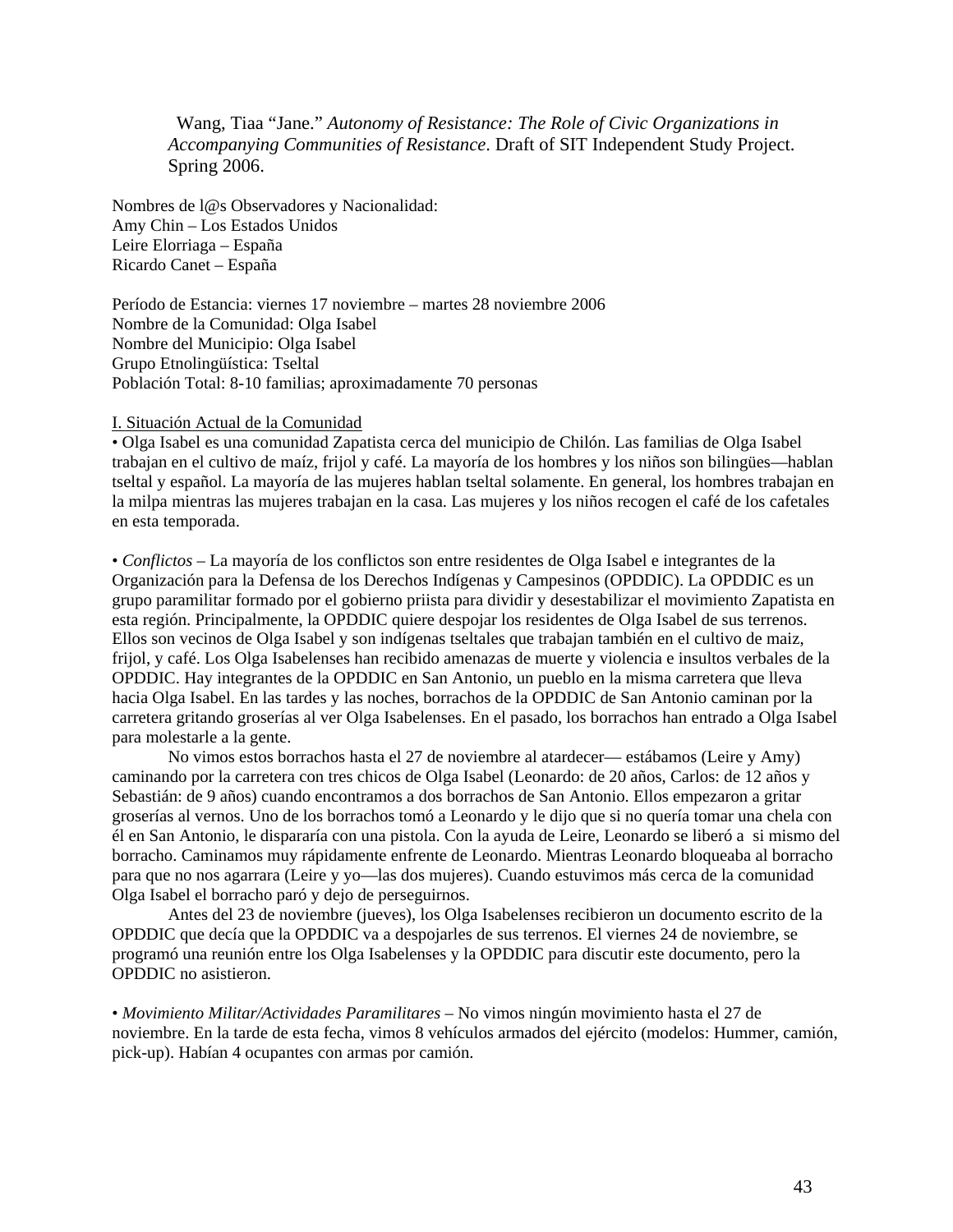• *Efectos de la Militarización* – Los Olga Isabelenses están continuamente en alerta día y noche y a veces han dejado sus trabajos en la milpa para estar en su comunidad. Si hay un ruido en la noche, un compañero se levanta a ver si alguien está entrando a la comunidad.

• *Elecciones* – Votan por autoridades locales (específicamente, los integrantes del consejo del municipio autónomo zapatista). No participan en las elecciones locales, estatales, o federales del gobierno mexicano.

• *Salud* – Hay una clínica con un médico que viene los viernes y sábados (principalmente los sábados). La clínica está abierta de las 9 a.m. a las 6 p.m. los viernes y sábados con un promotor de salud que siempre está ahí durante estas horas. Las enfermedades más comunes son eczemas de la piel, tos, calentura, gripe, y cortes de piel (a causa del trabajo en la milpa, principalmente con el machete). Hay más personas enfermas durante esta temporada porque hay más frío y lluvia. Había un paciente el viernes 24 noviembre y tres pacientes el sábado 25 noviembre—ellos tenían tos, calentura, y gripe. No hay alcoholismo, drogas, o prostitución en esta comunidad.

• *Educación* – Hay dos escuelas autónomas en la comunidad: un pre-escolar y una primaria. El preescolar tiene un maestro que se llama Eliazar y 10 estudiantes aproximadamente (no todos asisten a la escuela normalmente). No observamos las escuelas porque ahora están en vacaciones.

# II. Organizaciones de la Comunidad

• *Divisiones internas* – No hemos visto.

• *Organizaciones presentes en la comunidad* – EZLN

• *Participación política* – No pertenecen a ningún partido político del estado mexicano. Son parte de la base de apoyo zapatista.

• *Cooperativas* – Hay una tienda cooperativa y un comedor en Chilón. Tienen una cooperativa de café (Nuevo Amanecer).

## III. Situación Económica

• *Fuentes de trabajo o ingreso* – los cultivos de café, maíz y frijol, y aves de corral como gallinas y pavos;

y las mujeres: en los trabajos textiles (servilletas bordadas)

- *Salario de jornada* No hay porque trabajan para ellos mismos
- *Precios de los productos* café: aprox. 15 pesos/kilo; una servilleta cuesta 50-100 pesos

• *Migración* – algunos jóvenes (varones) han migrado al D.F. y ciudades más grandes (3 mínimo)

• *Proyectos productivos* – Había un taller de costura por aprox. 20 mujeres del municipio por dos o tres días. Las dos maestras del taller eran de San Cristóbal y Comitán. Había un curso de medicina a 14 promotores de salud (todos hombres), del municipio en la clínica del lunes 27 noviembre al miércoles 29 noviembre. El maestro era el doctor que viene a la clínica (él vive en Altamirano).

# IV. Condiciones del Campamento

• *Camas/Hamacas* – Hay tablas de madera donde pueden dormir cuatro personas y sitio para dos hamacas.

• Ocote, leña, y tortillas aportan la comunidad.

• Hay 2 tazas, 1 olla grande con su tapa, 6 platos, 3 cucharas de metal, 2 cucharas de plástico, 1 tenedor, 1 cuchillito.

- *Clima* En esta época, por el día aprox. 25-27 grados y por la noche aprox. 10 grados.
- *Tipo de ropa* Por el día fresca y por la noche algo abrigado.
- Hay necesidad de botas de goma o goretex.

• *Tienda* – Hay una tienda comunitaria con lo básico: huevos, galletas, pasta, arroz, papel higiénico, y refrescos.

• En Chilón hay otra tienda comunitaria, el comedor, e Internet.